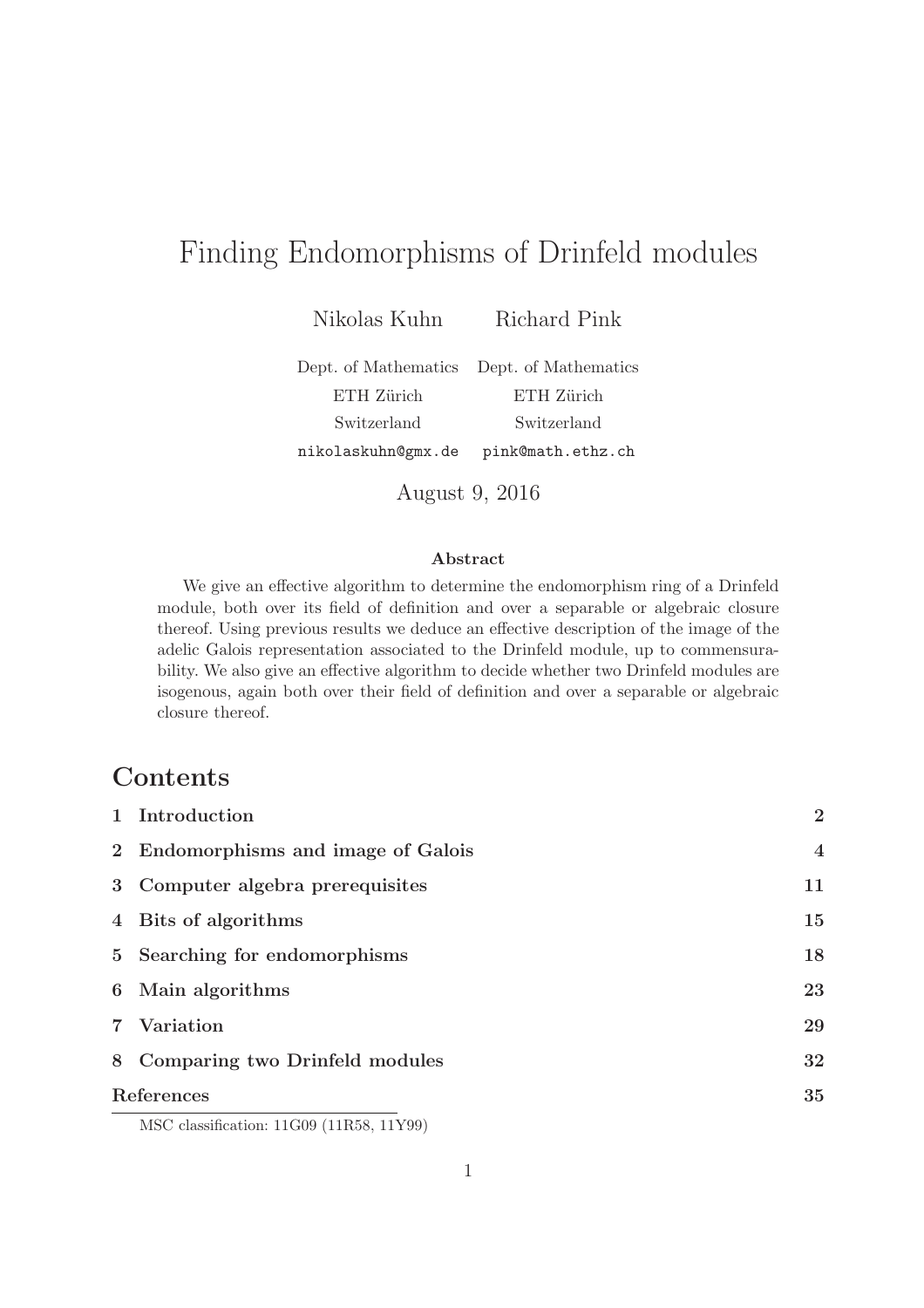### 1 Introduction

Given a Drinfeld A-module  $\varphi: A \to K[\tau]$  over a field K, can one effectively determine its endomorphism ring  $\text{End}_K(\varphi)$ ?

Before answering this question, we must make it more precise. By definition  $\text{End}_K(\varphi)$ is the subset of elements of  $K[\tau]$  which commute with  $\varphi_a$  for all  $a \in A$ . Thus one can write down individual endomorphisms, but what does it mean to know their totality? We think it means three things: Firstly, since  $\text{End}_K(\varphi)$  is a finitely generated projective A-module, one should have a finite set of generators. Secondly, one should know all A-linear relations between them, in other words, one should have a finite presentation of  $\text{End}_K(\varphi)$  as an A-module. Thirdly, one should be able to express any given endomorphism as an A-linear combination of the generators. Applying this to the product of any two generators, this yields an explicit description of the ring structure of  $\text{End}_K(\varphi)$ , using which many questions about  $\text{End}_K(\varphi)$  as an A-algebra reduce to finite calculations over A.

To answer the question we must also clarify which algebraic calculations we assume that one can already perform within A and within K. By definition, the coefficient ring  $A$ underlying a Drinfeld module is a finitely generated normal integral domain of transcendence degree 1 over a finite prime field  $\mathbb{F}_p$  of order p. So we assume that A is given by explicit finite sets of generators and relations. We also assume that  $K$  is the fraction field of an integral domain that is given by explicit finite sets of generators and relations over  $\mathbb{F}_p$ . For calculations within  $A$  and  $K$  we then have all the standard procedures from algorithmic commutative algebra at our disposal. Of course, one cannot effectively construct, or calculate within, a separable or algebraic closure  $K^{\text{sep}} \subset \overline{K}$  of K. But one can calculate in any finite extension of  $K$  and enlarge that extension whenever necessary.

The assumption that K is finitely generated over  $\mathbb{F}_p$ , however, introduces a new problem. Namely, while there exists a finite field extension K' of K with  $\text{End}_{\overline{K}}(\varphi) = \text{End}_{K'}(\varphi)$ , there is no a priori choice for it. To determine  $\text{End}_{\overline{K}}(\varphi)$  we must therefore also specify such an extension  $K'$ .

With these provisos we can now say that  $\text{End}_K(\varphi)$  and  $\text{End}_{\overline{K}}(\varphi)$  can be effectively determined: see Theorems 6.9 and 6.8.

Our algorithm for this has essentially two parts. One process goes through all integers  $d \geq 0$  and finds all endomorphisms of degree d by solving finitely many polynomial equations. Eventually it will find a finite set of generators, but knowing when that happens requires other information. It is not hard to see that it suffices to know the rank of the endomorphism ring over A. So in addition to the first process, we start another process in parallel that tries to prove that the right number of A-linearly independent endomorphisms has already been found. When that succeeds, it kills the first process and stops with the correct answer.

The second process uses the Galois representation on the p-adic Tate module of  $\varphi$  for a suitable prime  $\mathfrak p$  of A. By the Tate conjecture for Drinfeld modules, proved by Taguchi [18], [19], [20] and Tamagawa [21], this representation determines the endomorphism ring to a large extent; in particular, it determines its rank over A. Though the Galois representation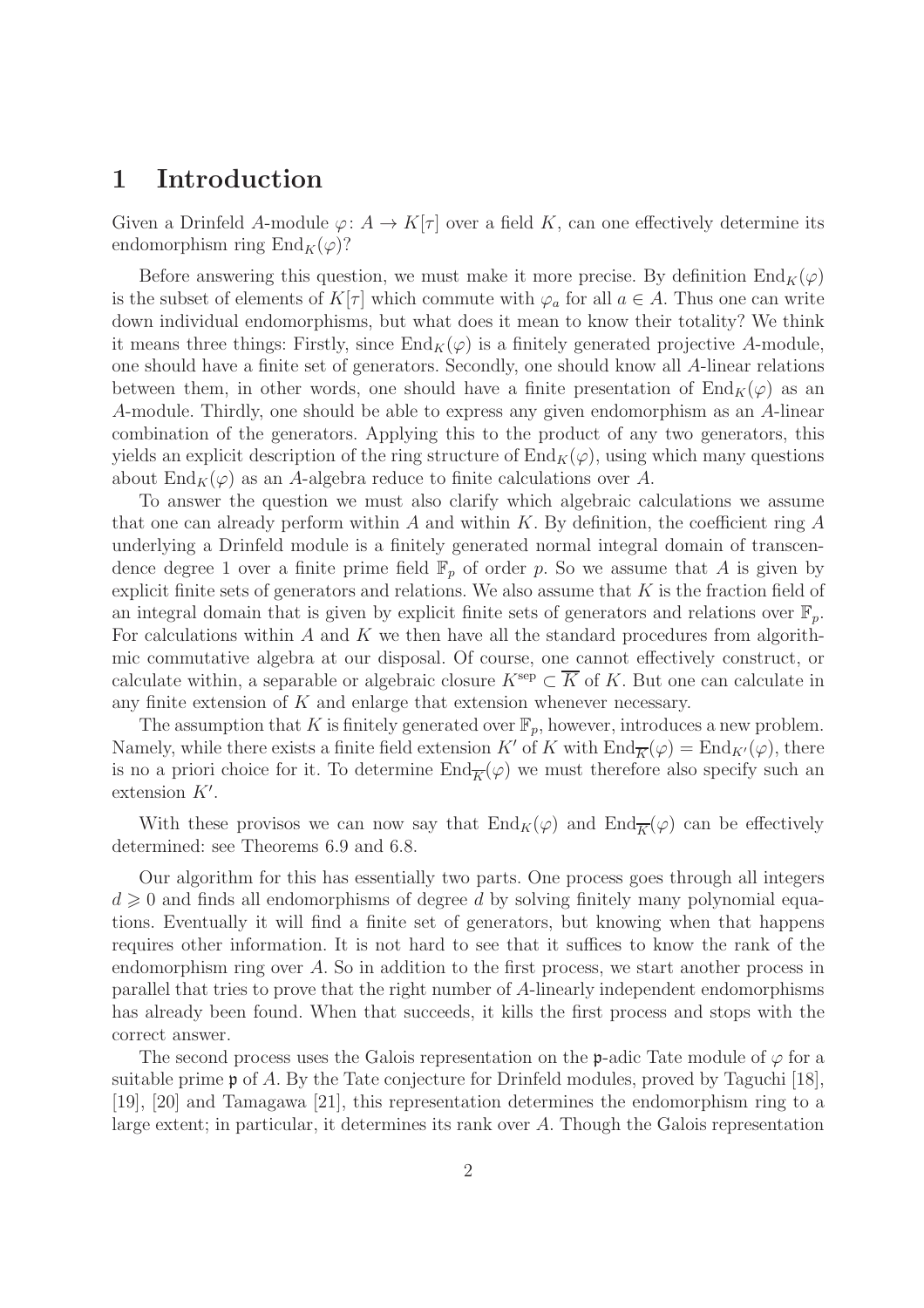can be studied only indirectly, the associated characteristic polynomials of Frobeniuses can be computed effectively. The second process limits the possible endomorphisms by searching for characteristic polynomials that are sufficiently independent of each other in some sense.

For Drinfeld modules of generic characteristic, the endomorphism ring is always commutative, and the program outlined above suffices to determine it effectively. In special characteristic the endomorphism ring can be non-commutative, and we must wrestle with additional technical difficulties. The problem is that there may exist more endomorphisms when  $A$  is replaced by a smaller admissible coefficient ring. This puts additional constraints on the Galois representation.

In fact, by results of the second author and others [11], [12], [14], [13], [2], the knowledge of the endomorphism rings of certain Drinfeld modules obtained from  $\varphi$  by varying the ring of coefficients A determines the image of the Galois representation up to commensurability, even for the whole adelic Galois representation associated to  $\varphi$ . We therefore set up things to compute all this information as well and are thereby able to effectively determine the image of Galois up to commensurability: see Theorem 6.12.

In special characteristic we treat the isotrivial case, where  $\varphi$  is isomorphic over  $\overline{K}$  to a Drinfeld module defined over a finite field, separately. In the non-isotrivial case we first use the method sketched above to find a maximal commutative subring A' of  $\text{End}_{\overline{K}}(\varphi)$ . For technical reasons we replace  $\varphi$  by an isogenous Drinfeld module, after which  $A'$  is an admissible coefficient ring and  $\varphi$  extends to a Drinfeld A'-module with  $\text{End}_{\overline{K}}(\varphi') = A'$ . In a second step we then find the unique smallest admissible coefficient ring  $B \subset A'$  such that the center of  $\text{End}_{K^{\text{sep}}}(\varphi'|B)$  is B, whose existence is guaranteed by Pink [12, Thm. 1.2].

Our algorithm for this again has two parts. One process computes the traces of Frobeniuses in the adjoint representation, whose values generate the fraction field of B by Pink [12, Thm. 1.3]. It thus constructs an increasing sequence of subrings  $B_k$  of A' with  $B_k = B$ for all sufficiently large  $k$ , but again it does not know when that occurs. In addition to the first process, we therefore run another process in parallel that tries to prove that  $B$  has been reached. This process is started as soon as the first  $B_k$  is infinite, and it simply goes through all integers  $d \geq 0$  and finds all endomorphisms of degree d of  $\varphi'|B_k$  over  $\overline{K}$ . This process knows whether  $B_k = B$  has been reached by computing the ranks of  $B_k$  and of the submodule of  $\text{End}_{\overline{K}}(\varphi'|B_k)$  that is generated by the endomorphisms already found. When that occurs, it kills the first process and stops with the correct answer. Using the knowledge of B one can then find the endomorphism ring of the original Drinfeld module  $\varphi$ .

In all this, we do not care about computational efficiency; we only try to keep the code short and well-organized. An actual implementation should probably retain intermediate information and reuse it later. Also, simply searching for all endomorphisms of small degree seems a brute force approach. In Section 7 we discuss some ideas which might speed up the search by finding a priori candidates for the generators of the endomorphism ring.

A natural related question, kindly raised by Peter Jossen, is whether one can effectively decide whether two given Drinfeld A-modules  $\varphi$  and  $\psi$  over K are isogenous over K, re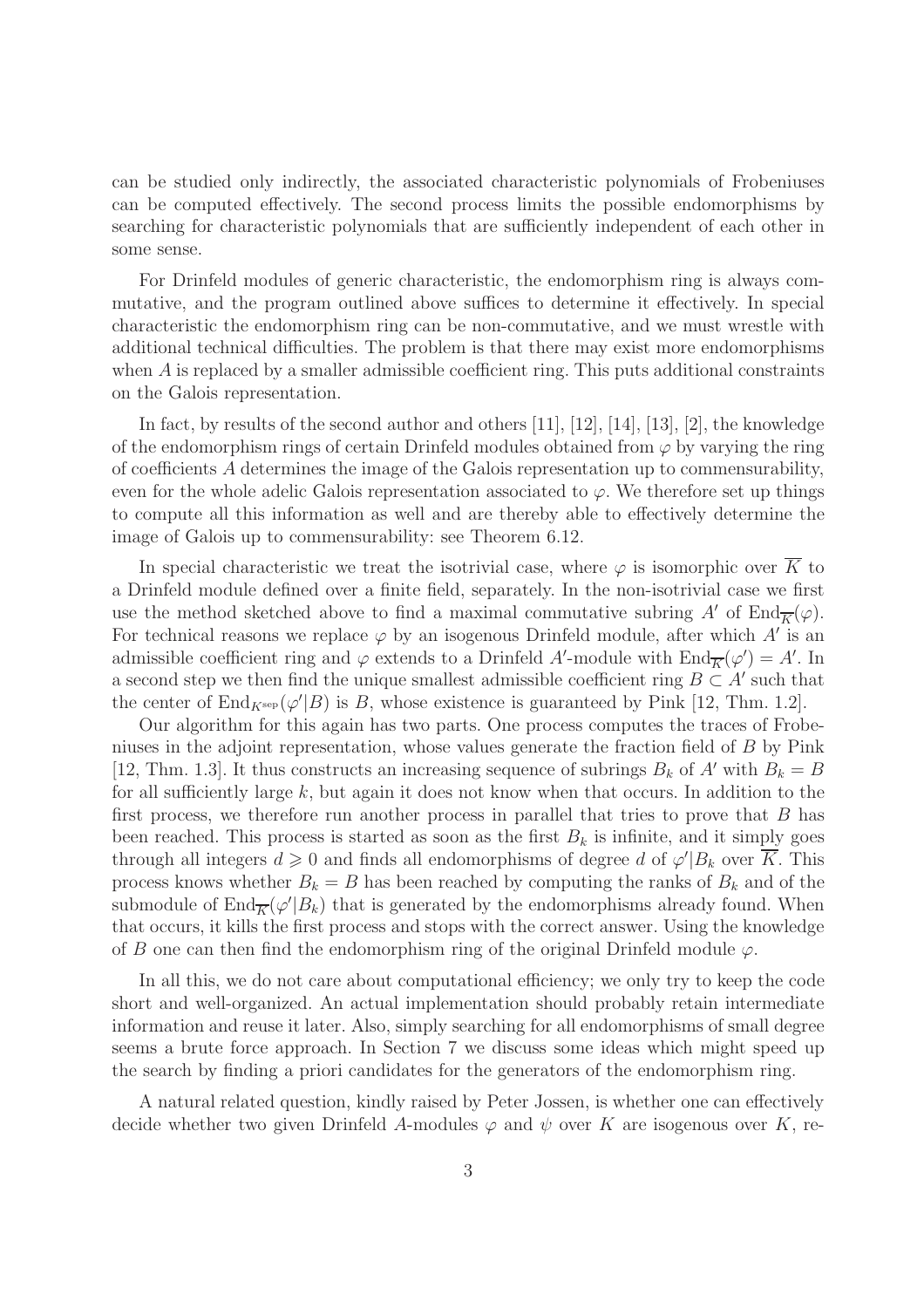spectively over  $\overline{K}$ . Using the same methods as for endomorphisms, we answer this question affirmatively and show that  $\text{Hom}_K(\varphi, \psi)$  and  $\text{Hom}_{\overline{K}}(\varphi, \psi)$  can be effectively determined: see Section 8.

With effectiveness established, one may ask whether there exist any kinds of a priori bounds on the endomorphism ring, say on its rank and its discriminant over  $A$ , for instance in terms of the height of the Drinfeld module. (For abelian varieties over number fields such bounds are due to Masser and Wüstholz [10].) This article has nothing to contribute to this question, but it may be an interesting one for someone to pursue in the future.

Also, we have not tried to actually implement the proposed algorithms and can therefore not show any nice examples.

The article grew out of the master thesis of the first author [8].

## 2 Endomorphisms and image of Galois

In this section we review known facts about endomorphisms and Galois representations associated to Drinfeld modules and deduce some consequences. For the general theory of Drinfeld modules see Drinfeld [3], Deligne and Husemöller [1], Hayes [5], or Goss [4].

**Basics:** Let  $\mathbb{F}_p$  denote the finite field of prime order p. Let F be a finitely generated field of transcendence degree 1 over  $\mathbb{F}_p$ , and let A be the subring of elements of F which are regular outside a fixed place  $\infty$  of F. We call such A an admissible coefficient ring.

Let K be another finitely generated field over  $\mathbb{F}_p$  with separable, respectively algebraic closures  $K^{\text{sep}} \subset \overline{K}$ . Write  $\text{End}(\mathbb{G}_{a,K}) = K[\tau]$  with  $\tau(x) = x^p$ . Consider a Drinfeld A-module  $\varphi: A \to K[\tau], a \mapsto \varphi_a$  of rank r with characteristic ideal  $\mathfrak{p}_0 \subset A$ . Recall that  $\varphi$  has generic characteristic if  $\mathfrak{p}_0 = (0)$  and special characteristic otherwise. We call  $\varphi$  isotrivial if, over some finite extension of  $K$ , it is isomorphic to a Drinfeld A-module defined over a finite field; this can happen only in special characteristic.

**Endomorphisms:** By definition  $\text{End}_K(\varphi)$  is the centralizer of  $\varphi(A)$  in  $K[\tau]$ . This is a finitely generated projective A-module, and  $\text{End}_{K}^{\circ}(\varphi) := \text{End}_{K}(\varphi) \otimes_{A} F$  is a division algebra over F of finite dimension dividing  $r^2$ . There exists a subfield  $K' \subset K^{\text{sep}}$  finite over K such that  $\text{End}_{\overline{K}}(\varphi) = \text{End}_{K'}(\varphi)$ . In generic characteristic the endomorphism ring is always commutative.

Good reduction: Choose a normal integral domain  $R \subset K$  which is finitely generated over  $\mathbb{F}_p$  with  $\mathrm{Quot}(R) = K$ , such that  $\varphi$  extends to a Drinfeld A-module over Spec R. For any maximal ideal  $\mathfrak{m} \subset R$  let  $\varphi_{\mathfrak{m}}$  denote the resulting Drinfeld A-module over the finite residue field  $k_{\mathfrak{m}} := R/\mathfrak{m}$ . It is known that any endomorphism of  $\varphi$  over K already has coefficients in  $R$ ; so reduction modulo  $\mathfrak m$  induces a natural homomorphism of A-algebras

$$
\operatorname{End}_K(\varphi) \longrightarrow \operatorname{End}_{k_{\mathfrak{m}}}(\varphi_{\mathfrak{m}}).
$$

Moreover, the degree in  $\tau$  of an endomorphism is preserved under reduction; hence the homomorphism is injective.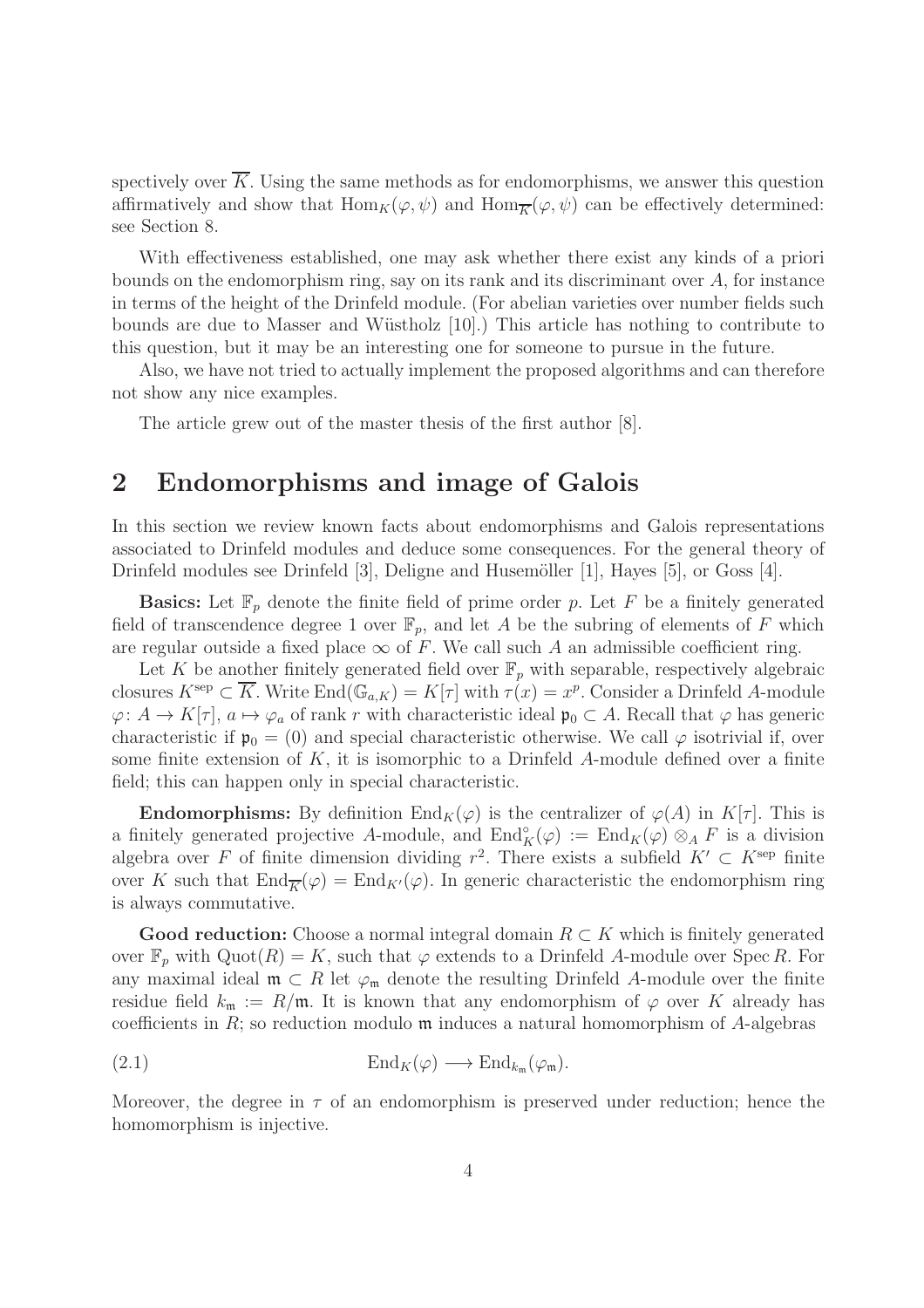**Frobenius:** The element  $Frob_m := \tau^{[k_m/\mathbb{F}_p]}$  lies in the center of  $k_m[\tau]$  and therefore in  $\text{End}_{k_{\mathfrak{m}}}(\varphi_{\mathfrak{m}})$ . In fact, the center of  $\text{End}_{k_{\mathfrak{m}}}^{\circ}(\varphi_{\mathfrak{m}})$  is the field extension  $F(\text{Frob}_{\mathfrak{m}})$  of  $F$  that is generated by Frob<sub>m</sub>. Moreover, let  $d_m$  denote the dimension of  $F(\text{Frob}_m)$  over F, and let  $e_{\mathfrak{m}}^2$  be the dimension of  $\text{End}_{k_{\mathfrak{m}}}^{\circ}(\varphi_{\mathfrak{m}})$  over  $F(\text{Frob}_{\mathfrak{m}})$ ; then we have  $d_{\mathfrak{m}}e_{\mathfrak{m}}=r$ .

Let  $\min_{m}(X)$  denote the minimal polynomial of Frob<sub>m</sub> over F; by construction it is irreducible and monic of degree  $d_{\mathfrak{m}}$ . Since  $Frob_{\mathfrak{m}}$  lies in an A-algebra of finite rank, this polynomial actually has coefficients in A. Define  $char_{\mathfrak{m}}(X) := min_{\mathfrak{m}}(X)^{e_{\mathfrak{m}}}$ , which is a monic polynomial in  $A[X]$  of degree r, called the characteristic polynomial of  $Frob_m$ .

**Tate modules:** For any maximal ideal  $\mathfrak{p} \neq \mathfrak{p}_0$  of A the p-adic Tate module  $T_p(\varphi)$  is a free module of rank r over the completion  $A_{\mathfrak{p}}$ . It is naturally endowed with an action of  $\text{End}_K(\varphi)$  and a continuous action of the Galois group Gal( $K^{\text{sep}}/K$ ). These actions commute with each other, and each helps in understanding the other.

Let  $R^{\text{sep}}$  denote the integral closure of R in  $K^{\text{sep}}$ . For any maximal ideal  $\mathfrak{m} \subset R$  choose a maximal ideal  $\mathfrak{m}^{\text{sep}} \subset R^{\text{sep}}$  which contains  $\mathfrak{m}$ . Then its residue field  $k^{\text{sep}}_{\mathfrak{m}} := R^{\text{sep}}/\mathfrak{m}^{\text{sep}}$  is a separable closure of  $k_{\mathfrak{m}}$ . For any maximal ideal  $\mathfrak p$  of A different from the characteristic ideal of  $\varphi_m$  this choice induces a natural isomorphism  $T_p(\varphi) \cong T_p(\varphi_m)$ . This isomorphism is compatible with the action of endomorphisms via the reduction homomorphism (2.1). It is also compatible with the action of the decomposition group at  $\mathfrak{m}^{\text{sep}}$ ; namely, the inertia group acts trivially on  $T_{\mathfrak{p}}(\varphi)$ , and the isomorphism is equivariant under the action of the Frobenius at m. Moreover, the characteristic polynomial of this Frobenius in its action on the Tate module is precisely the characteristic polynomial charm $(X)$  defined above.

Adelic Galois representation: The product  $T_{ad}(\varphi) = \prod_{\mathfrak{p} \neq \mathfrak{p}_0} T_{\mathfrak{p}}(\varphi)$  is a free module of rank r over  $A_{ad} = \prod_{\mathfrak{p} \neq \mathfrak{p}_0} A_{\mathfrak{p}}$ , called the prime-to- $\mathfrak{p}_0$  adelic Tate module of  $\varphi$ . It again carries natural commuting actions of  $\text{End}_K(\varphi)$  and of  $\text{Gal}(K^{\text{sep}}/K)$ . The latter corresponds to a continuous homomorphism

(2.2) 
$$
\rho_{\text{ad}} \colon \text{Gal}(K^{\text{sep}}/K) \to \text{Aut}_{A_{\text{ad}}}(T_{\text{ad}}(\varphi)) \cong \text{GL}_r(A_{\text{ad}}).
$$

The image of  $\rho_{ad}$  is determined up to commensurability by endomorphisms, as described below.

Isogenies: A non-zero homomorphism between two Drinfeld A-modules is called an isogeny. With an isogeny, we can often reduce ourselves to Drinfeld A'-modules of smaller rank for a larger ring  $A'$ , using the following fact:

**Proposition 2.3** (Hayes [5, Prop. 3.2], Devic-Pink [2, Prop. 4.3]) Let  $A^-$  be a commutative A-subalgebra of  $\text{End}_K(\varphi)$ . Then its normalization A' is an admissible coefficient ring, and there exist a Drinfeld A'-module  $\varphi' : A' \to K[\tau]$  and an isogeny  $h : \varphi \to \varphi' | A$  over K. Moreover, we have  $\text{rank}(\varphi) = \text{rank}_A(A') \cdot \text{rank}(\varphi')$ .

For the remainder of the present section we fix a maximal commutative subring  $A^-$  of  $\text{End}_{K^{\text{sep}}}(\varphi)$  and a subfield  $K' \subset K^{\text{sep}}$  which is finite over K such that  $A^- \subset \text{End}_{K'}(\varphi)$ . Set  $F' := \text{Quot}(A^-)$  and let  $A' \subset F'$  be the normalization of  $A^-$ . Using Proposition 2.3 over K'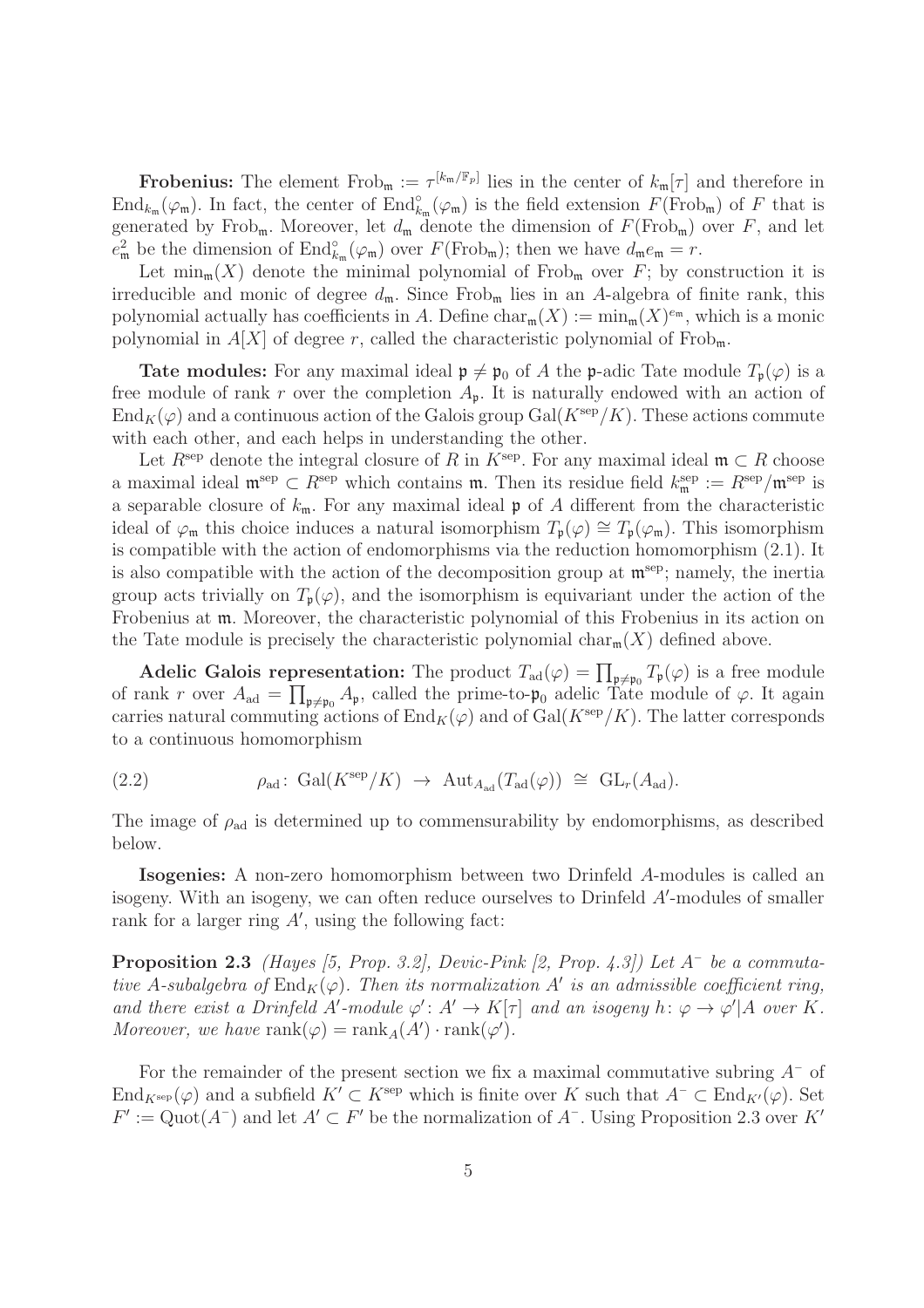we choose a Drinfeld A'-module  $\varphi' : A' \to K'[\tau]$  and an isogeny  $h : \varphi \to \varphi' | A$  over K'. Then  $\text{End}_{K^{\text{sep}}}(\varphi') = A'$ . Moreover  $\varphi$  is of special characteristic, respectively isotrivial, if and only if  $\varphi'$  is so. Set  $r' := \text{rank}(\varphi')$  and consider the adelic Galois representation associated to  $\varphi'$ :

(2.4) 
$$
\rho'_{\text{ad}}: \text{ Gal}(K^{\text{sep}}/K') \rightarrow \text{Aut}_{A'_{\text{ad}}}(T_{\text{ad}}(\varphi')) \cong \text{GL}_{r'}(A'_{\text{ad}}).
$$

Generic characteristic: Here the image of Galois is described by:

**Theorem 2.5** (Pink-Rütsche [13]) If  $\varphi$  has generic characteristic, the image of  $\rho'_{ad}$  is an open subgroup of  $GL_{r'}(A'_{ad})$ , and the image of  $\rho_{ad}$  is commensurable with the subgroup

$$
\text{Cent}_{\text{GL}_r(A_{\text{ad}})}(\text{End}_{K^{\text{sep}}}(\varphi)).
$$

Special characteristic: Here the endomorphism ring may be non-commutative; moreover, there may exist an admissible coefficient ring  $B \subsetneq A$  with  $\text{End}_{K^{\text{sep}}}(\varphi) \subsetneq \text{End}_{K^{\text{sep}}}(\varphi|B)$ , which puts additional constraints on the image of Galois. If  $\varphi$  is isotrivial, the image of  $\rho_{\rm ad}$  is commensurable with the pro-cyclic subgroup generated by the image of Frobenius. Otherwise:

**Theorem 2.6** (Pink [12, Thm. 1.2]) If  $\varphi$  is non-isotrivial of special characteristic, there exists a unique admissible coefficient ring  $B \subset A'$  with the properties:

- (a) The center of  $\text{End}_{K^{\text{sep}}}(\varphi'|B)$  is B.
- (b) For every admissible coefficient ring  $B' \subset A'$  we have  $\text{End}_{K^{\text{sep}}}(\varphi'|B') \subset \text{End}_{K^{\text{sep}}}(\varphi'|B)$ .

In almost all cases this subring B can be characterized independently using traces of Frobenius. In fact B is determined by the subfield  $E := \text{Quot}(B)$  of  $F' := \text{Quot}(A'),$ because  $B = A' \cap E$ . Choose a normal integral domain  $R' \subset K'$  which is finitely generated over  $\mathbb{F}_p$  with  $\mathrm{Quot}(R') = K'$ , such that  $\varphi'$  extends to a Drinfeld A'-module over Spec R'. For any maximal ideal  $\mathfrak{m}' \subset R'$  let  $\varphi'_{\mathfrak{m}'}$  denote the resulting Drinfeld A'-module over the finite residue field  $k_{m'} := R'/m'$ . Write the characteristic polynomial of Frob<sub>m'</sub> associated to  $\varphi'$  in the form  $\sum_{i=0}^{r'} a_i X^i$  with  $a_i \in F'$ , or in the form  $\prod_{i=1}^{r'} (X - \alpha_i)$  over an algebraic closure of  $F'$ , and set

(2.7) 
$$
t_{\mathfrak{m}'} := \frac{a_1 a_{r'-1}}{a_0} = \sum_{i=1}^{r'} \sum_{j=1}^{r'} \frac{\alpha_i}{\alpha_j} \in F'.
$$

Thus  $t_{\mathfrak{m}'}$  is the trace of Frob<sub>m'</sub> in the adjoint representation on  $\text{End}_{A'_{\mathfrak{p}'}}(T_{\mathfrak{p}'}(\varphi'))$  for any maximal ideal  $\mathfrak{p}'$  different from the characteristic of  $\varphi'_{\mathfrak{m}'}$ . Let  $E^{\text{trad}} \subset F'$  be the subfield generated by the elements  $t_{\mathfrak{m}'}$  for all  $\mathfrak{m}'$ .

**Theorem 2.8** (Pink [12, Thm. 1.3]) In the situation of Theorem 2.6, we have either

 $(c)$   $E$ <sup>trad</sup> = E, or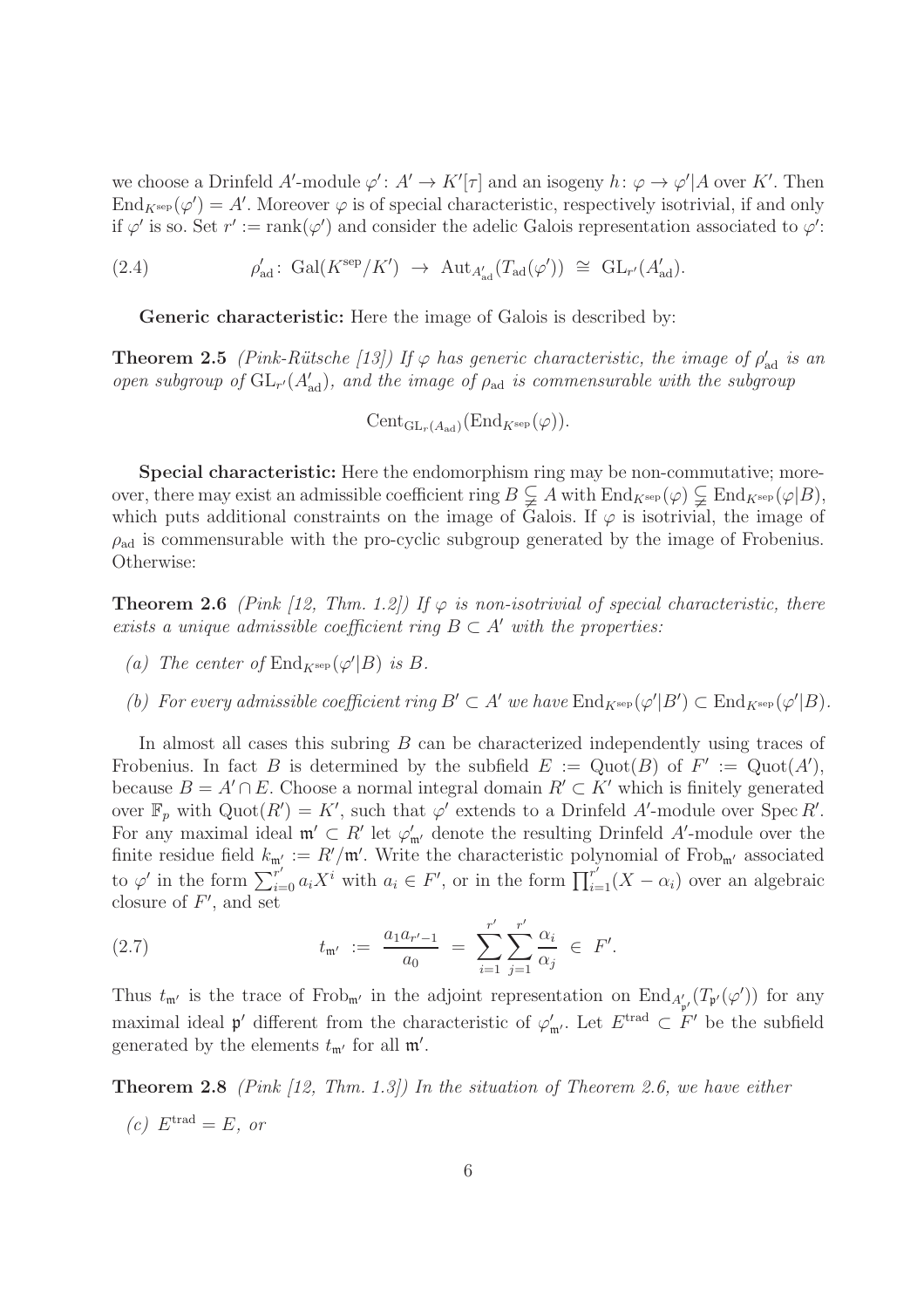(c')  $p = \text{rank}(\varphi') = 2$  and  $E^{\text{trad}} = \{e^2 \mid e \in E\}.$ 

To describe the image of Galois let  $r''$  be the rank and  $\mathfrak{q}_0 \subset B$  the characteristic ideal of  $\varphi'|B$ . For any maximal ideal  $\mathfrak{q} \neq \mathfrak{q}_0$  of B let  $D_{\mathfrak{q}}$  denote the commutant of  $\text{End}_{K^{\text{sep}}}(\varphi'|B)$ in End<sub>Bq</sub>(T<sub>q</sub>( $\varphi'$ |B))  $\cong$  Mat<sub>r''×r</sub>''( $B$ <sub>q</sub>), which is an order in a central simple algebra over Quot $(B_q) = E_q$ . Let  $D_q^1$  denote the multiplicative group of elements of  $D_q$  of reduced norm 1, which is a subgroup of  $SL_{r''}(B_{\mathfrak{q}})$ . Choose an element  $b_0 \in B$  that generates a power of  $\mathfrak{q}_0$ , view it as a scalar in  $\prod_{\mathfrak{q}\neq\mathfrak{q}_0} GL_{r''}(B_{\mathfrak{q}})$ , and let  $\overline{\langle b_0 \rangle}$  denote the closure of the subgroup generated by it. Let  $K'' \subset K^{\text{sep}}$  be a finite extension of  $K'$  over which all elements of  $\text{End}_{K^{\text{sep}}}(\varphi'|B)$  are defined.

**Theorem 2.9** (Devic-Pink [2, Thm. 1.2]) In the situation of Theorem 2.6, the image of Gal(K<sup>sep</sup>/K'') in the adelic Galois representation associated to  $\varphi' |B$  is contained in  $\prod_{\mathfrak{q}\neq\mathfrak{q}_0} D_{\mathfrak{q}}^{\times}$  and commensurable with

$$
\overline{\langle b_0\rangle}\cdot \prod_{{\mathfrak{q}}\neq {\mathfrak{q}}_0}D_{\mathfrak{q}}^1.
$$

The images of Galois for  $\varphi'$  and  $\varphi$  up to commensurability can be determined from the image for  $\varphi' | B$  as explained in Devic-Pink [2, §6.2]. Specifically, by [2, Prop. 6.7] the characteristic ideal  $\mathfrak{p}'_0 \subset A'$  of  $\varphi'$  is the unique maximal ideal of A' above  $\mathfrak{q}_0$ . For each maximal ideal  $q \neq q_0$  of B there is a natural Galois equivariant isomorphism

(2.10) 
$$
T_{\mathfrak{q}}(\varphi'|B) \cong \prod_{\mathfrak{p}'|\mathfrak{q}} T_{\mathfrak{p}'}(\varphi').
$$

This induces a natural embedding

(2.11) 
$$
D_{\mathfrak{q}} \hookrightarrow \prod_{\mathfrak{p}'|\mathfrak{q}} \text{End}_{A'_{\mathfrak{p}'}}(T_{\mathfrak{p}'}(\varphi')) \cong \prod_{\mathfrak{p}'|\mathfrak{q}} \text{Mat}_{r' \times r'}(A'_{\mathfrak{p}'}).
$$

Via Theorem 2.9 this determines the action of Galois on the Tate modules of  $\varphi'$ . A similar reduction process yields the action on the Tate modules of  $\varphi$ .

We will use Theorem 2.8 to bound E and B from below, so the case  $(c')$  might cause us problems. But we can avoid these using the following additional result:

**Proposition 2.12** In the situation of Theorem 2.6, if  $\text{rank}(\varphi') = 2$ , then  $B = A'$ .

**Proof.** To ease notation we replace  $K$  by  $K'$ . Let  $M$  denote the moduli scheme of Drinfeld A'-modules of rank 2, which is affine of relative dimension 1 over  $Spec(A')$ . Since  $\varphi'$  is nonisotrivial, the associated K-valued point of  $M$  lies over a generic point of the special fiber  $M_{\mathfrak{p}'_0}$  over  $Spec(A'/\mathfrak{p}'_0)$ . On the one hand this shows that after replacing K by a suitable subfield of  $K^{\text{sep}}$  we may assume that K has transcendence degree 1 over  $\mathbb{F}_p$ . On the other hand, since  $M_{\mathfrak{p}'_0}$  is affine, there exists a place v of K with local ring  $\mathcal{O}_v$  such that the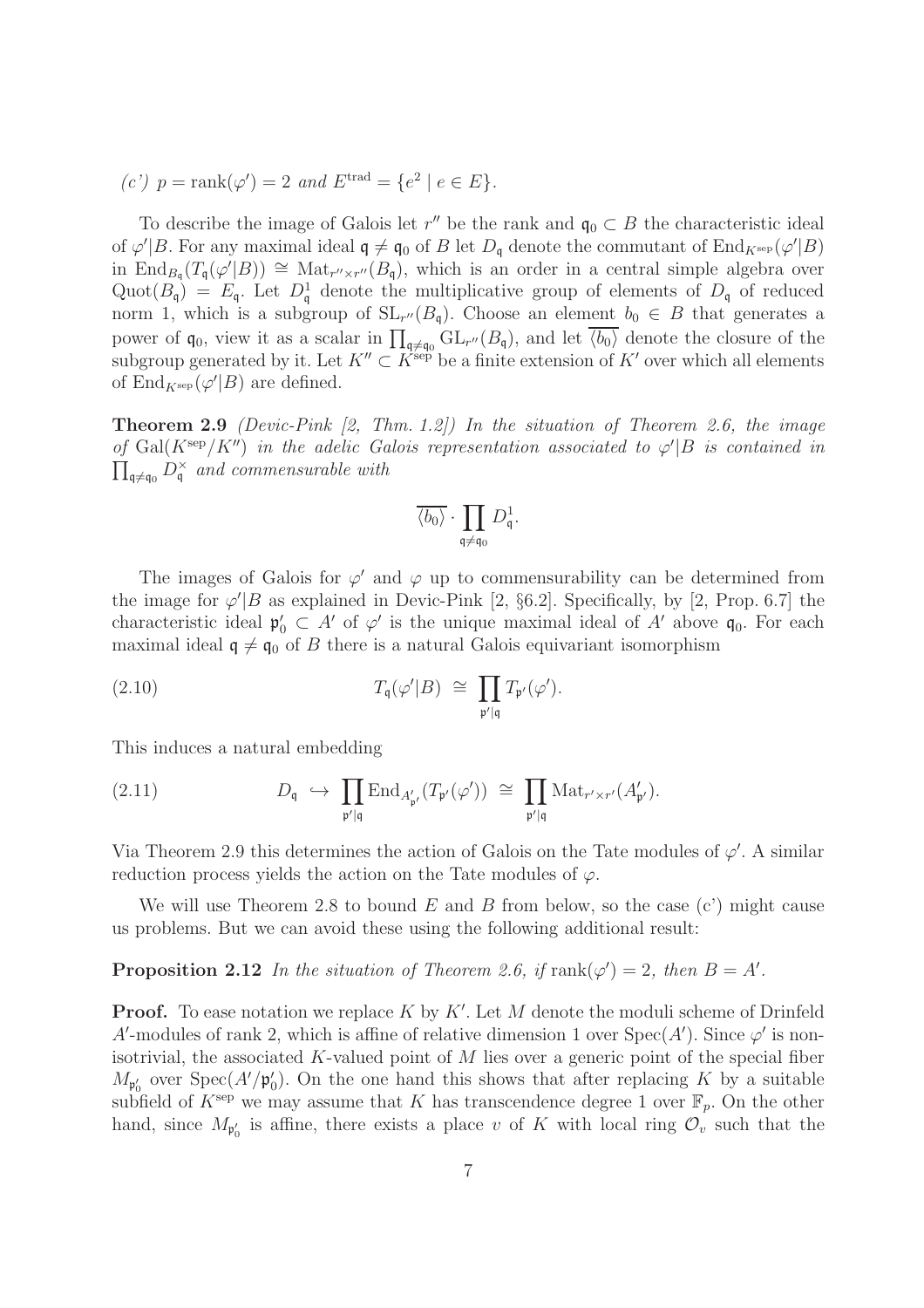K-valued point does not extend to a morphism Spec  $\mathcal{O}_v \to M$ . This means that  $\varphi'$  does not have potentially good reduction at v. After replacing  $K$  by a finite extension we may assume that  $\varphi'$  has semistable reduction at v. Thus after conjugating  $\varphi'$  by an element of  $K^{\times}$  we may assume that its coefficients are integral at v and that its reduction has rank  $> 0$ .

Choose an extension of v to  $K^{\text{sep}}$  and let  $\hat{\mathcal{O}}_v \subset K_v \subset K_v^{\text{sep}}$  denote the corresponding completions of  $\mathcal{O}_v \subset K \subset K^{\text{sep}}$ . Let  $I_v \subset D_v \subset \text{Gal}(K^{\text{sep}}/K)$  denote the respective inertia and decomposition groups. Since  $\varphi'$  has rank 2, its Tate uniformization (see Drinfeld [3, §7]) must consist of a Drinfeld A'-module  $\psi_v$  of rank 1 over Spec  $\hat{\mathcal{O}}_v$  and an A'-lattice  $\Lambda_v \subset K_v^{\text{sep}}$  of rank 1 for the action of A' on  $K_v^{\text{sep}}$  via  $\psi_v$ . Here by definition an A'-lattice is a finitely generated projective  $A'$ -submodule whose intersection with any ball of finite radius is finite. This implies that any non-zero element of  $\Lambda_v$  has valuation  $< 0$ . Also, since  $\Lambda_v$  is finitely generated, after again replacing K by a finite extension we may assume that  $\Lambda_v \subset K_v$ .

Take any maximal ideal  $\mathfrak{p}' \neq \mathfrak{p}'_0$  of A'. Then the Tate uniformization yields a natural  $D_v$ -equivariant short exact sequence

$$
0 \longrightarrow T_{\mathfrak{p}'}(\psi_v) \longrightarrow T_{\mathfrak{p}'}(\varphi') \longrightarrow \Lambda_v \otimes_{A'} A'_{\mathfrak{p}'} \longrightarrow 0.
$$

Here  $I_v$  acts trivially on the outer terms; so in a suitable basis its action on  $T_{\mathfrak{p}'}(\varphi')$  corresponds to a homomorphism

(2.13) 
$$
I_v \longrightarrow U_{\mathfrak{p}'} := \begin{pmatrix} 1 & A'_{\mathfrak{p}'} \\ 0 & 1 \end{pmatrix} \subset GL_2(A'_{\mathfrak{p}'}).
$$

Let  $\Delta$  denote the image of this homomorphism, viewed as a closed subgroup of the additive group of  $A'_{\mathfrak{p}'}$ . We claim that  $\Delta$  is open in  $A'_{\mathfrak{p}'}$ .

To see this, we assume without loss of generality that the valuation  $v$  is normalized on  $K_v$ . Pick an element  $\lambda \in \Lambda_v \setminus \{0\}$  and set  $c := -v(\lambda) \in \mathbb{Z}^{\geq 1}$ . Recall that some power of  $\mathfrak{p}'$  is principal, say  $\mathfrak{p}'^k = (a')$  with  $k > 0$  and  $a' \in A'$ . The Tate uniformization thus yields a natural  $D_v$ -equivariant isomorphism

$$
\varphi'[\mathfrak{p}'^k] \;\cong\; \left\{x\in K_v^{\rm sep} \bigm| \psi_{v,a'}(x)\in \Lambda_v\right\}\bigm/ \Lambda_v.
$$

Set  $m := \dim_{\mathbb{F}_p}(A'/\mathfrak{p}'^k)$ . Since  $\psi_v$  is a Drinfeld A'-module of rank 1 over  $\hat{\mathcal{O}}_v$ , we have  $\psi_{v,a'} = \sum_{i=0}^m u_i \tau^i$  with  $u_i \in \hat{\mathcal{O}}_v$  and  $u_m \in \hat{\mathcal{O}}_v^{\times}$ . Therefore any solution  $x \in K_v^{\text{sep}}$  of the equation  $\psi_{v,a'}(x) = \lambda$  satisfies  $p^m \cdot v(x) = v(\lambda) = -c$ . It follows that the field extension  $K_v(x)/K_v$  has ramification degree at least  $p^m/c$ . The image of  $I_v$  in the action on  $\varphi'[\mathfrak{p}'^k]$ therefore also has order at least  $p^m/c = |A'/p'^k|/c$ . But this image is naturally isomorphic to the image of  $\Delta \subset A'_{p'}$  in  $A'/p'^k$ , which therefore has index at most c. Repeating the calculation with  $\mathfrak{p}'^{ki}$  in place of  $\mathfrak{p}'^k$  shows that for every integer  $i > 0$ , the image of  $\Delta \subset A'_{\mathfrak{p}'}$ in  $A'/\mathfrak{p}'^{ki}$  has index at most c. Passing to the inverse limit over i we deduce that  $\Delta \subset A'_{\mathfrak{p}'}$ itself has index at most c. It is therefore open, as claimed.

Now we can prove the proposition by contradiction. Suppose that  $B \subsetneq A'$ , or equivalently  $[F'/E] > 1$ . Then we can find a maximal ideal  $\mathfrak{q} \neq \mathfrak{q}_0$  of B and a maximal ideal  $\mathfrak{p}'$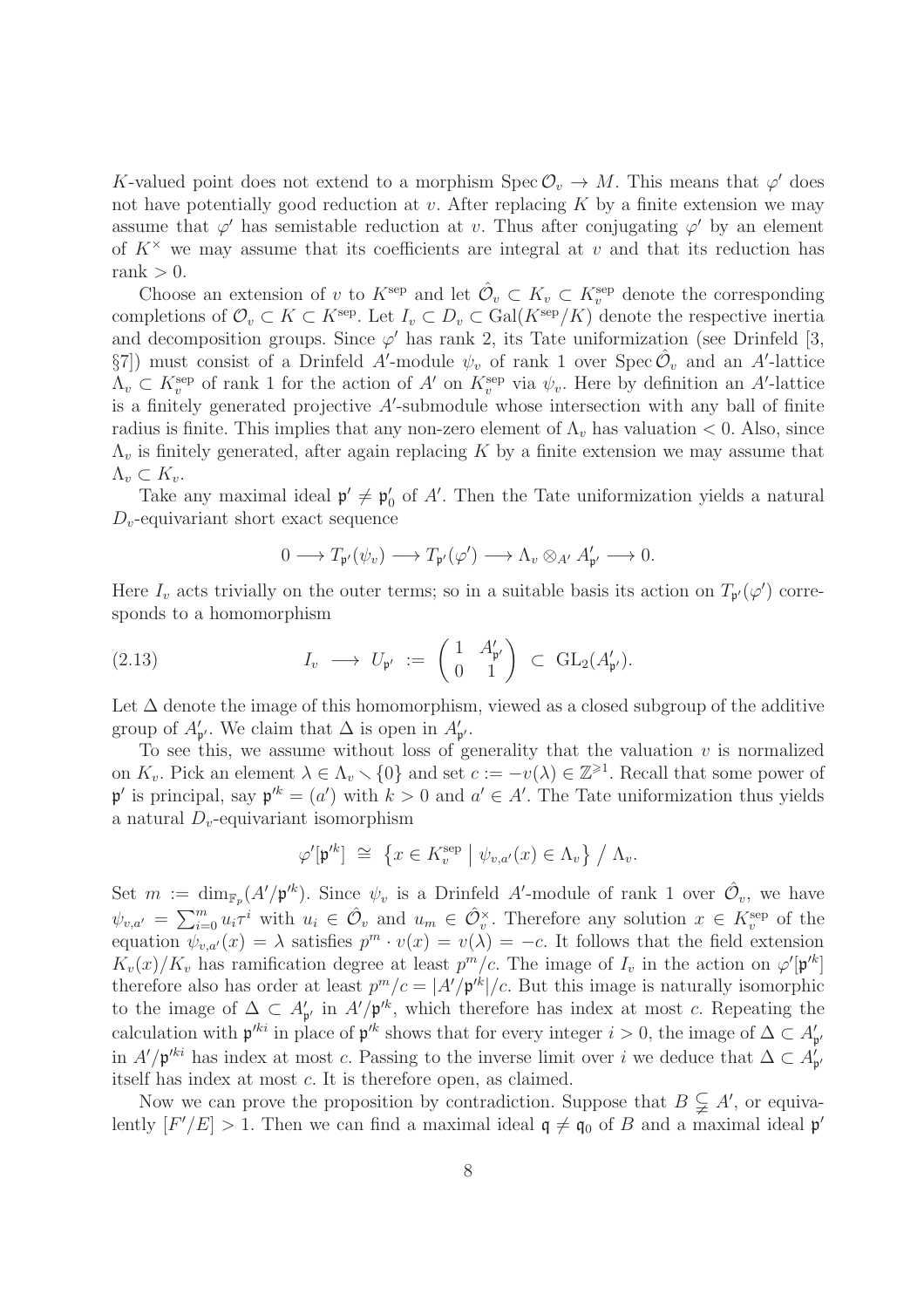of A' above q such that  $[F'_{p'}/E_q] > 1$ . We can also make q avoid the finitely many primes of E where the central simple E-algebra  $\text{End}_{K^{\text{sep}}}^{\circ}(\varphi'|B)$  is not split. Then its commutant  $D_{\mathfrak{q}} \otimes_{B_{\mathfrak{q}}} E_{\mathfrak{q}}$  is also split, i.e., isomorphic to the ring of  $2 \times 2$ -matrices over  $E_{\mathfrak{q}}$ . Theorem 2.9 with the embedding (2.11) thus implies that the image  $\Gamma_{\mathfrak{p}}$  of Gal( $K^{\text{sep}}/K$ ) in the Galois representation on  $T_{\mathfrak{p}'}(\varphi')$  is contained in a conjugate of  $GL_2(E_{\mathfrak{q}})$  in  $GL_2(F'_{\mathfrak{p}'})$ . But by the claim above  $\Gamma_{\mathfrak{p}}$  contains a conjugate of an open subgroup of  $\begin{pmatrix} 1 & A'_{\mathfrak{p}} \\ 0 & 1 \end{pmatrix}$  $\begin{pmatrix} 1 & A'_{\mathfrak{p}'} \\ 0 & 1 \end{pmatrix}$ . Together this is not possible with  $[F'_{\mathfrak{p'}}/E_{\mathfrak{q}}] > 1$ , yielding the desired contradiction.

Independence of Frobeniuses: Next we will show that there exist Frobeniuses for  $\varphi'$  whose associated field extensions of  $F'$  are maximally independent. This requires some group theoretical preparation.

Consider a nonarchimedean local field  $L$  of equal characteristic  $p$  with algebraic closure  $\overline{L}$ . Recall that an element of  $GL_{r'}(L)$  is called regular semisimple if it has r' distinct eigenvalues in  $\overline{L}$ . Let us call an element totally split if its eigenvalues lie in  $L$ , respectively totally inert if its eigenvalues generate an unramified field extension of degree  $r'$  of  $L$ .

**Lemma 2.14** Every open subgroup of  $SL_{r'}(L)$  possesses an element  $\gamma$  such that, for any  $\delta\,\in\, \mathrm{GL}_{r'}(L)$  sufficiently close to  $\gamma,$  every positive power of  $\delta$  is regular semisimple and totally split. The same is true with totally inert in place of totally split.

**Proof.** Let  $\mathcal{O}_L$  denote the valuation ring of L and  $(\pi)$  its maximal ideal. Choose  $i \geq 1$ such that the given subgroup contains all elements of  $SL_{r'}(\mathcal{O}_L)$  which are congruent to the identity matrix modulo  $(\pi^i)$ . Let  $\gamma_0 \in GL_{r'}(\mathcal{O}_L)$  be the diagonal matrix with diagonal entries  $1 + \pi^{i}, 1 + \pi^{i+1}, \ldots, 1 + \pi^{i+r'-1}$ . Then  $\gamma := \gamma_0^{r'} \det(\gamma_0)^{-1}$  lies in the given subgroup of  $SL_{r'}(L)$ . By construction  $\gamma$  has r' distinct eigenvalues in L, which are all congruent to 1 modulo  $(\pi^i)$ . For any  $\delta \in GL_{r'}(L)$  close to  $\gamma$ , the characteristic polynomial of  $\delta$  is close to that of  $\gamma$ . But by Hensel's lemma split separable polynomials remain split separable under small deformations. Thus any  $\delta \in GL_{r'}(L)$  sufficiently close to  $\gamma$  has r' distinct eigenvalues in L, which are all congruent to 1 modulo  $(\pi^i)$ . Moreover, if some positive power  $\delta^n$  had two equal eigenvalues, two eigenvalues of  $\delta$  would differ by a nontrivial root of unity congruent to 1 modulo  $(\pi)$ , which does not exist. Thus  $\delta^n$  is regular semisimple and totally split, as desired.

To prove the same assertion with totally inert in place of totally split, let  $L'$  be an unramified extension of degree  $r'$  of L with valuation ring  $\mathcal{O}_{L'}$ . Choose an element  $\alpha \in \mathcal{O}_{L'}$  whose residue class generates the residue field extension  $k'/k$  and has trace  $\text{tr}_{k'/k}(\alpha) = 0$ . Identify  $\mathcal{O}_{L'}$  with a subring of the matrix ring  $\text{Mat}_{r' \times r'}(\mathcal{O}_L)$ , and set  $\gamma_0 := 1 + \pi^i \alpha \in GL_{r'}(\mathcal{O}_L)$ . Then  $\det(\gamma_0) \equiv 1 + \pi^i \operatorname{tr}_{k'/k}(\alpha) \equiv 1 \text{ modulo } (\pi^{i+1})$ . Dividing one matrix column of  $\gamma_0$  by this determinant yields an element  $\gamma \in SL_{r'}(\mathcal{O}_L)$  which is congruent to  $1 + \pi^i \alpha$  modulo  $(\pi^{i+1})$ . Thus  $\gamma$  lies in the given subgroup. Consider any  $\delta \in GL_{r'}(\mathcal{O}_L)$ congruent to  $\gamma$  modulo  $(\pi^{i+1})$ . Then  $(\delta - 1)/\pi^i$  has coefficients in  $\mathcal{O}_L$  and is congruent to  $\alpha$  modulo  $(\pi)$ ; hence its residue class generates k' over k. Thus the  $\mathcal{O}_L$ -subalgebra of  $\text{Mat}_{r' \times r'}(\mathcal{O}_L)$  generated by it is isomorphic to  $\mathcal{O}_{L'}$ . It follows that the L-subalgebra of Mat<sub>r'xr'</sub>(L) generated by  $\delta$  is isomorphic to L'; hence  $\delta$  is regular semisimple and totally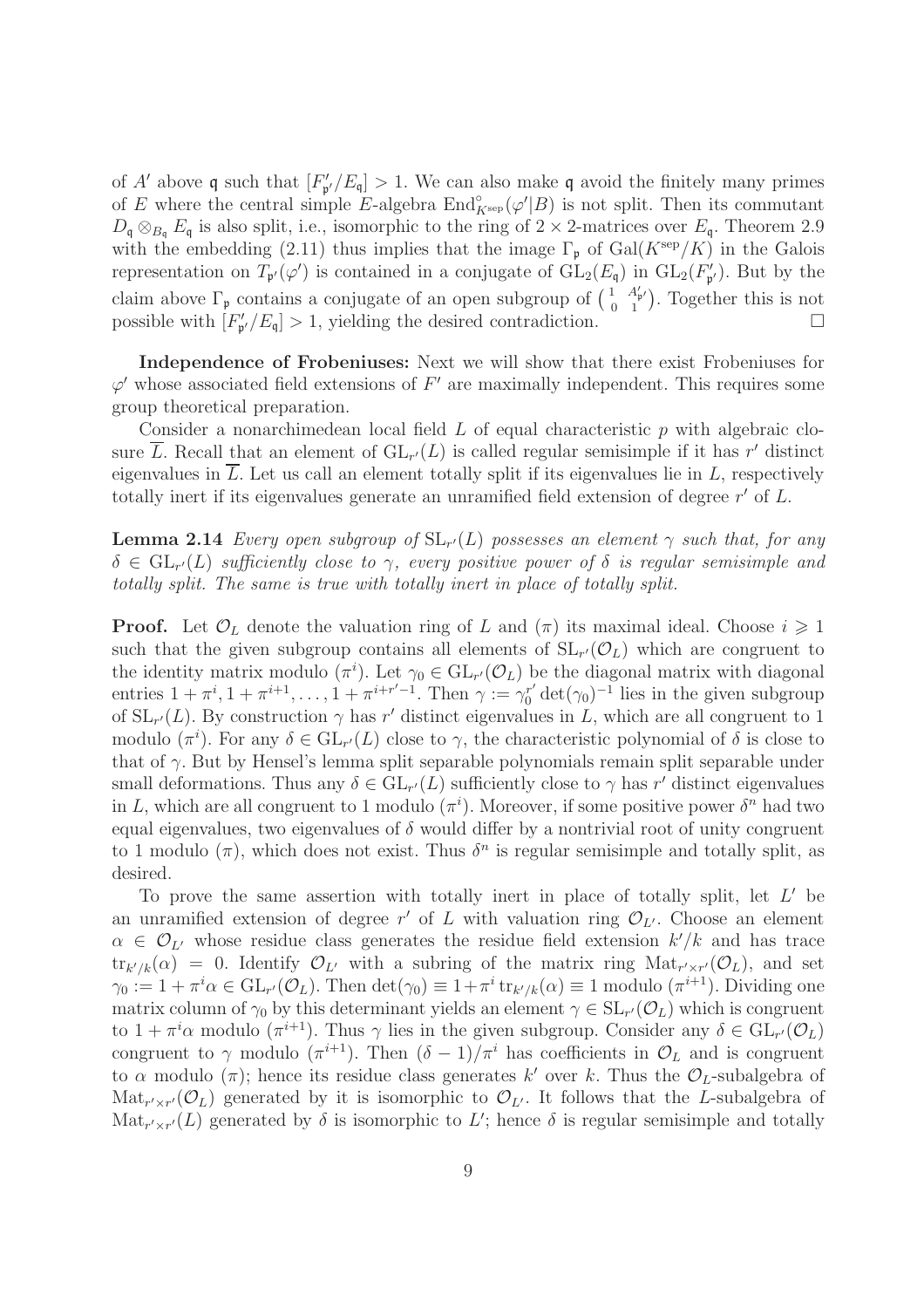inert. Moreover, the ratio of any two distinct eigenvalues of  $\delta$  is congruent to 1 modulo  $(\pi)$ and therefore not a root of unity. Thus any positive power  $\delta^n$  is again regular semisimple and generates the same L-subalgebra, hence is again totally inert, as desired.  $\square$ 

Now we return to Drinfeld modules of arbitrary characteristic, keeping the notation from before. For any maximal ideal  $\mathfrak{m}'$  of  $R'$  we abbreviate  $F'_{\mathfrak{m}'} := \text{End}_{k^{\text{sep}}_{\mathfrak{m}'}}^{\circ}(\varphi'_{\mathfrak{m}'})$ .

**Proposition 2.15** There exist maximal ideals  $\mathfrak{m}', \mathfrak{n}' \subset R'$ , such that  $F'_{\mathfrak{m}'}$  and  $F'_{\mathfrak{n}'}$  are commutative and linearly disjoint over  $F'$ , that is, their tensor product over  $F'$  is a field.

**Proof.** If  $r' = 1$ , then  $F'_{m'} = F'$  for all  $m'$  and the assertion is trivial. So assume that  $r' > 1$ . Then  $\varphi'$  is not isotrivial. If  $\varphi'$  has special characteristic, let B, E, and  $D_{\mathfrak{q}}$  be as above. Otherwise, set  $B := A'$  and  $E := F'$  and  $D_{\mathfrak{q}} := \text{Mat}_{r' \times r'}(B_{\mathfrak{q}})$ .

Let  $F'' \subset F'$  be the maximal subfield which is separable over E. Then there exist infinitely many maximal ideals  $\mathfrak q$  of  $B$  which are totally split in  $F''$ . For almost all of these we also have  $\mathfrak{q} \neq \mathfrak{q}_0$  and  $D_{\mathfrak{q}} \cong \text{Mat}_{r' \times r'}(B_{\mathfrak{q}})$ . We select two distinct maximal ideals  $\mathfrak{q}$  and  $\mathfrak{q}'$  of  $B$  with these properties. Let

$$
\tilde{\Gamma} \ \subset \ D_{\mathfrak{q}}^{\times} \times D_{\mathfrak{q}'}^{\times} \ \cong \ \mathrm{GL}_{r'}(B_{\mathfrak{q}}) \times \mathrm{GL}_{r'}(B_{\mathfrak{q}'})
$$

denote the image of Gal( $K^{\text{sep}}/K''$ ) in the Galois representation on  $T_{\mathfrak{q}}(\varphi'|B) \times T_{\mathfrak{q}'}(\varphi'|B)$ . Then Theorem 2.5, respectively 2.9, implies that  $\tilde{\Gamma}$  contains an open subgroup of  $SL_{r'}(B_{\mathfrak{q}}) \times$  $\mathrm{SL}_{r'}(B_{\mathfrak{q}'}).$ 

**Lemma 2.16** There exists a maximal ideal  $\mathfrak{m}'$  of  $R'$  such that  $F'_{\mathfrak{m}'}$  is commutative and any maximal ideal of A' above  $\mathfrak q$  is totally split in  $F'_{\mathfrak m'}$ , while any maximal ideal of A' above  $\mathfrak q'$ is totally inert in  $F'_{\mathfrak{m}'}$ .

**Proof.** Using Lemma 2.14 choose an element  $\gamma \in SL_{r'}(B_{\mathfrak{q}})$  close to the identity element, such that for any  $\delta \in GL_{r'}(B_{\mathfrak{q}})$  sufficiently close to  $\gamma$ , every positive power of  $\delta$  is regular semisimple and totally split. Likewise choose an element  $\gamma' \in SL_{r'}(B_{\mathfrak{q}'})$  close to the identity element, such that for any  $\delta' \in GL_{r'}(B_{\mathfrak{q}'})$  sufficiently close to  $\gamma'$ , every positive power of  $\delta'$ is regular semisimple and totally inert. As these elements can be chosen arbitrarily close to the identity element, we can require that  $\tilde{\gamma} := (\gamma, \gamma')$  is an element of  $\tilde{\Gamma}$ . Since the images of Frobenius elements in Gal( $K^{\text{sep}}/K''$ ) form a dense subset of Γ, there then exists a maximal ideal  $\mathfrak{m}'$  of R' such that the image  $\tilde{\delta} = (\delta, \delta')$  of Frob<sub>m'</sub> satisfies the stated conditions, i.e., any positive power of  $\delta$  is regular semisimple and totally spilt and any positive power of  $\delta'$ is regular semisimple and totally inert. We claim that m′ has the desired properties.

To see this recall that  $\text{End}^{\circ}_{k^{\text{sep}}_m}(\varphi'_{m'}|B) = \text{End}^{\circ}_{\ell_{m'}}(\varphi'_{m'}|B)$  for some finite field extension  $\ell_{\mathfrak{m}'} \subset k_{\mathfrak{m}'}^{\rm sep}$  of  $k_{\mathfrak{m}'},$  say of degree  $n \geq 1$ . Its center  $E_{\mathfrak{m}'}$  is thus the field extension of E which is generated by Frob<sup>n</sup><sub>n</sub>. Moreover, the minimal polynomial of Frob<sub>n</sub><sup>n</sup> over E is equal to that of  $\delta^n$  and of  $\delta'^n$ . As these elements are regular semisimple, it follows that  $Frob_{m'}^n$  is separable of degree r' over E. Thus  $E_{\mathfrak{m}'}$  is separable of degree r' over E.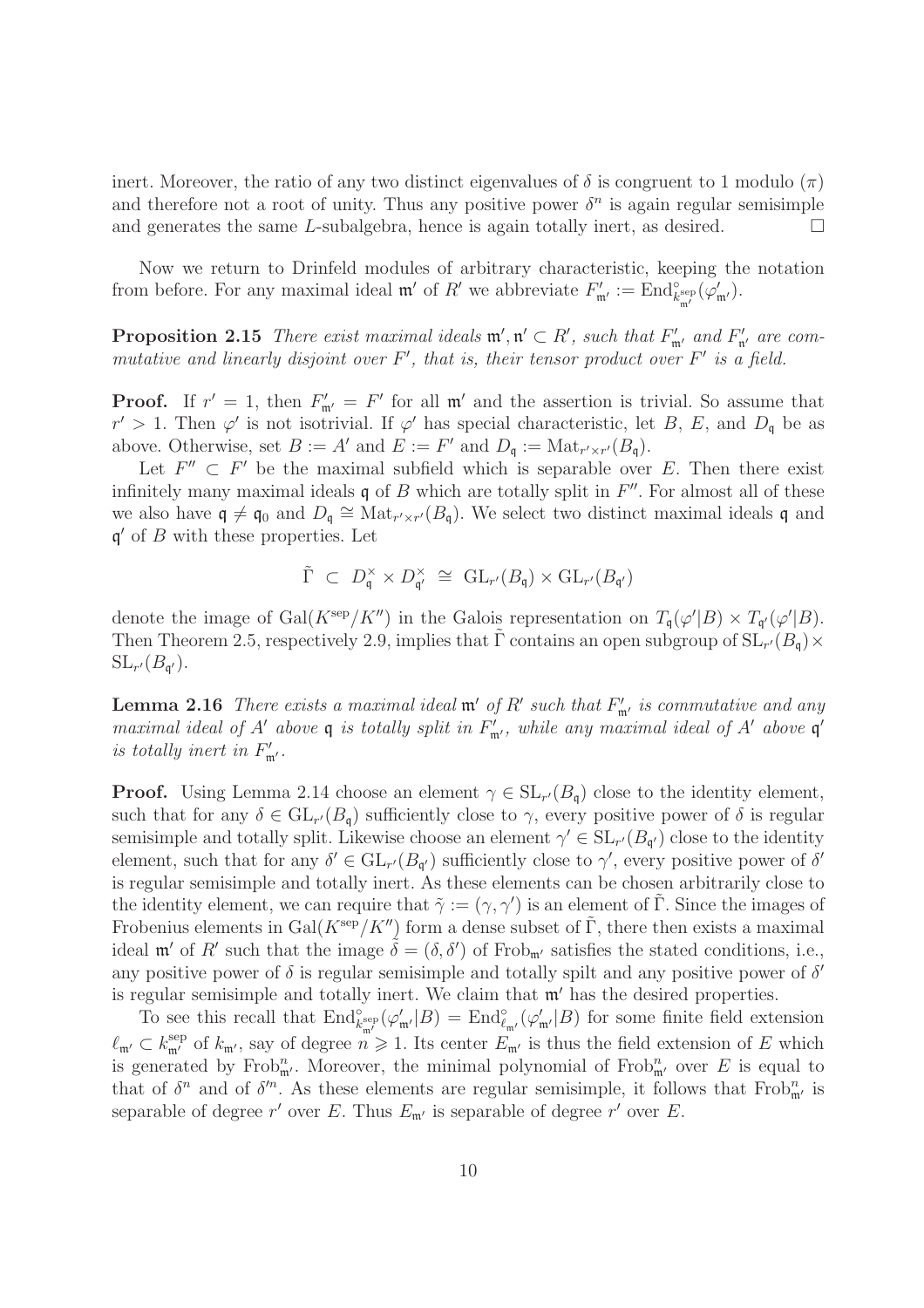Next, the reduction of endomorphisms (2.1) induces a natural homomorphism of  $E_{\rm m'}$ algebras

(2.17) 
$$
E_{\mathfrak{m}'} \otimes_E \mathrm{End}_{K^{\mathrm{sep}}}^{\circ}(\varphi'|B) \longrightarrow \mathrm{End}_{k_{\mathfrak{m}'}^{\mathrm{sep}}}^{\circ}(\varphi'_{\mathfrak{m}'}|B).
$$

Recall that  $r' = \text{rank}(\varphi')$ , so that  $r'' = \text{rank}(\varphi'|B) = r'd$  with  $d := [F'/E]$ . Then End $^{\circ}_{K^{\text{sep}}}(\varphi'|B)$  is a central simple E-algebra of dimension  $d^2$ . On the other hand, since  $E_{\mathfrak{m}'}$ is the center of  $\text{End}^{\circ}_{k^{\text{sep}}_{\mathfrak{m}'}}(\varphi'_{\mathfrak{m}'}|B)$  and of degree  $r'$  over E, the equation  $\text{rank}(\varphi'|B) = r'' = r'd$ implies that  $\dim_{E_{\mathfrak{m}'}}(\mathrm{End}_{k_{\mathfrak{m}'}^{\text{sep}}}^{\circ}(\varphi'_{\mathfrak{m}'}|B)) \leq d^2$ . Thus the source and target in (2.17) are central simple  $E_{\mathfrak{m}'}$ -algebras of dimension  $d^2$ , respectively  $\leq d^2$ ; hence the homomorphism is an isomorphism.

Now observe that by the definition of endomorphisms  $\text{End}_{K^{\text{sep}}}^{\circ}(\varphi')$  is simply the commutant of F' within  $\text{End}_{K^{\text{sep}}}^{\circ}(\varphi'|B)$ . The fact that  $\text{End}_{K^{\text{sep}}}^{\circ}(\varphi') = F'$  thus means that  $F'$ is a maximal commutative subalgebra of  $\text{End}_{K^{\text{sep}}}^{\circ}(\varphi'|B)$ . Therefore the isomorphism (2.17) maps  $E_{\mathfrak{m}'} \otimes_E F'$  isomorphically to a maximal commutative subalgebra of  $\text{End}^{\circ}_{k^{\text{sep}}_{\mathfrak{m}'}}(\varphi'_{\mathfrak{m}'}|B)$ . But again by the definition of endomorphisms  $\text{End}_{k^{\text{sep}}_{m'}}^{\circ}(\varphi'_{m'})$  is simply the commutant of  $F'$ within  $\text{End}^{\circ}_{k^{\text{sep}}_{\mathfrak{m}'}}(\varphi'_{\mathfrak{m}'}|B)$ . As the center of  $\text{End}^{\circ}_{k^{\text{sep}}_{\mathfrak{m}'}}(\varphi'_{\mathfrak{m}'}|B)$  is  $E_{\mathfrak{m}'}$ , this commutant is equal to the commutant of the image of  $E_{\mathfrak{m}'} \otimes_E F'$ , and hence equal to the image of  $E_{\mathfrak{m}'} \otimes_E F'$ . This shows that  $F'_{\mathfrak{m}'} := \text{End}_{k^{\text{sep}}_{\mathfrak{m}'}}^{\circ}(\varphi'_{\mathfrak{m}'})$  is isomorphic to  $E_{\mathfrak{m}'} \otimes_E F'$  over  $F'$ . In particular  $F'_{\mathfrak{m}'}$ is commutative.

Finally, the fact that  $\delta^n$  is totally split implies that q is totally split in the field extension  $E_{\mathfrak{m}'} = E(\text{Frob}^n_{\mathfrak{m}'})$ . It follows that any maximal ideal of A' above q is totally split in  $E_{\mathfrak{m}'} \otimes_E F' \cong F'_{\mathfrak{m}'}$ . Likewise, the fact that  $\delta'^n$  is totally inert implies that  $\mathfrak{q}'$  is totally inert in  $E_{\mathfrak{m}'}$ . Since by assumption  $\mathfrak{q}'$  is totally split in the maximal separable subextension of  $F'/E$ , every maximal ideal of A' above  $\mathfrak{q}'$  has the same residue field as  $\mathfrak{q}$ . Thus every maximal ideal of A' above  $\mathfrak{q}'$  is totally inert in  $E_{\mathfrak{m}'} \otimes_E F' \cong F'_{\mathfrak{m}'}$ . Therefore  $\mathfrak{m}'$  has all the desired properties.

To finish the proof of Proposition 2.15, choose any m′ as in Lemma 2.16. Applying Lemma 2.16 with the roles of  $\mathfrak q$  and  $\mathfrak q'$  reversed, we also choose a maximal ideal  $\mathfrak n'$  of  $R$ such that  $F'_{n'}$  is commutative and that any maximal ideal of A' above  $\mathfrak{q}'$  is totally split in  $F'_{\mathfrak{n}'}$ , while any maximal ideal of  $A'$  above  $\mathfrak q$  is totally inert in  $F'_{\mathfrak{n}'}$ . Together these properties imply that  $F'_{\mathfrak{m}'}$  and  $F'_{\mathfrak{n}'}$  are linearly disjoint over  $F'$ , and we are done.

# 3 Computer algebra prerequisites

In this section we briefly recall the methods from computer algebra which are used in the rest of the article. As a general reference, one can consult for example the book "Computational Commutative Algebra 1" by Kreuzer and Robbiano [7]. Many of the operations mentioned here are implemented in common computer algebra systems.

Representation of algebras and fields: Any finitely generated  $\mathbb{F}_p$ -algebra R can be represented as the quotient of a polynomial ring  $\mathbb{F}_p[\underline{X}] := \mathbb{F}_p[X_1, \ldots, X_r]$  by a finitely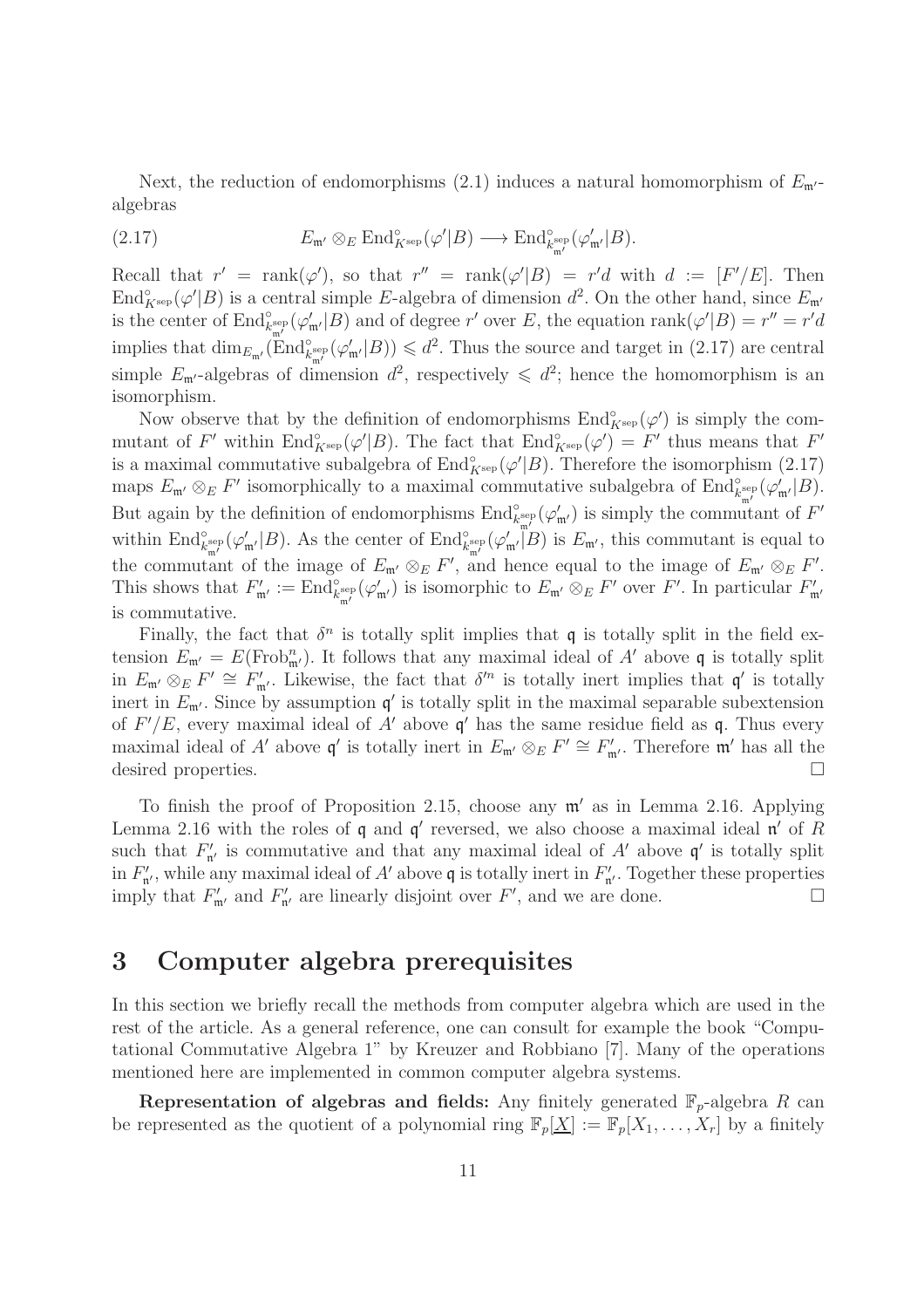generated ideal J. Using Gröbner bases one can effectively decide whether J is prime, or equivalently whether  $R$  is integral. The localization of  $R$  with respect to finitely many elements  $x_1, \ldots, x_s$  can be represented on the same footing as  $R' := R[1/x_1 \cdots x_s] =$  $R[Y]/(x_1 \cdots x_s Y - 1).$ 

Any finitely generated field K over  $\mathbb{F}_p$  can be represented as the field of fractions of  $R := \mathbb{F}_p[\underline{X}]/J$  for a prime ideal J. Any calculation with ideals in  $K[Y_1, \ldots, Y_s]$  reduces to one in  $R'[Y_1, \ldots, Y_s]$  for a suitable localization  $R'$  of R.

Basic operations on elements: Let  $R = \mathbb{F}_p[X]/J$  be a finitely generated  $\mathbb{F}_p$ -algebra. Using a Gröbner basis of  $J$ , for every element of  $R$  one can compute its unique reduced representative with respect to this basis. Thus one can effectively decide whether two given elements of  $R$  are equal. If  $R$  is integral, one can therefore also decide whether two elements of its field of fractions are equal.

Using Gröbner bases one can also test whether a given element is contained in a given ideal of R. In particular, if R is integral, one can test whether one element divides another in  $R$  and, if so, determine the quotient. Thus one can decide whether an element of the field of fractions already lies in R.

**Ideals and subrings:** For any homomorphism  $f: S \to R$  of finitely generated  $\mathbb{F}_p$ algebras and any ideal J of R one can effectively determine the ideal  $f^{-1}(J)$  of S. In particular, one can determine Ker(f) and hence obtain an explicit representation of Im(f) ≅  $S/Ker(f)$ . Applying this when S is a polynomial ring over  $\mathbb{F}_p$ , one can thus explicitly describe the subalgebra generated by finitely many given elements of R.

Furthermore, one can construct a sequence of all maximal ideals of R.

Normalization: If  $R$  is integral with field of fractions  $K$ , one can effectively describe the normalization R' of R together with the inclusions  $R \hookrightarrow R' \hookrightarrow K$ , see for example Singh-Swanson [16].

Field extensions: Let K be a field which is finitely generated over  $\mathbb{F}_p$ . Then for any irreducible polynomial  $P \in K[X]$  one can write down a field extension of K generated by a root of P, namely as  $K[X]/(P)$ . Given an arbitrary polynomial  $P \in K[X]$ , one can effectively find its irreducible factors with multiplicities by Steel [17]. By iteration one can therefore effectively describe a splitting field of P over K.

For any field extension  $K \subset L$  and any element  $x \in L$ , one can effectively decide whether x is algebraic over  $K$  and, if so, determine its minimal polynomial over  $K$ . By factoring a polynomial over  $L$  one can determine all its roots in  $L$ . In particular, one can therefore determine all conjugates of  $x$  over  $K$  in  $L$ .

Also, for any simple finite extension  $K \subset K'$ , one can effectively describe all homomorphisms  $K' \to L$  over K, by mapping the generator of K' to roots of its minimal polynomial. By iteration over simple extensions, one can effectively describe all homomorphisms  $K' \to L$  over K for any finite extension  $K \subset K'$ .

Moreover, one can effectively decide whether two field extensions  $K'/K$  and  $K''/K$  are linearly disjoint in that their tensor product  $K' \otimes_K K''$  is a field. Indeed, if  $K'/K$  is simple,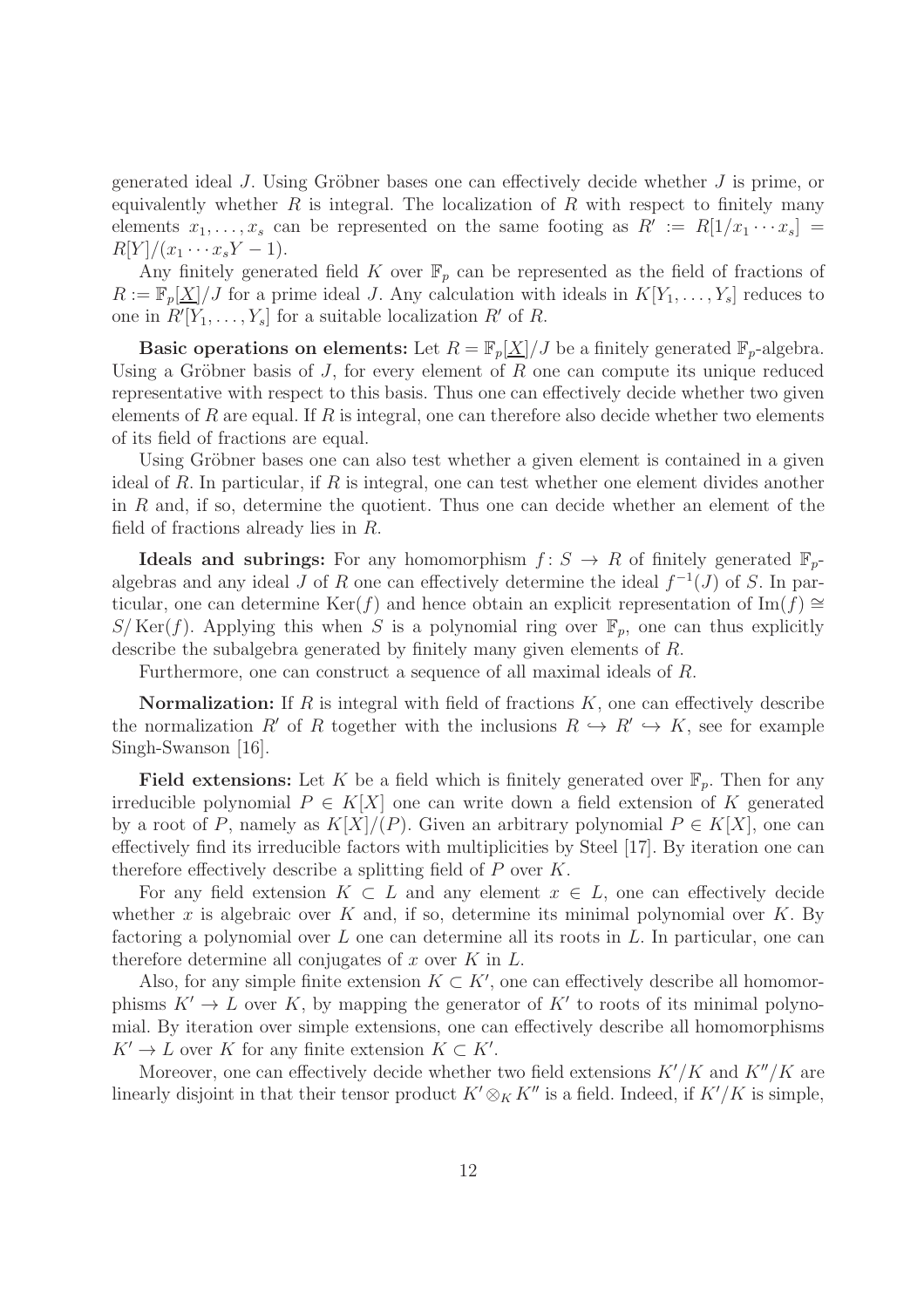this is equivalent to the minimal polynomial of the generator over  $K$  remaining irreducible over  $K''$ . The general case follows by iteration over simple extensions.

For any field K we let  $K^{\text{sep}} \subset \overline{K}$  denote a separable, respectively an algebraic closure of K. Though one cannot effectively construct these and compute in them, one can calculate in any finite extension and enlarge it whenever necessary. Throughout, all finite separable extensions of  $K$  are tacitly assumed to be contained in  $K^{\text{sep}}$ .

Solving polynomial equations: Let  $S$  be a system of finitely many polynomial equations in several variables over  $K$  which is known to have only finitely many solutions in  $K$ . Then one can determine a finite extension  $K'$  of K such that all solutions of S lie in  $K'$ and one can find those solutions; Lazard [9] gives a possible way of doing this.

**Intermediate fields:** For any finite separable field extension  $K \subset L$  one can effectively find a Galois closure  $\tilde{L}$  and determine the Galois group of  $\tilde{L}/K$ . For every subgroup of this Galois group one can effectively determine generators of the associated intermediate field. In this way one can make a finite list of all intermediate fields of  $L/K$ .

More generally let  $L/K$  be an arbitrary finite field extension with maximal separable subextension  $L'/K$ . Then any intermediate field of  $L/K$  is a purely inseparable field extension of an intermediate field of  $L'/K$ . If K has transcendence degree 1 over  $\mathbb{F}_p$ , any purely inseparable extension is determined by its degree and generated by  $p$ -power roots; hence one can also make a finite list of all intermediate fields of  $L/K$  in this case.

Transcendence degree 1: We will often deal with finitely generated integral domains over  $\mathbb{F}_p$  of transcendence degree 1. Any such ring B possesses a transcendent element t such that B is a finitely generated  $\mathbb{F}_p[t]$ -module. One can thus present B efficiently via a basis as  $\mathbb{F}_p[t]$ -module and a multiplication table with entries in  $\mathbb{F}_p[t]$ . For any other such element  $t' \in B$  one can translate this presentation over  $\mathbb{F}_p[t]$  into one over  $\mathbb{F}_p[t']$ , using commutative algebra over  $\mathbb{F}_p[t, t']$ .

In the same way one can describe any torsion free commutative or non-commutative B-algebra which is finitely generated as a B-module. This reduces many computations with modules and ideals to linear algebra over the principal ideal domain  $\mathbb{F}_p[t]$ .

**Modules:** For any finitely generated  $B$ -module  $M$  one can find its rank and the elementary divisors as an  $\mathbb{F}_p[t]$ -module. In particular, one can decide whether M is finite and, if so, make a list of its elements. If M is torsion free, for any submodule N of M one can effectively compute the saturation  $\{m \in M \mid \exists b \in B \setminus \{0\} : bm \in N\}$ . In particular, for any Quot(B)-subspace V of  $M \otimes_B \mathrm{Quot}(B)$  one can determine  $V \cap M$ .

Admissible coefficient rings: Let  $F$  be the function field of an irreducible smooth projective curve C over  $\mathbb{F}_p$ . Let A be the subring of elements of F which are regular outside a fixed point  $\infty$  of C. We call such A an admissible coefficient ring. For any ideal  $\mathfrak{a} \subset A$ , one can compute its prime factorization and the number  $\dim_{\mathbb{F}_p}(A/\mathfrak{a})$ . One can also compute the degree deg( $\infty$ ) of the residue field at  $\infty$  over  $\mathbb{F}_p$ . For any integer  $n \geq 0$ , the finite set of elements a of A with  $a = 0$  or  $\dim_{\mathbb{F}_p}(A/Aa) \leq d$  is just the Riemann-Roch space  $\Gamma(C, \mathcal{O}_C(\lfloor \frac{n}{\deg C})\rfloor))$  $\frac{n}{\deg(\infty)}\rfloor\infty)$ , which can be effectively determined by Hess [6].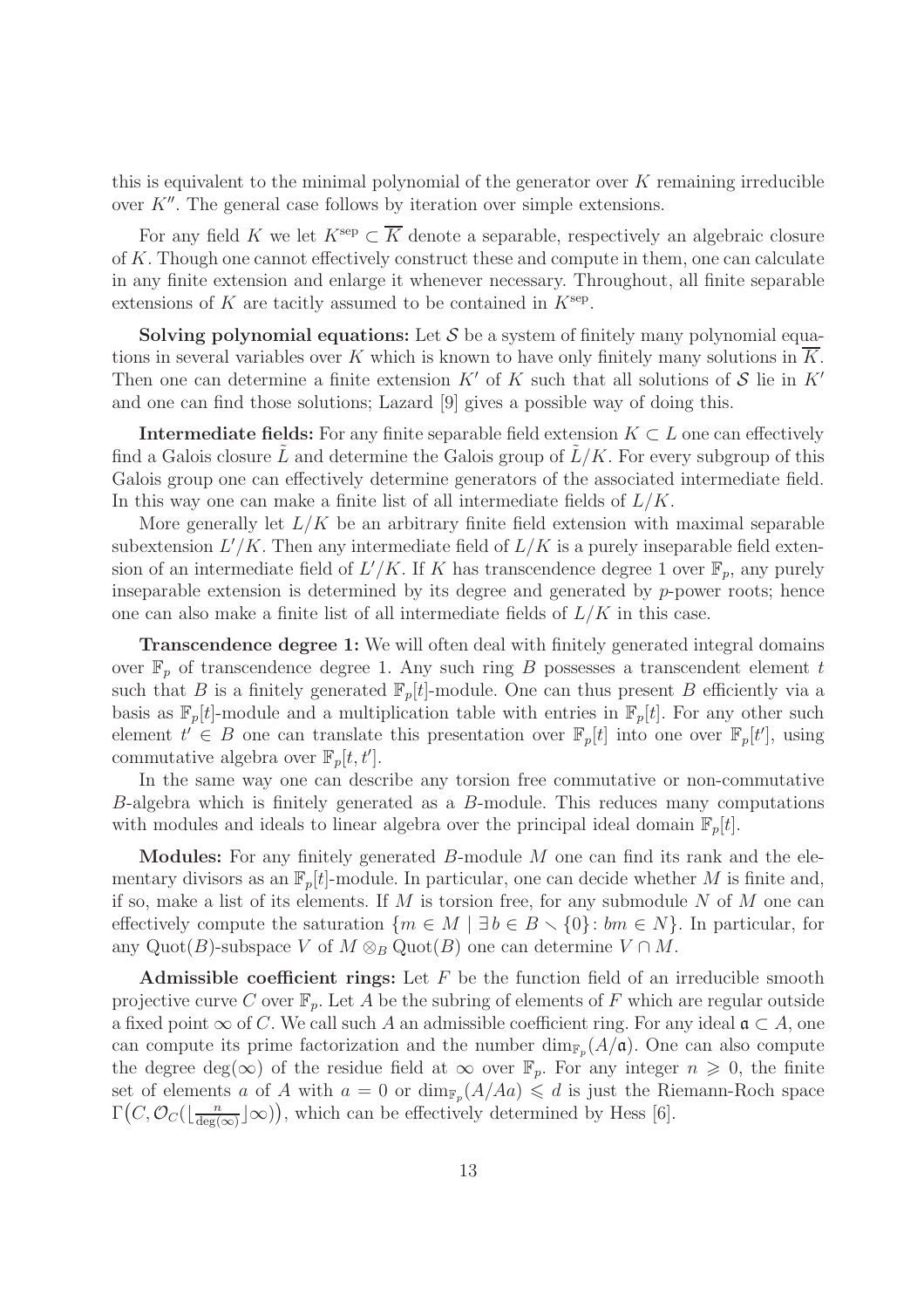We finish this section with two more specialized facts.

**Lemma 3.1** For any simple finite field extension  $F(x)$  of F, there exists an integer  $m \geq 1$ such that  $\bigcap_{n\geqslant 1} F(x^n) = F(x^m)$ . Moreover, knowing the minimal polynomial of x over F one can effectively find such m as well as the minimal polynomial and the degree of  $x^m$ over F. In particular, one can effectively decide whether  $F(x^n) = F(x)$  for all  $n \ge 1$ .

**Proof.** Choose m such that  $[F(x^m)/F]$  is minimal. Then for any  $n \ge 1$ , we have  $F(x^m) =$  $F(x^{nm}) \subset F(x^n)$ . This proves the first statement of the lemma.

To find m effectively, note first that if  $x = 0$ , then  $m = 1$  does the job. Otherwise, let  $P(X)$  be the minimal polynomial of x over F. By looking at the coefficients of  $P(X)$ one can find the largest power  $p^i$  such that  $P(X) = Q(X^{p^i})$  for some polynomial  $Q(X)$ . Then  $Q(X)$  is the minimal polynomial of  $x^{p^i}$  over F. After replacing x by  $x^{p^i}$  we can thus assume that  $P(X) \notin F[X^p]$ , in other words that  $P(X)$  is separable. Let  $\sigma_1, \ldots, \sigma_r$  be the pairwise distinct homomorphisms over F from  $F(x)$  into a separable closure  $F^{\text{sep}}$  of F. Then  $P(X) = \prod_{i=1}^{r} (X - \sigma_i(x))$ . Consider the polynomial

$$
Q(X) := \prod_{i \neq j} \left( X - \frac{\sigma_i(x)}{\sigma_j(x)} \right).
$$

Being symmetric functions in  $\sigma_1(x), \ldots, \sigma_r(x)$ , the coefficients of Q lie in F and can be effectively computed from those of P. We can then effectively compute the factorization of  $Q(X)$  into monic irreducible polynomials over F. By determining which of their coefficients are algebraic over  $\mathbb{F}_p$  we can effectively decide which of these factors are defined over the constant field of F. From these we can effectively find a positive integer  $m$  such that all their roots are m-th roots of unity. This integer has the property that for all  $n \geq 1$  and  $i \neq j$ , if  $\sigma_i(x^n) = \sigma_j(x^n)$ , then  $\sigma_i(x^m) = \sigma_j(x^m)$ . By Galois theory this implies that  $F(x^m) \subset F(x^n)$ , so m has the desired property.

 $\prod_{i=1}^r (X - \sigma_i(x^m))$  in  $F[X]$ . As this is a power of the minimal polynomial of  $x^m$  over F, Using symmetric functions again one can now effectively compute the polynomial by factorization one can effectively determine this minimal polynomial, and hence also its degree. This proves the second statement of the lemma.

In particular, knowing the degrees of of the minimal polynomials of x and  $x^m$  over F one can effectively decide whether  $F(x^m) = F(x)$ . This implies the last statement.

**Computation in**  $K[\tau]$ : As before let K be a finitely generated field over  $\mathbb{F}_p$ . By definition an element  $u = \sum_{i=0}^{n} u_i \tau^i \in K[\tau]$  with  $u_n \neq 0$  has degree  $\deg_{\tau}(u) := n$ , and the zero element has degree  $-\infty$ . This degree is additive in products, that is, for any  $u, v \in K[\tau]$  we have  $\deg_{\tau}(uv) = \deg_{\tau}(u) + \deg_{\tau}(v)$ . Also, any left ideal of the ring  $K[\tau]$  is principal, and  $K[\tau]^{\times} = K^{\times}$ .

**Proposition 3.2** For any elements  $u, v \in K[\tau]$  with  $v \neq 0$  there exist unique  $q, r \in K[\tau]$ with  $u = qv + r$  and  $\deg_{\tau}(r) < \deg_{\tau}(v)$ . Any finite subset of  $K[\tau]$  possesses a greatest common right divisor and a least common left multiple, which are unique up to left multiplication by an element of  $K^{\times}$ . All of these can be computed effectively.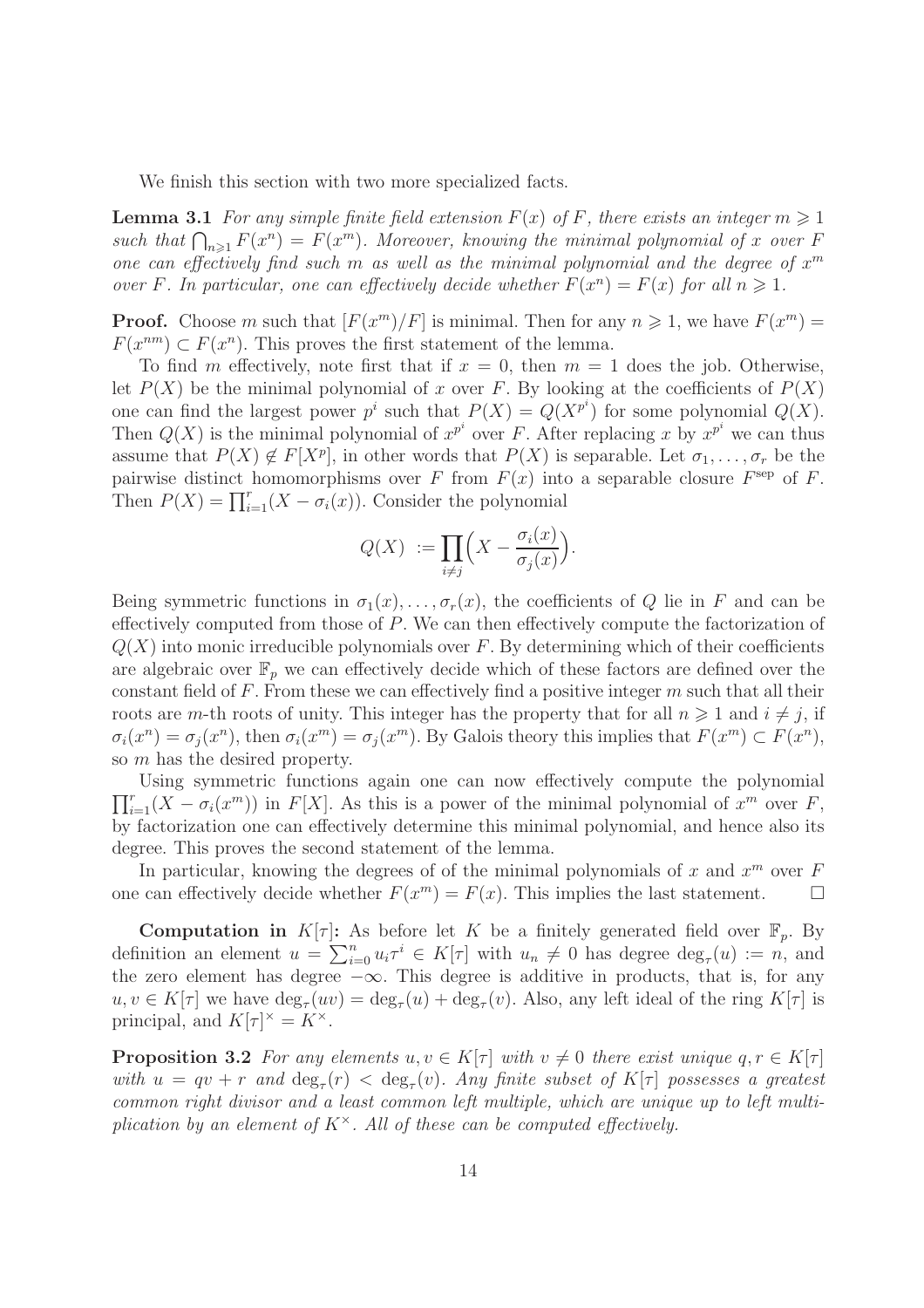**Proof.** For the first statement, that  $K[\tau]$  is euclidean with respect to right division, see Goss  $[4, \S1.6]$ . That q and r can be computed effectively is shown as in a commutative polynomial ring, for instance by induction on  $\deg_{\tau}(u)$  and comparison of the highest coefficients. The corresponding euclidean algorithm yields the greatest common right divisor of any two, and consequently of any finite number of, elements of  $K[\tau]$ .

For the least common left multiple of a finite subset  $S \subset K[\tau]$  consider the left  $K[\tau]$ module  $M := \bigoplus_{u \in \mathcal{S}} K[\tau]/K[\tau]u$ . The common left multiples of S are precisely those elements of  $K[\tau]$  which annihilate the element  $(1 + K[\tau]u)_{u \in S}$  of M. Thus they form a left ideal of  $K[\tau]$ , which is therefore principal. Any generator of this ideal is a least common left multiple of S. If  $0 \in S$ , this least common left multiple is 0; otherwise its degree in  $\tau$  is at most  $\dim_K(M) = \sum_{u \in \mathcal{S}} \deg_{\tau}(u) < \infty$ . In this case it can be determined by a bounded number of polynomial calculations over  $K$ .

### 4 Bits of algorithms

Throughout this section we fix a Drinfeld A-module  $\varphi: A \to K[\tau]$  over a finitely generated field  $K$ .

Proposition 4.1 One can effectively determine the rank and height and characteristic ideal  $\mathfrak{p}_0$  of  $\varphi$ , hence whether  $\varphi$  has generic or special characteristic, and whether  $\varphi$  is ordinary resp. isotrivial.

**Proof.** Choose a non-constant  $t \in A$  and write  $\varphi_t = \sum_{i=0}^n x_i \tau^i$  with  $x_n \neq 0$ . By definition the rank of  $\varphi$  is the quotient  $n/\dim_{\mathbb{F}_p}(A/At)$ . By our computer algebra prerequisites, it can therefore be determined effectively. Also  $\varphi$  has generic characteristic if and only if  $x_0$ is transcendental over  $\mathbb{F}_p$ . Specifically  $\mathfrak{p}_0$  is defined as the kernel of the homomorphism  $A \to K$ ,  $a \mapsto d\varphi_a$ . By our computer algebra prerequisites, it can be determined effectively.

If  $\mathfrak{p}_0 \neq 0$ , one can choose a new element  $t \in \mathfrak{p}_0 \setminus \{0\}$ . Write  $\varphi_t = \sum_{i=m}^n x_i \tau^i$  with  $x_m \neq 0$ , and write  $At = \mathfrak{p}_0^k \mathfrak{a}$  for an ideal  $\mathfrak{a}$  prime to  $\mathfrak{p}_0$ . Then by definition the height of  $\varphi$ is the quotient  $m/\dim_{\mathbb{F}_p}(A/\mathfrak{p}_0^k)$ , and  $\varphi$  is ordinary if and only if its height is 1. This can therefore also be determined effectively.

Next  $\varphi$  is isotrivial if and only if there exists  $y \in \overline{K}^{\times}$  such that  $y^{-1} \varphi_{a} y$  has coefficients in a finite field for every  $a \in A$ . We claim that it is enough to check this condition for the chosen element  $t \in A$ . Indeed, if it holds for t, after replacing  $\varphi$  by  $y^{-1} \varphi y$  we may assume that  $\varphi_t$  has coefficients in a finite field  $k \subset \overline{K}$ . Setting  $B' := \mathbb{F}_p[t]$ , the restriction  $\varphi|B'$  is then a Drinfeld B'-module defined over k. Thus there exists a finite extension  $k' \subset \overline{K}$  of k with  $\text{End}_{\overline{K}}(\varphi|B') = \text{End}_{k'}(\varphi|B') \subset k'[\tau]$ . Since  $\varphi$  induces an embedding  $A \hookrightarrow \text{End}_{\overline{K}}(\varphi|B')$ , it follows that  $\varphi$  itself is defined over k' and is therefore isotrivial, as claimed.

To test the condition for t, observe that  $y^{-1}\varphi_t y = \sum_{i=0}^n x_i y^{q^i-1} \tau^i$ . A direct calculation shows that there exists  $y \in \overline{K}^{\times}$  such that all  $x_i y^{q^i-1}$  are algebraic over  $\mathbb{F}_p$  if and only if the ratios  $x_i^{q^n-1}$  $\int_{i}^{q^{n}-1} /x_n^{q^{i}-1}$  are algebraic over  $\mathbb{F}_p$  for all  $0 \leqslant i < n$ . By our computer algebra prerequisites, this condition can be tested effectively.  $\Box$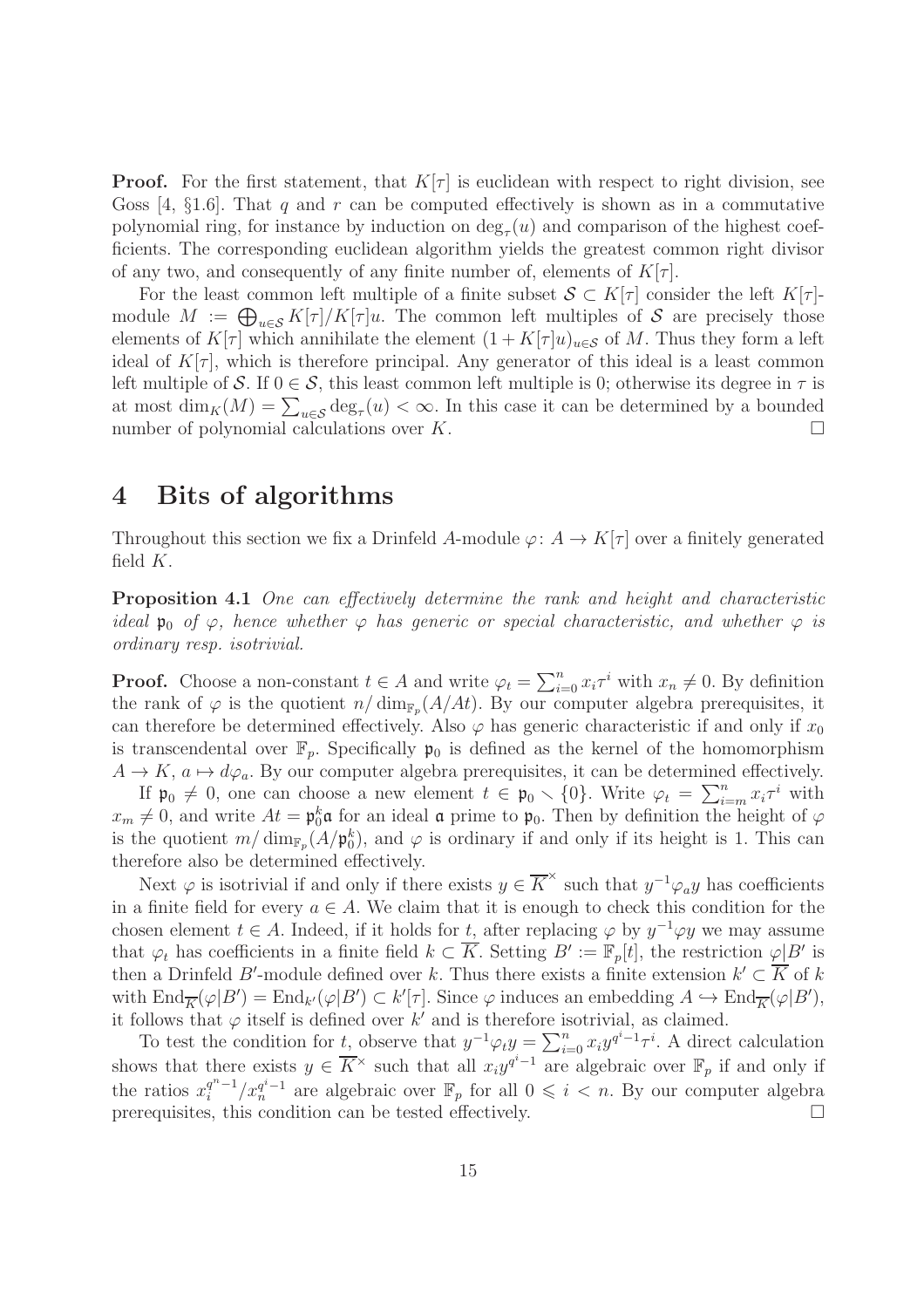**Proposition 4.2** One can effectively find A' and  $\varphi'$  and h in Proposition 2.3, as well as an isogeny  $h' : \varphi' | A \to \varphi$  over K and an element  $a \in A \setminus \{0\}$  with  $h'h = \varphi_a$ .

Proof. We follow the construction in Devic-Pink [2, Prop. 4.3]. By our computer algebra prerequisites, one can effectively describe the normalization  $A'$  and, since  $A'/A^-$  is finite, find an element  $a \in A \setminus \{0\}$  satisfying  $A'a \subset A^-$ . Choose a system R of non-zero representatives of cosets of  $A'$  modulo  $A^-$ .

For simplicity we denote the given embedding  $A^- \hookrightarrow \text{End}_K(\varphi)$  by  $a^- \mapsto \varphi_{a^-}$ . Using Proposition 3.2, for any  $a' \in \mathcal{R}$  one can effectively find the least common left multiple of  $\varphi_a$  and  $\varphi_{a'a}$  in  $K[\tau]$  and write it in the form  $h_{a'}\varphi_{a'a}$  for some  $h_{a'} \in K[\tau]$ . Since A' is commutative, we have  $\varphi_a \varphi_{a'} = \varphi_{a'} a \varphi_a$ . Thus this element is a common left multiple of  $\varphi_{a'a}$  and  $\varphi_a$ , hence a left multiple of  $h_{a'}\varphi_{a'a}$ ; hence  $\varphi_a$  is a left multiple of  $h_{a'}$ . Next, using Proposition 3.2 again one can effectively find the least common left multiple  $h \in K[\tau]$ of the elements  $h_{a'}$  for all  $a' \in \mathcal{R}$ . Since  $\varphi_a$  is already a common left multiple of these elements, it is a left multiple of h; in other words we have  $\varphi_a = h'h$  for some  $h' \in K[\tau]$ .

This construction has the following effect. For any non-zero element  $u \in K[\tau]$  consider the finite subgroup scheme ker(u) of  $\mathbb{G}_{a,K}$ . For any two non-zero elements  $u, v \in K[\tau]$  with least common left multiple wv we then have  $\ker(u) + \ker(v) = \ker(wv)$  and hence

$$
v(\ker(u)) = v(\ker(u) + \ker(v)) = v(\ker(wv)) = \ker(w).
$$

In the above construction we therefore have  $\varphi_{a'a}(\ker(\varphi_a)) = \ker(h_{a'})$ . Summing over all  $a' \in \mathcal{R}$  implies that

$$
\sum_{a' \in \mathcal{R}} \varphi_{a'a}(\ker(\varphi_a)) = \ker(h).
$$

Thus h is the element f from the proof of  $[2, Prop. 4.3]$ . There we constructed a unique Drinfeld A'-module  $\varphi' : A' \to K[\tau]$  such that h is an isogeny  $\varphi \to \varphi' | A$ . Since  $h'h = \varphi_a$ with  $a \neq 0$ , it follows that h' is an isogeny  $\varphi' | A \to \varphi$ . To find  $\varphi'$  explicitly, for any element  $a' \in A'$  we have  $a'a \in A^-$  and can therefore calculate

$$
\varphi'_{a'}h\varphi_a = \varphi'_{a'}\varphi'_{a}h = \varphi'_{a'a}h = h\varphi_{a'a}.
$$

This means that  $\varphi'_{a'}$  is the quotient of  $h\varphi_{a'}$  upon right division by  $h\varphi_a$  in  $K[\tau]$ , which can again be computed explicitly by Proposition 3.2.  $\Box$ 

**Proposition 4.3** Let  $f \in End_K(\varphi)$ . As an element of the commutative subfield  $F(f)$  of  $\text{End}_K^{\circ}(\varphi)$  of finite degree over F, it possesses a unique minimal polynomial  $\min_f \in F[X]$ . This polynomial has coefficients in A, and writing  $\min_f (X) = X^k + a_1 X^{k-1} + \ldots + a_k$ , for each  $1 \leq i \leq k$  we have

$$
\deg_{\tau}(\varphi_{a_i}) \leqslant i \cdot \deg_{\tau}(f),
$$

with equality for  $i = k$ .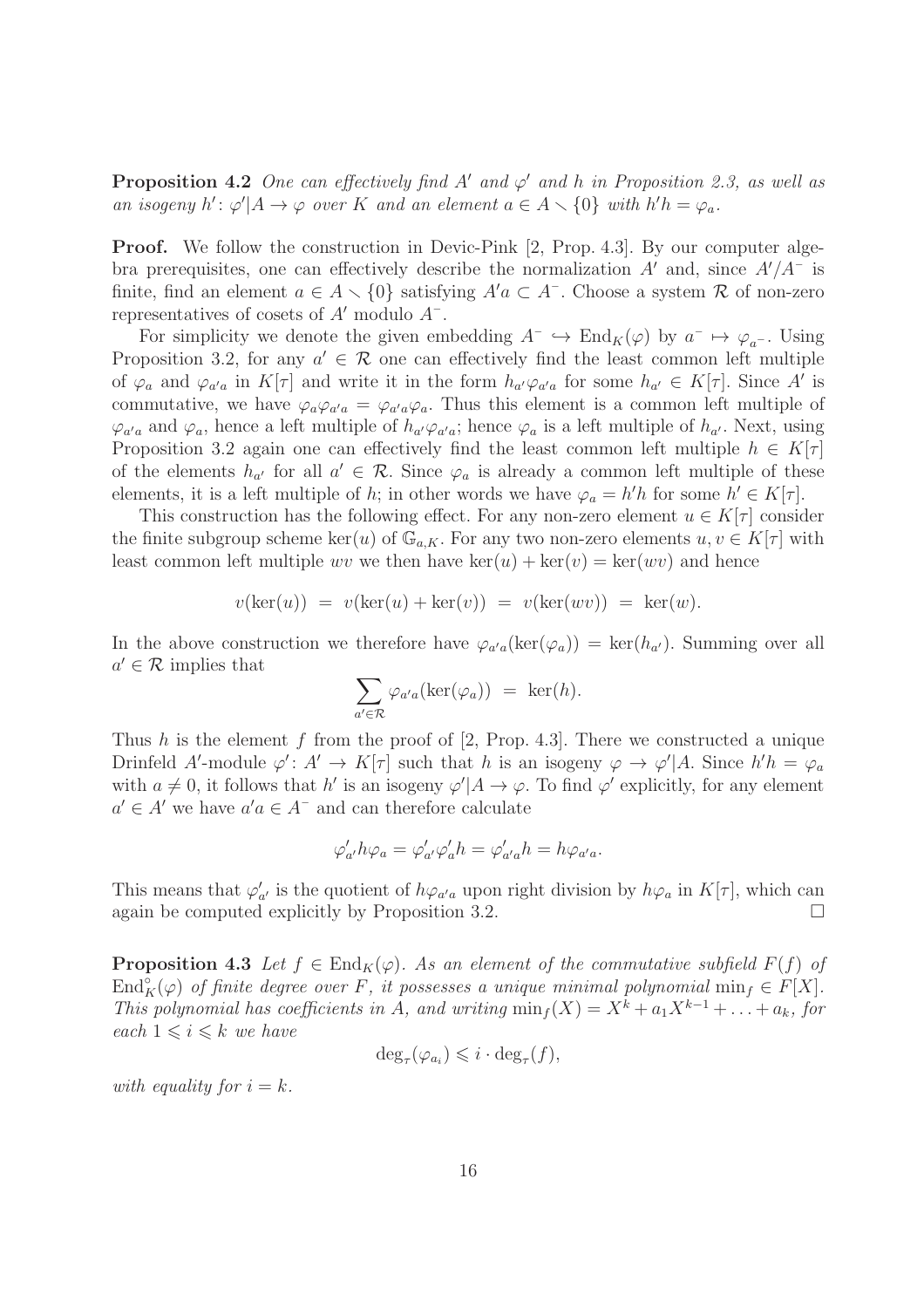**Proof.** Since  $\text{End}_K(\varphi)$  is finitely generated as an A-module and A is integrally closed, the minimal polynomial has coefficients in A.

Let A' be the integral closure of  $A[f]$  within  $F' := F[f]$ . By Proposition 2.3, this is an admissible coefficient ring and there exist a Drinfeld A'-module  $\varphi'$  and an isogeny  $h: \varphi \to$  $\varphi' | A$  over K. This induces an isomorphism of F-algebras  $\varepsilon:$   $\text{End}_{K}^{\circ}(\varphi) \stackrel{\sim}{\to} \text{End}_{K}^{\circ}(\varphi' | A)$ satisfying  $\varepsilon(g)h = hg$  for all  $g \in \text{End}_K^{\circ}(\varphi)$ ; in particular  $\varepsilon(f)h = hf$ . Thus f and  $\varepsilon(f) = \varphi'_f$ have the same degree in  $\tau$  and the same minimal polynomial over F. After replacing  $\varphi$  by  $\varphi' | A$ , we may therefore assume that  $A' \subset \text{End}_K(\varphi)$ .

Since  $A \subset A'$  is an inclusion of admissible coefficient rings, there is a unique place  $\infty'$ of F' lying over  $\infty$ . For  $f \in F'$  this implies that  $\min_f$  has a unique slope at  $\infty$ . More precisely, let ord<sub>∞'</sub> be the normalized valuation on  $F'$  associated to  $\infty'$  and  $deg(\infty')$  the degree of its residue field over  $\mathbb{F}_p$ . Then by the definition of rank $(\varphi')$  we have

$$
\deg_{\tau}(\varphi'_{a'}) = \operatorname{rank}(\varphi') \cdot \dim_{\mathbb{F}_p}(A'/A'a') = -\operatorname{rank}(\varphi') \cdot \deg(\infty') \cdot \operatorname{ord}_{\infty'}(a')
$$

for all  $a' \in A'$ . In other words  $\deg_{\tau}(\varphi'_{a'}) = -v(a')$ , where  $v := \text{rank}(\varphi') \cdot \deg(\infty') \cdot \text{ord}_{\infty'}$  is a valuation on F' equivalent to ord<sub>∞'</sub>. Now the slope of min<sub>f</sub> with respect to v is  $-v(f)$ ; hence for each  $i$  we have

$$
\deg_{\tau}(\varphi_{a_i}) = \deg_{\tau}(\varphi'_{a_i}) = -v(a_i) \leqslant -i \cdot v(f) = i \cdot \deg_{\tau}(f),
$$

with equality for  $i = k$ .

#### **Proposition 4.4** For any  $f \in End_K(\varphi)$ , one can effectively compute min<sub>f</sub>.

**Proof.** Since  $F[f]$  is a commutative subfield of  $\text{End}_{K}^{\circ}(\varphi)$ , the degree k of min<sub>f</sub> divides rank( $\varphi$ ). Write  $\min_{f} (X) = X^k + a_1 X^{k-1} + \ldots + a_k$  with  $a_i \in A$ . By the definition of rank( $\varphi$ ) and Proposition 4.3, for each  $1 \leq i \leq k$  we then have  $a_i = 0$  or

$$
\dim_{\mathbb{F}_p}(A/Aa_i) = \frac{\deg_{\tau}(\varphi_{a_i})}{\text{rank}(\varphi)} \leqslant \frac{i \cdot \deg_{\tau}(f)}{\text{rank}(\varphi)}.
$$

Thus each  $a_i$  lies in a finite set that can be effectively determined. For each choice of candidates for the  $a_i$  one can effectively compute  $f^k + \varphi_{a_1} f^{k-1} + \cdots + \varphi_{a_k}$  in  $K[\tau]$  and decide whether it is zero. Thus  $\min_f$  can be computed by letting k run through the divisors of r in ascending order and checking all possible choices of coefficients  $a_i$ . .

#### **Proposition 4.5** If K is finite, one can effectively

- (a) find a finite separable extension K' of K such that  $\text{End}_{K'}(\varphi) = \text{End}_{K^{\text{sep}}}(\varphi)$ ,
- (b) compute the dimensions of  $\text{End}_{K^{\text{sep}}}^{\circ}(\varphi)$  and of its center over F, and
- (c) describe the center of  $\text{End}_{K^{\text{sep}}}^{\circ}(\varphi)$  as an abstract field extension of F.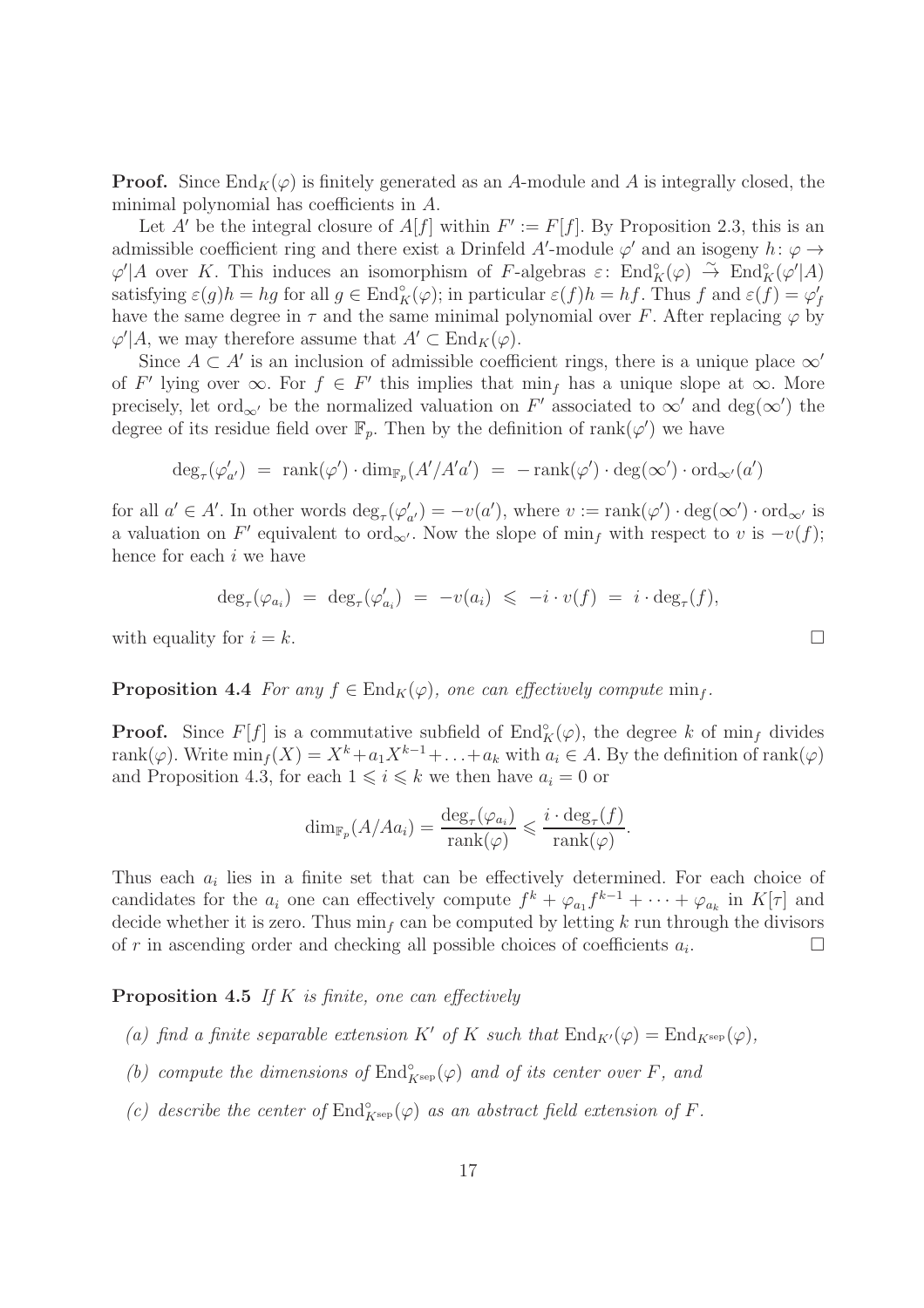**Proof.** Set  $\text{Frob}_K := \tau^{[K/\mathbb{F}_p]}$ . Then for any finite extension  $K_n/K$  of degree n, the center of  $\text{End}_{K_n}^{\circ}(\varphi)$  is a finite field extension of F that is generated by  $\text{Frob}_{K_n} := \tau^{[K_n/\mathbb{F}_p]} = \text{Frob}_K^n$ . As a special case of Proposition 4.4 one can effectively determine the minimal polynomial of Frob<sub>K</sub> over F. Using Lemma 3.1, one can therefore effectively find an integer  $m \geq 1$  such that  $\bigcap_{n\geqslant 1} F(\text{Frob}_K^n) = F(\text{Frob}_K^m)$ . Whenever  $K_m \subset K_n$ , it follows that  $\text{Frob}_{K_m} = \text{Frob}_K^m$ lies in the center of  $\text{End}_{K_n}^{\circ}(\varphi)$ . In particular, every element of  $\text{End}_{K_n}(\varphi)$  commutes with Frob<sub>K<sub>m</sub></sub> and is therefore defined over  $K_m$ ; in other words we have  $\text{End}_{K_n}(\varphi) = \text{End}_{K_m}(\varphi)$ . Varying *n* we deduce that  $\text{End}_{K^{\text{sep}}}(\varphi) = \text{End}_{K_m}(\varphi)$ , proving (a).

By Lemma 3.1 one can also effectively calculate the minimal polynomial of  $Frob_{K_m} =$ Frob<sup>m</sup> over F. This in turn determines the center  $F(\text{Frob}_{K_m})$  as an abstract field extension of F, proving (c). In particular, its dimension  $d := \dim_F(F(\text{Frob}_{K_m}))$  can be effectively computed. Moreover, let  $e^2$  be the dimension of  $\text{End}^{\circ}_{K_m}(\varphi)$  over  $F(\text{Frob}_{K_m})$ . Since  $K_m$  is finite, we then have  $de = \text{rank}(\varphi)$ . Thus e can be effectively computed from d and  $\text{rank}(\varphi)$ , which implies (b).  $\Box$ 

**Proposition 4.6** One can effectively construct a normal integral domain  $R \subset K$  which is finitely generated over  $\mathbb{F}_p$  with  $\mathrm{Quot}(R) = K$ , such that  $\varphi$  extends to a Drinfeld A-module over Spec R.

**Proof.** By assumption  $K$  is given as the fraction field of a finitely generated integral domain R. For all elements a of a finite set of non-zero generators of the  $\mathbb{F}_p$ -algebra A, adjoin to R all coefficients of  $\varphi_a \in K[\tau]$  as well as the inverses of their highest coefficients. Then R is still a finitely generated integral domain with  $Quot(R) = K$ , and  $\varphi$  extends to a Drinfeld A-module over  $Spec R$ . Finally, replace R by its normalization. By our computer algebra prerequisites, all these operations can be carried out effectively.  $\Box$ 

**Proposition 4.7** For any maximal ideal  $\mathfrak{m} \subset R$  one can effectively

- (a) determine the minimal and characteristic polynomials  $\min_{\mathfrak{m}}$  and  $\text{char}_{\mathfrak{m}}$  of  $\text{Frob}_{\mathfrak{m}}$ , and
- (b) decide whether  $\text{End}^{\circ}_{k^{\text{sep}}_m}(\varphi_m)$  is commutative and in that case describe it as an abstract field extension of F.

**Proof.** For any  $\mathfrak{m}$  we have an explicit description of the reduction  $\varphi_{\mathfrak{m}}$  over the finite residue field  $k_{\rm m}$ . By Proposition 4.4 we can therefore effectively determine the associated minimal polynomial of  $\text{Frob}_{\mathfrak{m}} := \tau^{[k_{\mathfrak{m}}/F_p]}$  over F. Consequently we can also effectively determine the characteristic polynomial char<sub>m</sub> $(X) := \min_{\mathfrak{m}}(X)^{\text{rank}(\varphi)/\deg(\min_{\mathfrak{m}})}$ , proving (a). Part (b) is a direct consequence of Proposition 4.5 (b) and (c).  $\Box$ 

## 5 Searching for endomorphisms

We keep  $(A, K, \varphi)$  as before.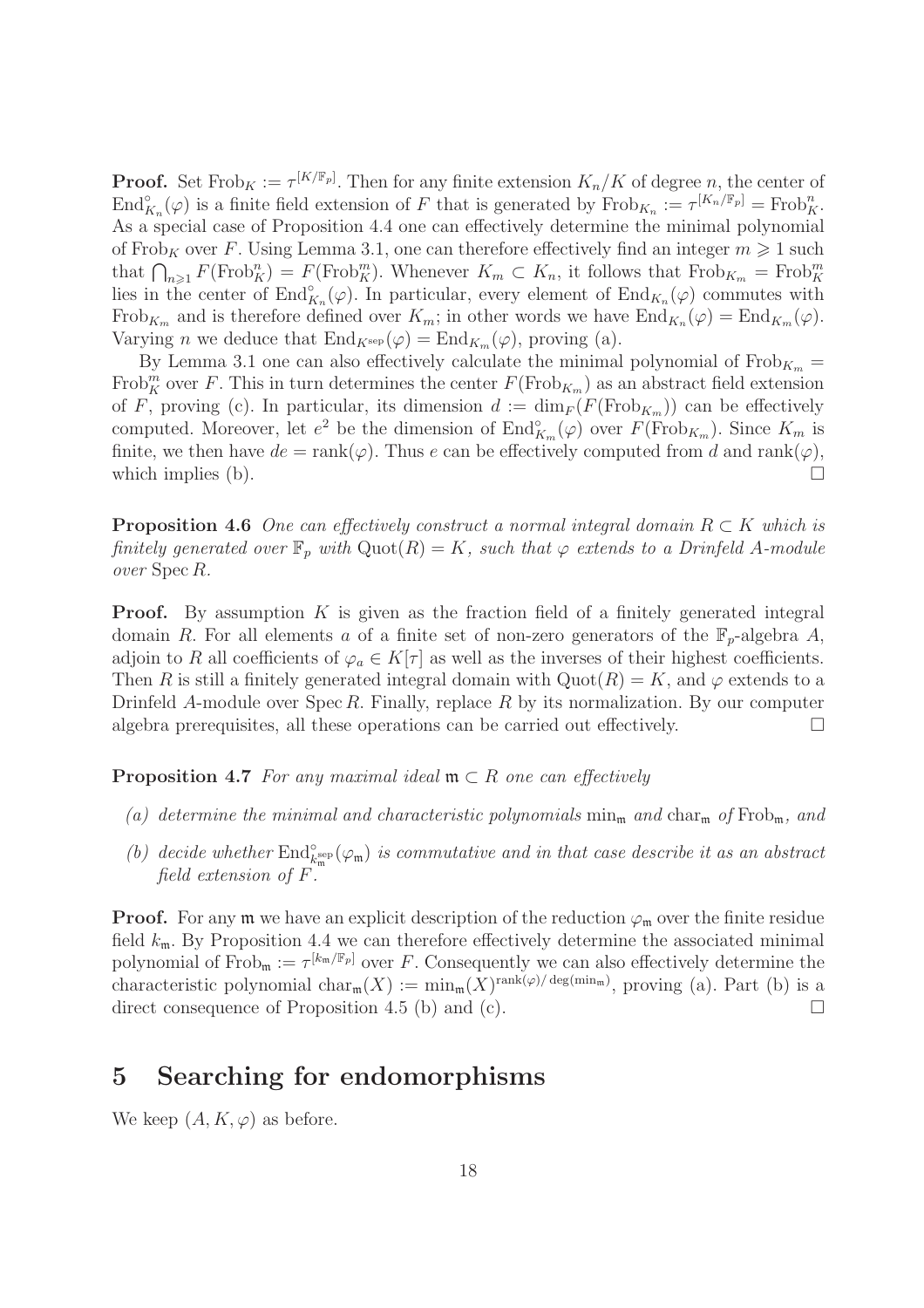**Proposition 5.1** For any integer  $d \geq 0$ , one can effectively determine a finite separable extension K' of K, such that all elements of  $\text{End}_{K^{\text{sep}}}(\varphi)$  of degree d in  $\tau$  are defined over K', and determine these endomorphisms.

**Proof.** Choose a finite set S of generators of the  $\mathbb{F}_p$ -algebra A. Then an element  $u \in K[\tau]$ is an endomorphism of  $\varphi$  if and only if  $u\varphi_a = \varphi_a u$  for all  $a \in S$ . With the Ansatz  $u = \sum_{i=0}^{d} u_i \tau^i$  these equations amount to finitely many polynomial equations in the coefficients  $u_i$ . We also know that there are at most finitely many solutions. By our computer algebra prerequisites, one can therefore effectively describe all these solutions and a common field of definition K' for them. Since all endomorphisms over  $\overline{K}$  are already defined over  $K^{\text{sep}}$ , one can choose  $K'$  separable over  $K$ .

Next consider the natural A-algebra homomorphism

(5.2) 
$$
\operatorname{End}_{K^{\text{sep}}}(\varphi) \to K^{\text{sep}}, \ u = \sum_i u_i \tau^i \mapsto u_0.
$$

**Proposition 5.3** Assume that  $\varphi$  has generic characteristic. Then:

- (a) The homomorphism (5.2) is injective.
- (b) For any  $u_0 \in K^{\rm sep}$ , one can effectively decide whether there exists  $u \in \text{End}_{K^{\rm sep}}(\varphi)$ with lowest coefficient  $u_0$  and, if so, find it.
- (c) If  $u \in \text{End}_{K^{\text{sep}}}(\varphi)$  has lowest coefficient  $u_0 \in K$ , then  $u \in K[\tau]$ .

**Proof.** By assumption the homomorphism is injective on A. Since  $\text{End}_{K^{\text{sep}}}(\varphi)$  is an integral ring extension of A, the homomorphism is therefore injective.

Suppose that  $u_0 \in K^{\text{sep}}$  is the lowest coefficient of some element  $u \in \text{End}_{K^{\text{sep}}}(\varphi)$ . Let  $\min_u(X) \in A[X]$  be the minimal polynomial of u over A. Then  $\min_u(u_0) = 0$ , hence  $u_0$ is integral algebraic over A, and by injectivity  $\min_u$  is also the minimal polynomial of  $u_0$ over A. Write  $\min_u(X) = X^k + a_1 X^{k-1} + \ldots + a_k$  with  $a_i \in A$ . Then  $\deg_{\tau}(u) = \deg_{\tau}(\varphi_{a_k})/k$ by Proposition 4.3. Here the right hand side depends only on the joint minimal polynomial of u and  $u_0$ ; hence  $deg_\tau(u)$  is uniquely determined by  $u_0$ .

Now consider an arbitrary element  $u_0 \in K^{\text{sep}}$ . By our computer algebra prerequisites one can effectively decide whether  $u_0$  is algebraic over F and, if so, determine its minimal polynomial min<sub>uo</sub> over F. In particular, one can decide whether  $u_0$  is integral over A, which is necessary for it to be the lowest coefficient of an endomorphism. If so, write  $\min_{u_0}(X) = X^k + a_1 X^{k-1} + \ldots + a_k$  with  $a_i \in A$ ; then we can also compute the number  $d := \deg_{\tau}(\varphi_{a_k})/k$ . By the above arguments any endomorphism  $u \in \text{End}_{K^{\text{sep}}}(\varphi)$  with lowest coefficient  $u_0$  then satisfies  $\deg_\tau(u) = d$ .

To see whether such u actually exists we use the ansatz  $u = \sum_{i=0}^{d} u_i \tau^i$  with  $u_i \in K^{\text{sep}}$ . Pick an arbitrary non-constant  $t \in A$  and write  $\varphi_t = \sum_{j=0}^n x_j \overline{\tau^j}$ . Expand the equation  $u\varphi_t = \varphi_t u$  in the form

$$
\sum_{i,j} u_i x_j^{p^i} \tau^{i+j} = \sum_i u_i \tau^i \sum_j x_j \tau^j = \sum_j x_j \tau^j \sum_i u_i \tau^i = \sum_{i,j} x_j u_i^{p^j} \tau^{i+j}.
$$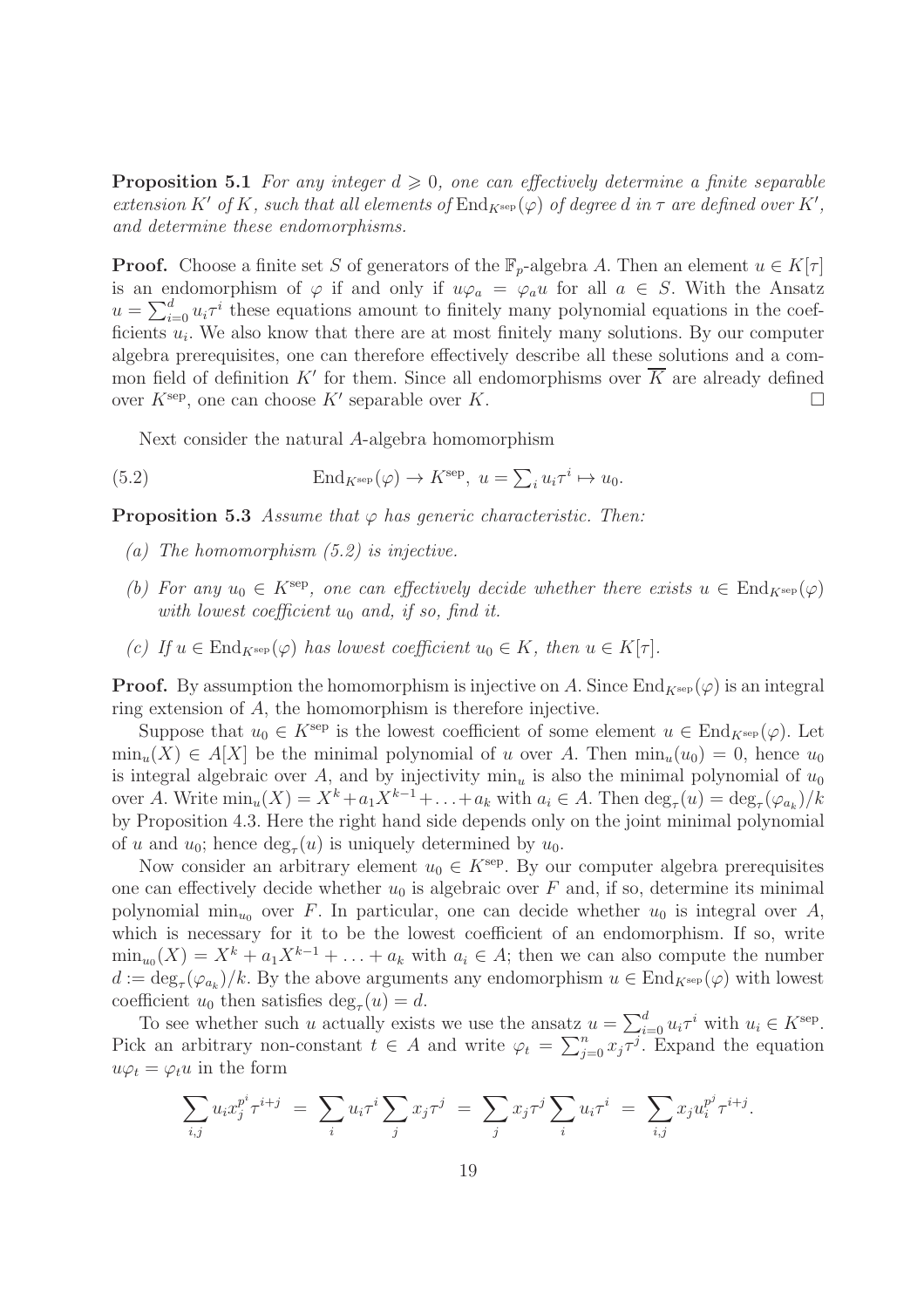Comparing the coefficients of  $\tau^{\ell}$  for each  $0 < \ell \leq d$  yields an expression for  $(x_0 - x_0^{p^{\ell}})$  $_0^{p^*})u_\ell$ as a polynomial in  $x_1, \ldots, x_n$  and  $u_0, \ldots, u_{\ell-1}$ . Since t is non-constant and  $\varphi$  has generic characteristic, the element  $x_0$  is transcendental over  $\mathbb{F}_p$ . Thus  $x_0 - x_0^{p^{\ell}}$  $_0^{p^{\circ}} \neq 0$ , and so we obtain explicit recursion relations for all  $u_{\ell}$  in terms of the constant coefficient  $u_0$ . Plugging these into the equations obtained by comparing the coefficients of  $\tau^{\ell}$  for  $\ell > d$  then yields explicit polynomial equations in  $u_0$  over K. These equations are fulfilled if and only if the desired u exists, and in that case we can effectively find it. This proves (b).

Finally, the recursion relations show that  $u \in K(u_0)[\tau]$  if it exists. In particular this implies (c).  $\Box$ 

Now we fix a non-constant element  $t \in A$  and set  $\delta_t := \deg_{\tau}(\varphi_t) > 0$ . We view  $K^{\text{sep}}[\tau]$ as an  $\mathbb{F}_p[t]$ -module via the multiplication  $(a, u) \mapsto \varphi_a u$ . Note that  $K^{\text{sep}}[\tau]$  is torsion free, so every finitely generated  $\mathbb{F}_p[t]$ -submodule is free.

**Definition 5.4** We call a sequence of non-zero elements  $m_1, \ldots, m_n$  of  $K^{\text{sep}}[\tau]$  orthogonal if for all  $a_1, \ldots, a_n \in \mathbb{F}_p[t]$  we have

$$
\deg_{\tau}\left(\sum_{i=1}^n \varphi_{a_i} m_i\right) = \max\left\{\deg_{\tau}(\varphi_{a_i} m_i) \mid 1 \leqslant i \leqslant n\right\}.
$$

Here  $\deg_{\tau}(\varphi_{a_i}m_i) = \deg_t(a_i) \cdot \delta_t + \deg_{\tau}(m_i)$ . In particular, we have  $\deg_{\tau}(\varphi_{a_i}m_i) = -\infty$  if and only if  $\deg_t(a_i) = -\infty$  if and only if  $a_i = 0$ . Thus the definition permits  $\sum_{i=1}^n \varphi_{a_i} m_i$  to be zero only if all  $a_i$  are zero; hence any orthogonal sequence is  $\mathbb{F}_p[t]$ -linearly independent.

**Proposition 5.5** Given a finite extension K' of K and an  $\mathbb{F}_p[t]$ -submodule M of  $K'[\tau]$ with an orthogonal basis  $m_1, \ldots, m_n$ , for any  $f \in K'[\tau]$ , one can effectively decide whether  $f \in M$  and if so, one can effectively compute its coefficients with respect to that basis.

**Proof.** If  $f = \sum_i \varphi_{a_i} m_i$  with  $a_i \in \mathbb{F}_p[t]$ , by Definition 5.4 we must have  $\deg_t(a_i) \cdot \delta_t$  $+\deg_{\tau}(m_i) \leq \deg_{\tau}(f)$  for all i. Thus each  $\deg_t(a_i)$  is bounded by an explicit number. Writing each  $a_i = \sum_j a_{ij} t^j$  with finitely many  $a_{ij} \in \mathbb{F}_p$  to be determined, the equation  $f = \sum_i \varphi_{a_i} m_i$  is equivalent to finitely many linear equations in the  $a_{ij}$  with coefficients in  $K<sup>sep</sup>$ . By our computer algebra prerequisites, one can effectively decide whether these have a solution in  $\mathbb{F}_p$  and if so, find it.

For any integer d let  $M_d$  denote the  $\mathbb{F}_p[t]$ -submodule of  $\text{End}_{K^{\text{sep}}}(\varphi) \subset K^{\text{sep}}[\tau]$  generated by all  $u \in \text{End}_{K^{\text{sep}}}(\varphi)$  with  $\deg_{\tau}(u) \leq d$ . As there are only finitely many generators, this module is finitely generated. Recall that all finite separable extensions of K are tacitly assumed to be contained in  $K^{\text{sep}}$ .

**Proposition 5.6** For any  $d \geq 0$ , any finite separable extension K' of K, and any elements  $m_1, \ldots, m_n \in \text{End}_{K'}(\varphi)$  which form an orthogonal basis of  $M_{d-1}$ , one can effectively find  $n' \geq n$ , a finite separable extension K'' of K', and elements  $m_{n+1}, \ldots, m_{n'} \in \text{End}_{K''}(\varphi)$  of degree d such that  $m_1, \ldots, m_{n'}$  is an orthogonal basis of  $M_d$ .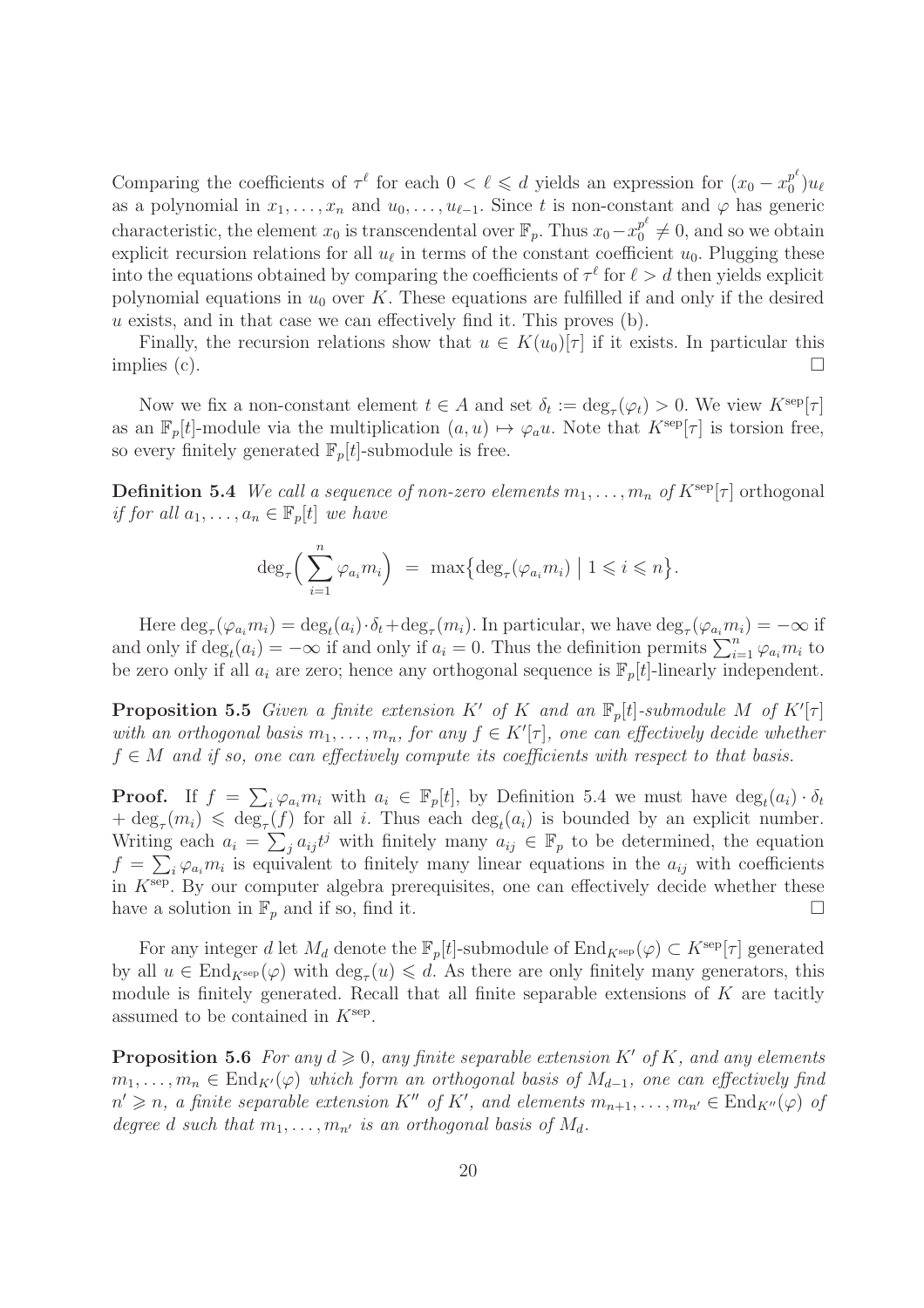**Proof.** First observe that, since  $M_{d-1}$  is generated by elements of degree  $\leq d-1$ , Definition 5.4 implies that  $\deg_{\tau}(m_i) \leq d-1$  for all  $1 \leq i \leq n$ .

Next, applying Proposition 5.1 over  $K'$ , we can effectively find a finite separable extension K'' of K' and elements  $f_1, \ldots, f_k \in \text{End}_{K''}(\varphi)$  which make up all elements of  $\text{End}_{K^{\text{sep}}}(\varphi)$  of degree d in  $\tau$ . By definition, these together with  $m_1, \ldots, m_n$  generate  $M_d$ . Using Proposition 5.5, for all  $(\alpha_1, \ldots, \alpha_k) \in \mathbb{F}_p^k \setminus \{(0, \ldots, 0)\}\$ we can check whether  $\sum_{j=1}^k \alpha_j f_j$ already lies in  $M_{d-1}$ . If it does, we can remove one generator  $f_i$  without changing the module  $M_d$ . After finitely many such operations and reordering  $f_1, \ldots, f_k$ , we may assume that we have constructed an integer  $0 \leq \ell \leq k$  such that  $M_d$  is already generated by  $m_1, \ldots, m_n, f_1, \ldots, f_\ell$  and that:

(5.7) For all 
$$
(\alpha_1, \ldots, \alpha_\ell) \in \mathbb{F}_p^\ell \setminus \{(0, \ldots, 0)\}
$$
 we have  $\sum_{j=1}^\ell \alpha_j f_j \notin M_{d-1}$ .

We claim that then  $m_1, \ldots, m_n, f_1, \ldots, f_\ell$  are orthogonal.

To see this, set  $n' := n + \ell$  and  $m_{n+j} := f_j$  for all  $1 \leq j \leq \ell$ . For the sake of contradiction consider  $a_1, \ldots, a_{n'} \in \mathbb{F}_p[t]$  such that

(5.8) 
$$
\deg_{\tau}\left(\sum_{i=1}^{n'}\varphi_{a_i}m_i\right) < D := \max\{\deg_{\tau}(\varphi_{a_i}m_i) \mid 1 \leq i \leq n'\}.
$$

Then the maximum D is attained for some  $n < i \leq n'$ , because otherwise the strict inequality would also hold with  $a_{n+1}, \ldots, a_{n'}$  replaced by 0, contradicting the orthogonality of  $m_1, \ldots, m_n$ . Thus  $D \geq d$ .

For all  $1 \leq i \leq n'$  we therefore have  $D \geq \deg_{\tau}(m_i)$ . Write  $D = s_i \delta_t + \deg_{\tau}(m_i)$ , so that  $\deg_t(a_i) \leq s_i$ . Dropping from  $a_i \in \mathbb{F}_p[t]$  all terms of degree  $\lt s_i$  in t then does not change the inequality (5.8). After doing this for all i we may assume that each  $a_i = \alpha_i t^{s_i}$  for some  $\alpha_i \in \mathbb{F}_p$ , with  $\alpha_i = 0$  if  $s_i \notin \mathbb{Z}$ .

If  $D > d$ , we have  $s_i > 0$  for all i. This now means that all  $a_i$  are divisible by t. By the additivity of  $\deg_{\tau}$  in products, the inequality (5.8) still holds after replacing each  $a_i$  by  $t^{-1}a_i$ . After repeating this a finite number of times, we can assume that  $D = d$ .

Then  $s_i = 0$  for all  $n < i \leq n'$ . For these we then have  $a_i =: \alpha_i \in \mathbb{F}_p$ . Also, since the maximum in (5.8) is attained at some  $n < i \leqslant n'$ , at least one of these  $\alpha_i$  is non-zero. On the other hand the inequality (5.8) now means that  $\deg_{\tau}(m) < d$  for  $m := \sum_{i=1}^{n'} \varphi_{a_i} m_i$ . Since  $m \in \text{End}_{K^{\text{sep}}}(\varphi)$ , it follows that  $m \in M_{d-1}$ . This in turn implies that

$$
\sum_{j=1}^{\ell} \alpha_{n+j} f_j = \sum_{i=n+1}^{n'} \varphi_{a_i} m_i = m - \sum_{i=1}^{n} \varphi_{a_i} m_i \in M_{d-1}.
$$

But this is a contradiction to (5.7).

This proves that  $m_1, \ldots, m_n, f_1, \ldots, f_\ell$  are orthogonal. As any orthogonal sequence is  $\mathbb{F}_p[t]$ -linearly independent, and these elements generate  $M_d$  as an  $\mathbb{F}_p[t]$ -module; they form an orthogonal basis of  $M_d$ , as desired.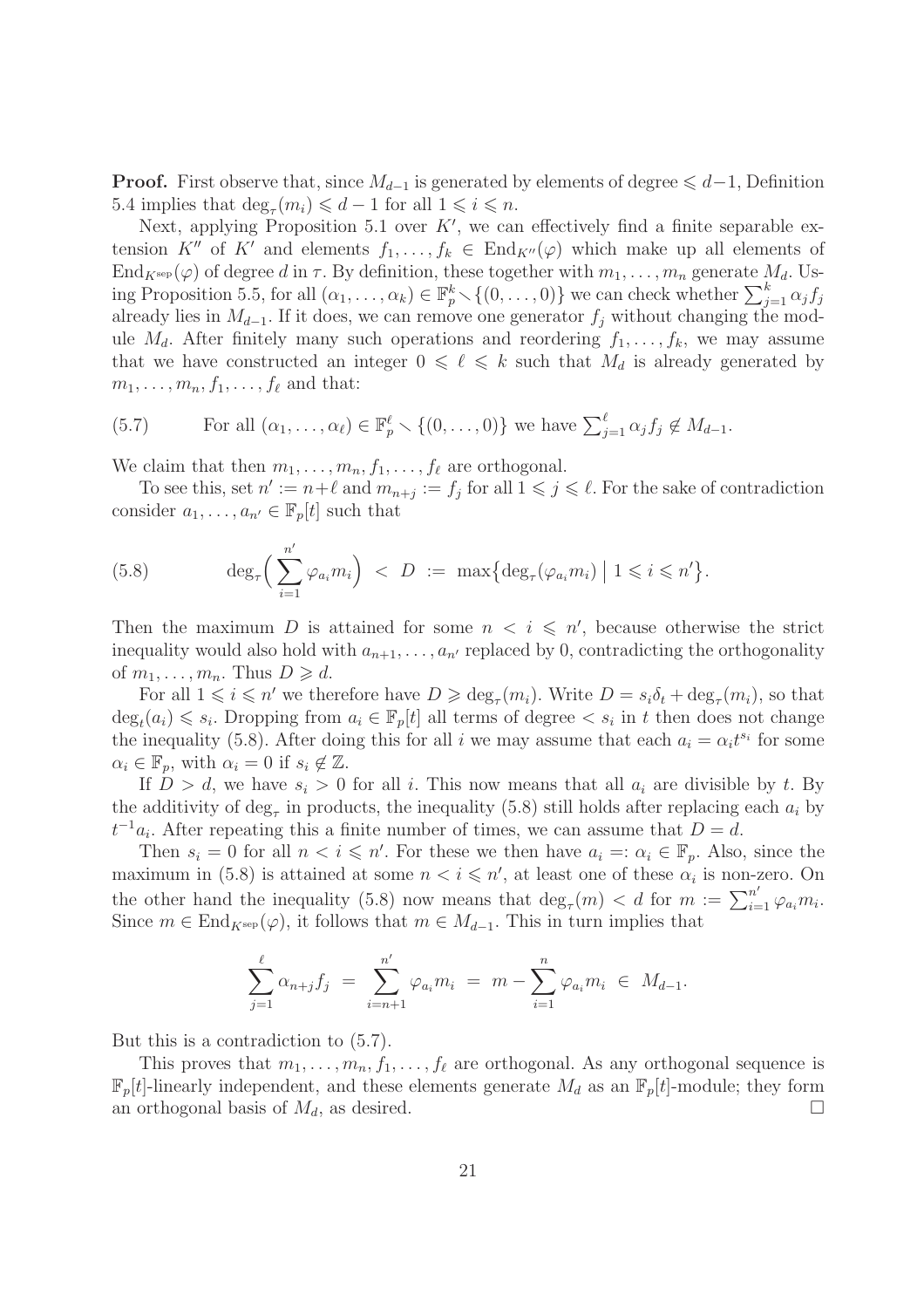**Proposition 5.9** For any d one can effectively determine a finite separable extension  $K'$ of K and elements  $m_1, \ldots, m_n \in \text{End}_{K'}(\varphi)$  which form an orthogonal basis of  $M_d$ .

**Proof.** For  $d < 0$  we have  $M_d = 0$  and the assertion is trivial. By induction on d the assertion thus follows from Proposition 5.6.

Since  $\text{End}_{K^{\text{sep}}}(\varphi)$  is finitely generated as a module over A and hence also over  $\mathbb{F}_p[t]$ , we have  $\text{End}_{K^{\text{sep}}}(\varphi) = M_d$  for all  $d \gg 0$ . Letting the procedure in Proposition 5.6 run inductively for  $d \to \infty$ , we will therefore eventually find an orthogonal basis of End<sub>Ksep</sub>( $\varphi$ ) over  $\mathbb{F}_p[t]$ . However, knowing when we have reached that stage requires additional information. By the following proposition it suffices to know when  $M_d$  has the same rank as  $\text{End}_{K^{\text{sep}}}(\varphi)$ :

**Proposition 5.10** For any d, if  $M_d$  has finite index in  $\text{End}_{K^{\text{sep}}}(\varphi)$ , it is equal to  $\text{End}_{K^{\text{sep}}}(\varphi)$ .

**Proof.** Let  $m_1, \ldots, m_n$  be an orthogonal basis of  $\text{End}_{K^{\text{sep}}}(\varphi)$ . Since  $M_d$  is generated by elements of degree  $\leq d$  and has finite index in End<sub>Ksep</sub>( $\varphi$ ), for any  $1 \leq i \leq n$  there exists an element  $m \in M_d$  of degree  $\leq d$ , in whose expansion  $m = \sum_{j=1}^n \varphi_{a_j} m_j$  with  $a_j \in \mathbb{F}_p[t]$ the coefficient  $a_i$  is non-zero. By orthogonality we then have

$$
d \geqslant \deg_{\tau}(m) \geqslant \deg_{\tau}(\varphi_{a_i} m_i) \geqslant \deg_{\tau}(m_i).
$$

Thus the generators  $m_i$  of  $\text{End}_{K^{\text{sep}}}(\varphi)$  already lie in  $M_d$ ; hence  $\text{End}_{K^{\text{sep}}}(\varphi) = M_d$ .

**Proposition 5.11** If the rank of  $\text{End}_{K^{\text{sep}}}(\varphi)$  over  $\mathbb{F}_p[t]$  is given, one can effectively determine a finite separable extension K' of K and elements  $m_1, \ldots, m_n \in \text{End}_{K'}(\varphi)$  which form an orthogonal basis of  $\text{End}_{K^{\text{sep}}}(\varphi)$ .

**Proof.** Let the procedure in Proposition 5.6 run inductively for  $d \to \infty$  until rank $(M_d)$  = rank(End<sub>Ksep</sub>( $\varphi'$ )). Then we are finished by Proposition 5.10.

**Remark 5.12** Given a finite extension K' of K and an orthogonal basis  $m_1, \ldots, m_n$  of  $\text{End}_{K'}(\varphi)$ , we can effectively answer various elementary questions about this endomorphism ring. Namely, using Proposition 5.5 we can write each product  $m_i m_j$  as an  $\mathbb{F}_p[t]$ -linear combination of  $m_1, \ldots, m_n$  and thus describe  $\text{End}_{K'}(\varphi)$  via a multiplication table. By solving linear equations over  $\mathbb{F}_p[t]$  we can then, for instance, explicitly determine the commutant of any element, or of any finite number of elements, of  $\text{End}_{K'}(\varphi)$ . In particular, we can explicitly determine the center of  $\text{End}_{K'}(\varphi)$ . We can also find a finite presentation of  $\text{End}_{K'}(\varphi)$ as an A-module or as an A-algebra. Thus we can say that we know  $\text{End}_{K'}(\varphi)$ .

**Remark 5.13** Suppose that we are given a Drinfeld A-module  $\varphi'$  isogenous to  $\varphi$  and an orthogonal basis of  $\text{End}_{K^{\text{sep}}}(\varphi')$ . Then  $\text{End}_{K^{\text{sep}}}(\varphi)$  and  $\text{End}_{K^{\text{sep}}}(\varphi')$  have the same rank over  $\mathbb{F}_p[t]$ ; hence we can effectively find an orthogonal basis of  $\text{End}_{K^{\text{sep}}}(\varphi)$  using Proposition 5.11. But this seems wasteful. It is probably more economical to use given isogenies  $\varphi \to \varphi' \to \varphi$ to find the endomorphisms of  $\varphi$  explicitly from those of  $\varphi'$ .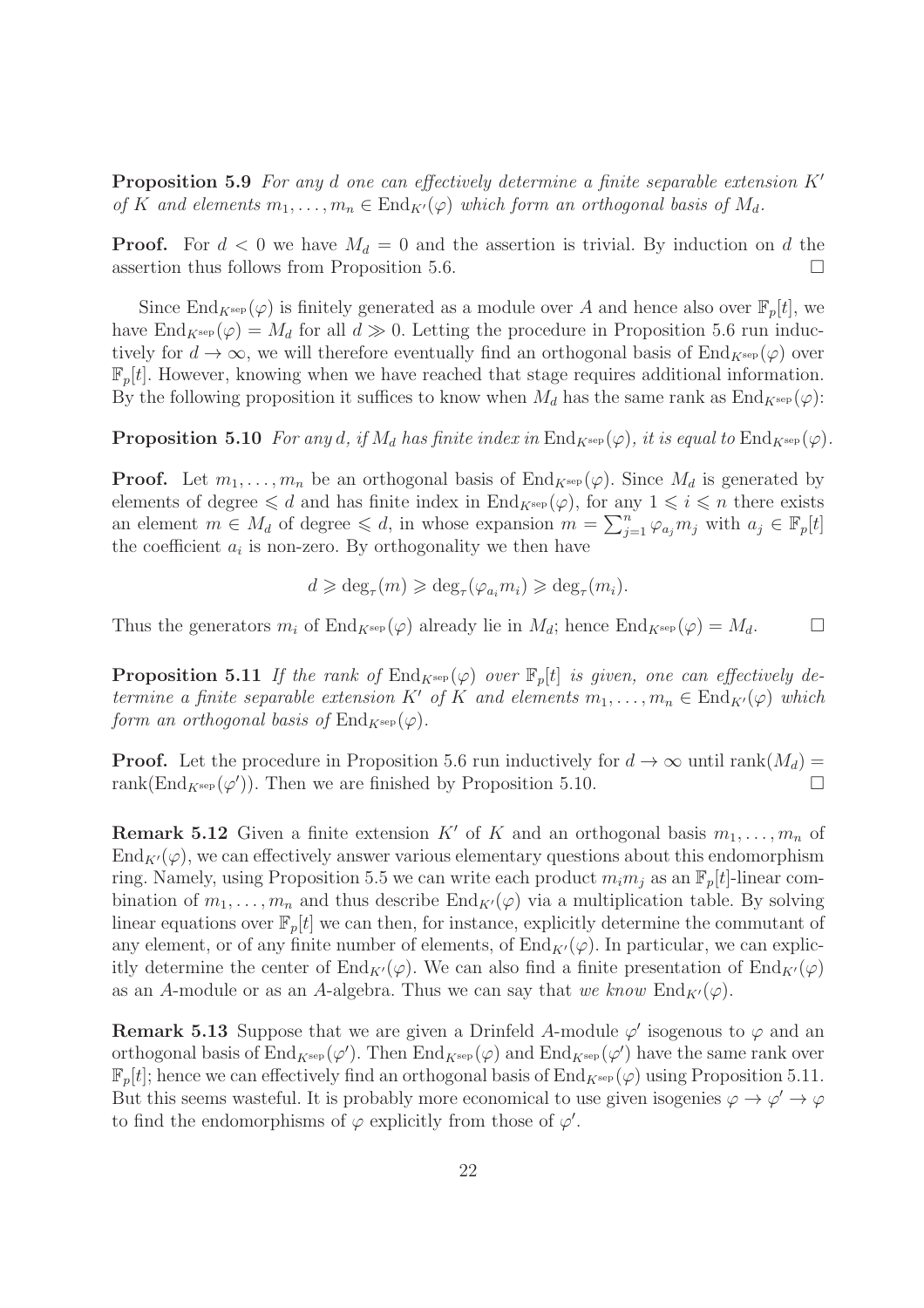**Proposition 5.14** If K is finite, for any non-constant element  $t \in A$  one can effectively find an orthogonal basis of  $\text{End}_K(\varphi)$  over  $\mathbb{F}_p[t]$ .

**Proof.** Choose a basis  $\{x_i \mid 1 \leq i \leq n\}$  of K over  $\mathbb{F}_p$ . Then  $\{x_i \tau^j \mid 1 \leq i \leq n, 0 \leq j \leq n\}$  is a basis of  $K[\tau]$  as a free module over its center  $\mathbb{F}_p[\tau^n]$ . For any  $a \in A$  one can explicitly write  $\varphi_a$  as an  $\mathbb{F}_p[\tau^n]$ -linear combination of this basis. Doing this for finitely many generators of A as an  $\mathbb{F}_p$ -algebra, one can then explicitly determine their joint commutant in  $K[\tau]$  by linear algebra over  $\mathbb{F}_p[\tau^n]$ . By definition this commutant is precisely  $\text{End}_K(\varphi)$ . Thus one has an explicit basis of  $\text{End}_K(\varphi)$  as a module over  $\mathbb{F}_p[\tau^n]$ .

By another explicit calculation over  $\mathbb{F}_p[\tau^n]$  one can determine the action of  $\varphi_t$  on this basis; in other words, one can determine  $\text{End}_K(\varphi)$  as a module over the polynomial ring in two variables  $\mathbb{F}_p[\tau^n, t]$ . That in turn yields a basis of  $\text{End}_K(\varphi)$  as a module over  $\mathbb{F}_p[t]$ . If this calculation is done carefully, say with a suitable Gröbner basis, the basis is already orthogonal; otherwise an orthogonal basis can be obtained from this one as in the proof of Proposition 5.6.

# 6 Main algorithms

As before we fix a Drinfeld A-module  $\varphi: A \to K[\tau]$  over a finitely generated field K. In this section we show that one can effectively determine the endomorphism ring  $\text{End}_{K^{\text{sep}}}(\varphi)$  and, in the non-isotrivial special characteristic case, the admissible coefficient rings  $B \subset A'$  and the Drinfeld A'-module  $\varphi'$  from Theorem 2.6 and the endomorphism ring  $\text{End}_{K^{\text{sep}}}(\varphi'|B)$ .

We begin by determining whether  $\varphi$  has generic or special characteristic and whether it is isotrivial, using Proposition 4.1. If  $\varphi$  is not isotrivial, we first find a maximal commutative subring of  $\text{End}_{K^{\text{sep}}}(\varphi)$ , whose normalization will be the ring A' below. We say that we go up with the coefficient ring.

**Proposition 6.1** If  $\varphi$  is not isotrivial, one can effectively find a finite separable extension K' of K, an admissible coefficient ring A' containing A, a Drinfeld A'-module  $\varphi'$  over K', and an isogeny h:  $\varphi \to \varphi' | A$  over K', such that  $\text{End}_{K^{\text{sep}}}(\varphi') = A'$ .

**Proof.** Set  $(A_0, K_0, \varphi_0) := (A, K, \varphi)$  and  $n := 0$ , and start processes (a) and (b) in parallel.

*Process (a): Find endomorphisms:* For each  $d \geq 0$  use Proposition 5.1 to find all endomorphisms  $f \in End_{K^{\text{sep}}}(\varphi_m)$  of degree d. For any such f use Proposition 4.4 to check whether f is scalar or not. If a non-scalar f is found, choose a finite separable extension  $K_{n+1}$  of  $K_n$  over which f is defined. Let  $A_{n+1}$  be the normalization of  $A_n[f]$ , and using Proposition 4.2 choose a Drinfeld  $A_{n+1}$ -module  $\varphi_{n+1}$  and an isogeny  $\varphi_n \to \varphi_{n+1} | A_n$  over  $K_{n+1}$ . Then kill process (b), set  $n := n+1$ , and restart both processes (a) and (b).

Process (b): Find Frobeniuses: Using Proposition 4.6 choose a finitely generated normal integral domain  $R_n \subset K_n$  with  $\mathrm{Quot}(R_n) = K_n$  over which  $\varphi_n$  has good reduction. For each maximal ideal  $\mathfrak{m} \subset R_n$  use Proposition 4.7 (b) to decide whether  $F_{n,\mathfrak{m}} := \text{End}_{k_{\mathfrak{m}}^{\text{sep}}}^{\circ}(\varphi_{n,\mathfrak{m}})$  is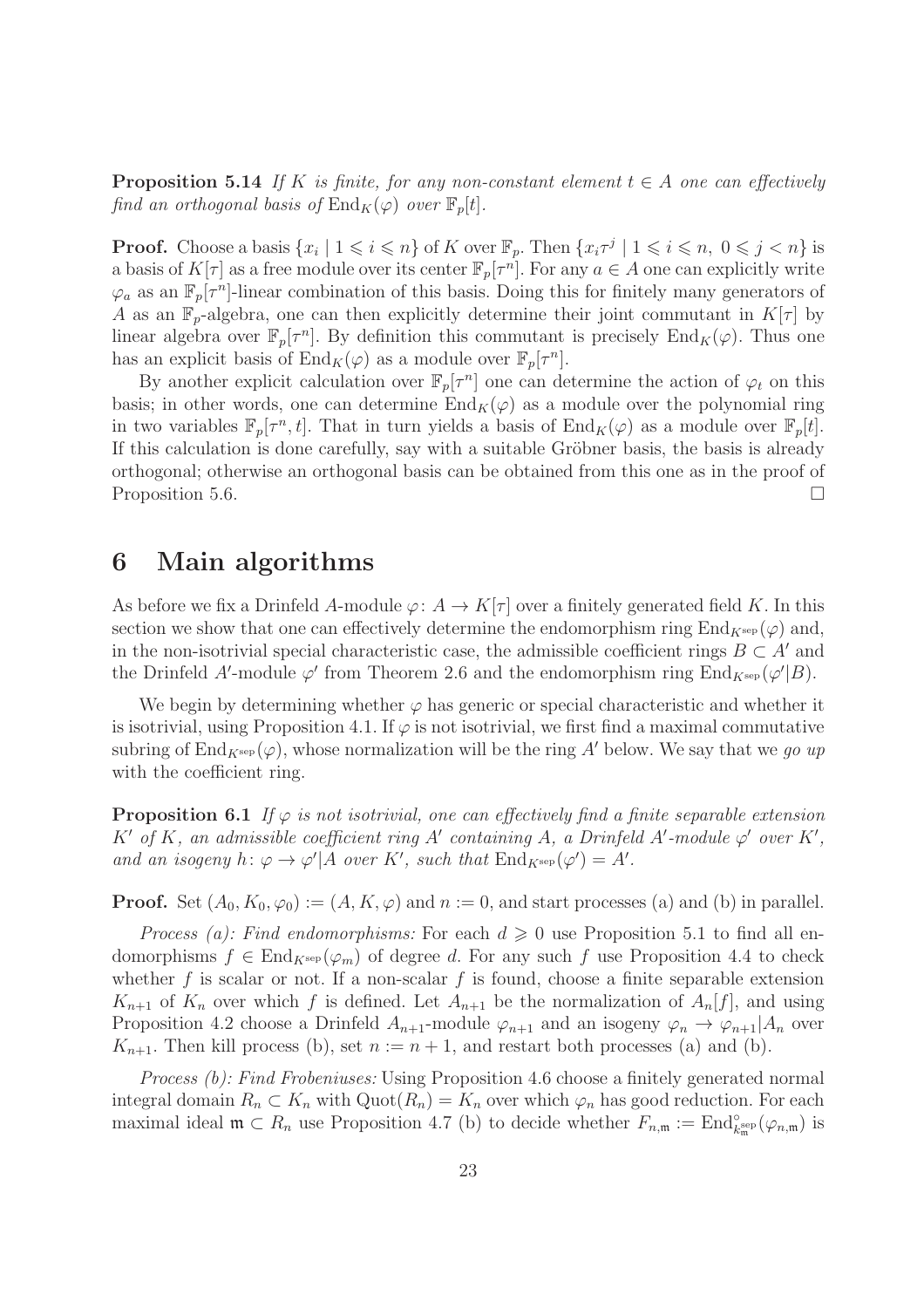commutative, and in that case describe it as an abstract field extension of  $F_n := \text{Quot}(A_n)$ . As soon as a new such  $F_{n,m}$  is found, check whether it and some previously found  $F_{n,m'}$  are linearly disjoint over  $F_n$ . If no, continue with the next m. If yes, we know that  $\text{End}_{K^{\text{sep}}}(\varphi_n) =$  $A_n$ . Then kill process (a), set  $(A', K', \varphi') := (A_n, K_n, \varphi_n)$ , combine all isogenies from process (a) to an isogeny  $h: \varphi \to \varphi' | A$  over K', and stop.

Effectivity: Process (a) constructs a sequence of Drinfeld modules of strictly decreasing rank. Thus eventually it continues forever with the same  $(A_n, K_n, \varphi_n)$ . In that case we have  $\text{End}_{K^{\text{sep}}}(\varphi_n) = A_n$ . Process (b) cannot terminate before that, because the rings  $F_{n,\mathfrak{m}}$ all contain a subring isomorphic to  $\text{End}_{K^{\text{sep}}}^{\circ}(\varphi_n)$  over  $F_n$ . But once  $(A_n, K_n, \varphi_n)$  remains constant, by Proposition 2.15 there exist maximal ideals  $\mathfrak{m}$  and  $\mathfrak{n}$  of  $R_n$  such that  $F_{n,\mathfrak{m}}$  and  $F_{n,n}$  are linearly disjoint over  $F_n$ . Thus process (b) terminates with a correct answer.  $\Box$ 

Variation 6.2 In process (b) of Proposition 6.1, instead of checking for linear disjointness, for each m make a list  $\mathcal{L}_{m}$  of the finitely many isomorphism classes of field extensions  $E/F_n$ with  $\text{Hom}_{F_n}(E, F_{n,m}) \neq \emptyset$ . For any new  $\mathfrak m$  compare this list with all previously found lists  $\mathcal{L}_{m'}$ . If the intersection of these is the singleton  $\{F_n\}$ , kill process (a) and finish as before.

If  $\varphi$  is non-isotrivial of special characteristic, we must go down with the coefficient ring in order to discover more endomorphisms.

**Proposition 6.3** If  $\varphi$  is non-isotrivial of special characteristic, let  $(A', K', \varphi')$  be the data from Proposition 6.1. Then one can effectively find the admissible coefficient ring  $B \subset A'$ from Theorem 2.6, a non-constant element  $t \in B$ , a finite separable extension  $K''$  of  $K'$ , and elements of  $\text{End}_{K''}(\varphi'|B)$  which form an orthogonal basis of  $\text{End}_{K^{\text{sep}}}(\varphi'|B)$  over  $\mathbb{F}_p[t]$ .

**Proof.** Since  $\varphi'$  is non-isotrivial we have rank $(\varphi') \geq 2$ . If rank $(\varphi') = 2$ , then  $B =$  $\text{End}_{K^{\text{sep}}}(\varphi'|B) = A'$  by Proposition 2.12. In particular, for any non-constant element  $t \in B$ we know the rank of B over  $\mathbb{F}_p[t]$ ; hence we can effectively find an orthogonal basis over  $\mathbb{F}_p[t]$  using Proposition 5.11.

So assume that  $rank(\varphi') > 2$ . Then B is completely characterized by traces by Theorem 2.8. Start process (a).

Process (a): Find traces of Frobenius: Using Proposition 4.6 choose a finitely generated normal integral domain  $R' \subset K'$  with  $\text{Quot}(R') = K'$  over which  $\varphi'$  has good reduction. Set  $F' := \mathrm{Quot}(A')$  and  $k := 0$  and  $B_0 := \mathbb{F}_p$ . For each maximal ideal  $\mathfrak{m}' \subset R'$  use Proposition 4.7 (a) to compute the characteristic polynomial char<sub>m'</sub> =  $\sum_{i=0}^{r'} a_i X^i \in F'[X]$ of Frob<sub>m'</sub> associated to  $\varphi'$ . Using this, calculate the value  $t_{\mathfrak{m}'} = a_1 a_{r'-1}/a_0 \in F'$  from (2.7). If  $t_{\mathfrak{m}'} \notin \mathrm{Quot}(B_k)$ , determine  $B_{k+1} := A' \cap \mathrm{Quot}(B_k[t_{\mathfrak{m}'}]) \subset B$  and set  $k := k+1$ .

Keep repeating this forever with all  $\mathfrak{m}'$ . The first time that  $B_k$  becomes infinite, fix a non-constant element  $t \in B_k$ , set  $B' := \mathbb{F}_p[t]$ , and start process (b) in parallel.

*Process (b): Find endomorphisms:* For all integers d let  $M'_d$  denote the B'-submodule of  $\text{End}_{K^{\text{sep}}}(\varphi'|B')$  generated by all  $u \in \text{End}_{K^{\text{sep}}}(\varphi'|B')$  with  $\deg_{\tau}(u) \leq d$ . Thus  $M'_{-1} = 0$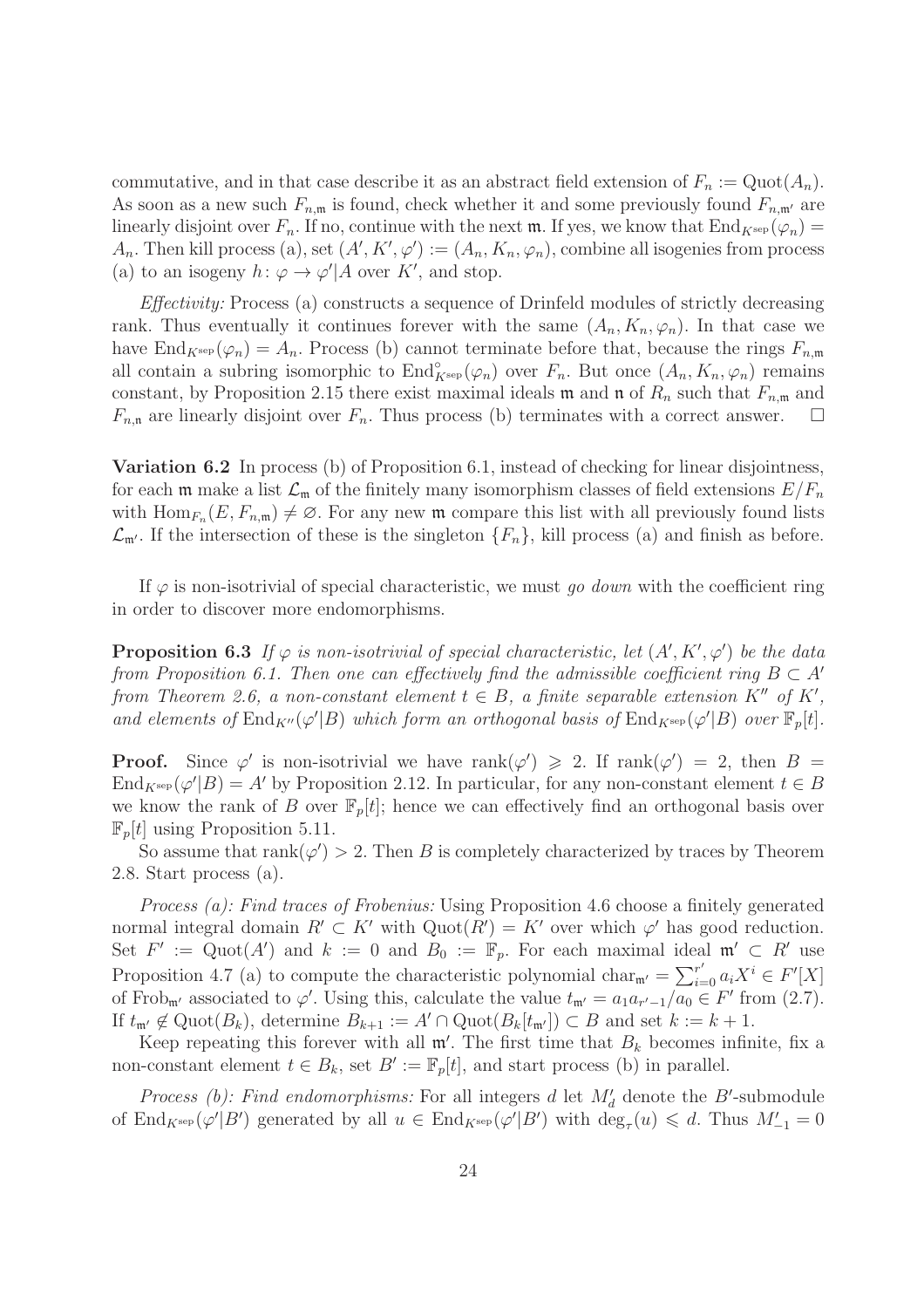with the trivial orthogonal basis. Using Proposition 5.6 inductively, for every  $d \geqslant 0$  we can effectively construct a finite separable extension  $K'_{d}$  of  $K'$  and an orthogonal basis of  $M'_{d}$ contained in  $\text{End}_{K'_d}(\varphi'|B')$ . If, with the current  $B_k$  from process (a), we have

(6.4) 
$$
\text{rank}_{B'}(B_k) \cdot \text{rank}_{B'}(M'_d) = \text{rank}_{B'}(A')^2,
$$

kill process (a) and stop, returning  $B_k$  and  $K'' := K'_d$  and the given orthogonal basis of  $M'_d$ .

*Effectivity:* Process (a) produces an increasing sequence of normal subrings  $B_k$  of  $A'$ . By Theorem 2.8 this sequence eventually becomes stationary with  $B_k = B$ . In particular, from some point on  $B_k$  is infinite and hence an admissible coefficient ring. Process (b) then produces an increasing sequence of B'-submodules  $M'_d$  of  $\text{End}_{K^{\text{sep}}}(\varphi'|B')$  which eventually becomes stationary with  $M'_d = \text{End}_{K^{\text{sep}}}(\varphi'|B')$ . By Theorem 2.6 (b) we have  $\text{End}_{K^{\text{sep}}}(\varphi'|B') \subset \text{End}_{K^{\text{sep}}}(\varphi'|B)$  and hence  $\text{End}_{K^{\text{sep}}}(\varphi'|B') = \text{End}_{K^{\text{sep}}}(\varphi'|B)$ . Thus at every step in process (b) we have

$$
\operatorname{rank}_{B'}(B_k) \cdot \operatorname{rank}_{B'}(M'_d) \leqslant \operatorname{rank}_{B'}(B) \cdot \operatorname{rank}_{B'}(\operatorname{End}_{K^{\operatorname{sep}}}(\varphi'|B)),
$$

with equality for all  $k, d \gg 0$ . But since B is the center of  $\text{End}_{K^{\text{sep}}}(\varphi'|B)$  by Theorem 2.6 (a), and A' is a maximal commutative subalgebra of  $\text{End}_{K^{\text{sep}}}(\varphi'|B)$ , the right hand side of this inequality is equal to

$$
\operatorname{rank}_{B'}(B)^2 \cdot \operatorname{rank}_B(\operatorname{End}_{K^{\operatorname{sep}}}(\varphi'|B)) = \operatorname{rank}_{B'}(B)^2 \cdot \operatorname{rank}_B(A')^2 = \operatorname{rank}_{B'}(A')^2.
$$

Thus at every step in process (b) we have

(6.5) 
$$
\text{rank}_{B'}(B_k) \cdot \text{rank}_{B'}(M'_d) \leqslant \text{rank}_{B'}(A')^2,
$$

with equality for all  $k, d \gg 0$ . Comparing (6.5) with (6.4) shows that the process terminates and that upon termination we have  $\text{rank}_{B'}(B_k) = \text{rank}_{B'}(B)$  and  $\text{rank}_{B'}(M'_d) =$ rank<sub>B'</sub>(End<sub>K<sup>sep</sup></sub>( $\varphi'$ |B)). The first of these equalities implies that  $B_k = B$  because  $B_k$  is normal, and the second implies that  $M'_d = \text{End}_{K^{\text{sep}}}(\varphi'|B)$  by Proposition 5.10.

**Variation 6.6** In process (a) of Proposition 6.3, in addition to  $t_{m'}$  adjoin all coefficients of the characteristic polynomial of  $Frob_{m'}$  in the adjoint representation on  $\text{End}_{A'_{p'}}(T_{p'}(\varphi'))$ . Like  $t_{\mathfrak{m}'}$  these coefficients can be computed directly from the characteristic polynomial of Frob<sub>m'</sub> on  $T_{\mathfrak{p}'}(\varphi')$ , and by the last sentence of Pink [12, Thm. 1.3], they also lie in  $E^{\text{trad}} = E$ . In this way one can probably generate  $E$  faster.

**Theorem 6.7** One can effectively determine the rank of  $\text{End}_{K^{\text{sep}}}(\varphi)$  over A and a finite separable extension K'' of K with  $\text{End}_{K''}(\varphi) = \text{End}_{K^{\text{sep}}}(\varphi)$ .

**Proof.** First assume that  $\varphi$  has generic characteristic. Let  $(A', K', \varphi')$  be the data from Proposition 6.1. Then  $\text{End}_{K^{\text{sep}}}(\varphi)$  is commutative, hence so is  $\text{End}_{K^{\text{sep}}}(\varphi'|A)$ ; hence the latter is equal to  $\text{End}_{K^{\text{sep}}}(\varphi') = A'$ . Thus the rank of  $\text{End}_{K^{\text{sep}}}(\varphi)$  over A is equal to that of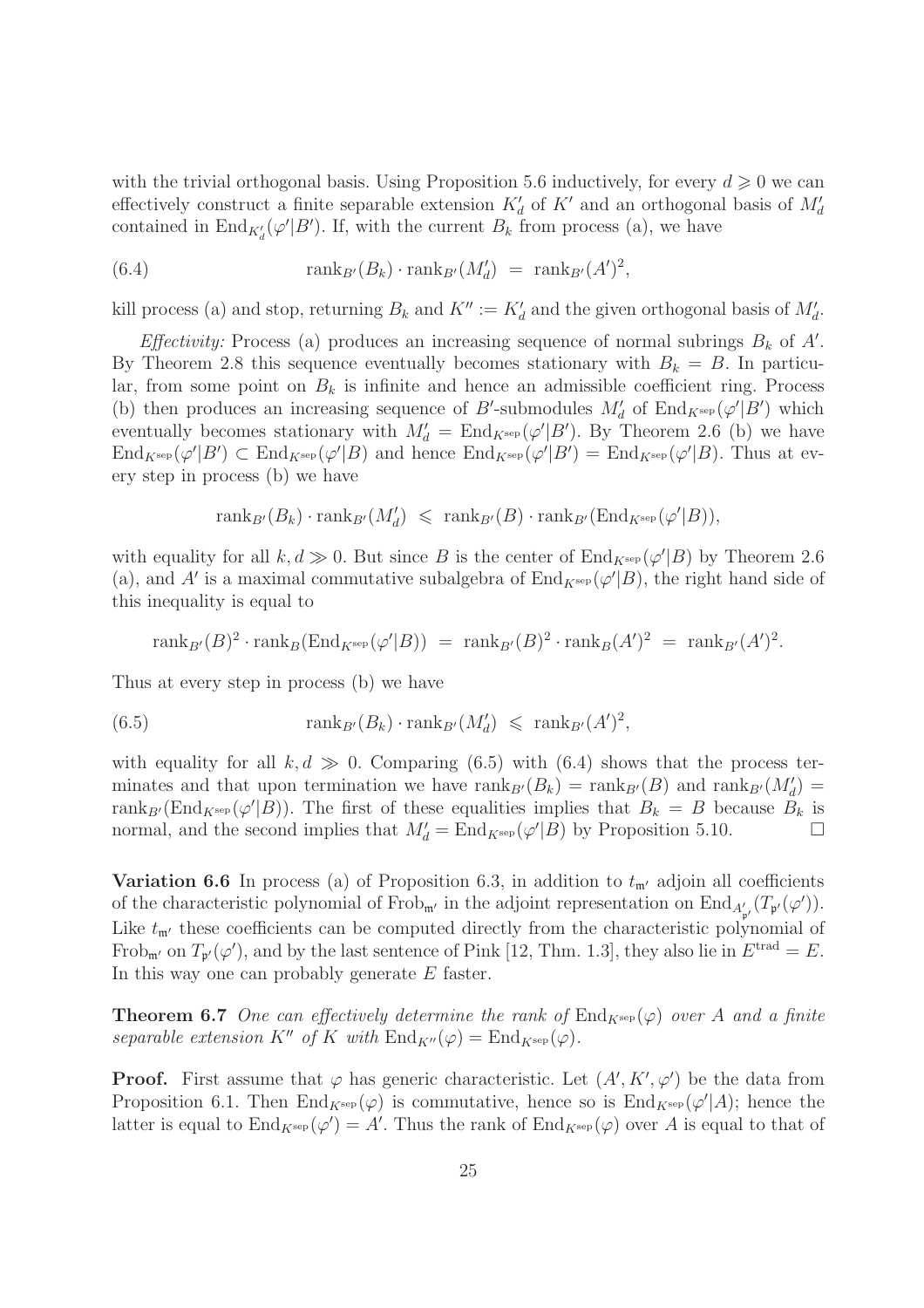$\text{End}_{K^{\text{sep}}}(\varphi'|A) = A'$  and can be determined from the knowledge of A'. Also, since  $\varphi'$  and the isogeny  $\varphi \to \varphi' | A$  are defined over K', it follows that  $\text{End}_{K^{\text{sep}}}(\varphi) = \text{End}_{K'}(\varphi)$ . Thus the theorem holds with  $K'' = K'$ .

Next assume that  $\varphi$  is non-isotrivial of special characteristic. Let  $(A', B, t, K'', \varphi')$  be the data from Propositions 6.1 and 6.3 and abbreviate  $S := \text{End}_{K^{\text{sep}}}(\varphi'|A)$ . Then by Theorem 2.6 (b) we have  $S \subset \text{End}_{K^{\text{sep}}}(\varphi'|B)$ ; hence S is simply the commutant of  $\varphi'(A)$ in End<sub>K</sub>sep( $\varphi'|B$ ). Choose finitely many generators of A as an  $\mathbb{F}_p$ -algebra. By Proposition 5.5 we can effectively express them as  $\mathbb{F}_p[t]$ -linear combinations of the orthogonal basis from Proposition 6.3. By Remark 5.12 we can therefore effectively determine S as an  $\mathbb{F}_p[t]$ module. In particular, we can compute its rank over  $\mathbb{F}_p[t]$ . Although t does not necessarily lie in A, we nevertheless have  $A\cup\mathbb{F}_p[t]\subset A'\subset S$ . The multiplicativity of ranks thus implies that

$$
\text{rank}_A(S) = \text{rank}_A(A') \cdot \text{rank}_{A'}(S) = \text{rank}_A(A') \cdot \frac{\text{rank}_{\mathbb{F}_p[t]}(S)}{\text{rank}_{\mathbb{F}_p[t]}(A')}
$$

.

Thus we can also compute the rank of S over A. As the rank of the endomorphism ring is invariant under isogenies, we have thereby computed the rank of  $\text{End}_{K^{\text{sep}}}(\varphi)$  over A. Moreover, since  $\varphi'$  and the isogeny  $\varphi \to \varphi' | A$  are defined over K'', and  $\text{End}_{K^{\text{sep}}}(\varphi' | B) =$  $\text{End}_{K''}(\varphi|B)$  by Proposition 6.3, it follows that  $\text{End}_{K^{\text{sep}}}(\varphi) = \text{End}_{K''}(\varphi)$ , as desired.

Finally assume that  $\varphi$  is isotrivial. Pick a non-constant  $t \in A$  and write  $\varphi_t = \sum_{i=0}^n x_i \tau^i$ with  $x_n \neq 0$ . Choose a finite extension K' of K containing an element y with  $y^{1-\overline{q}^n} = x_n$ . Then  $y^{-1}\varphi_t y$  has the highest term  $\tau^n$ . Since  $\varphi$  is isotrivial, as in the proof of Proposition 4.1 it follows that the Drinfeld A-module  $\psi := y^{-1} \varphi y$  is now defined over a finite subfield k of  $K'$ . In fact, such k can be described explicitly as the subfield generated by all coefficients of  $\psi_a$  for a finite set of generators a of A as an  $\mathbb{F}_p$ -algebra. Applying Proposition 4.5 to  $(k, \psi)$ in place of  $(K, \varphi)$ , one can then effectively find a finite separable extension k' of k such that  $\text{End}_{k'}(\psi) = \text{End}_{k^{\text{sep}}}(\psi)$  and compute the rank of  $\text{End}_{k^{\text{sep}}}(\psi)$  over A. For any finite extension K'' of K' containing a subfield isomorphic to k' we then have  $\text{End}_{K''}(\varphi) = \text{End}_{K^{\text{sep}}}(\varphi)$  and rank<sub>A</sub>(End<sub>K</sub>sep( $\varphi$ )) = rank<sub>A</sub>(End<sub>k</sub>sep( $\psi$ )) and are done.

**Theorem 6.8** For any non-constant element  $t \in A$ , one can effectively find a finite separable extension K'' of K and elements of  $\text{End}_{K''}(\varphi)$  which form an orthogonal basis of  $\text{End}_{K^{\text{sep}}}(\varphi)$  over  $\mathbb{F}_p[t]$ .

**Proof.** From the knowledge of A we can determine the rank of A over  $\mathbb{F}_p[t]$ . Using Theorem 6.7 we can therefore effectively determine the rank of  $\text{End}_{K^{\text{sep}}}(\varphi)$  over  $\mathbb{F}_p[t]$ . We can then find the desired data by Proposition 5.11. (But in practice it might be more efficient to use the endomorphisms already found in Propositions 6.1 and 6.3; compare Remark 5.13.)  $\Box$ 

**Theorem 6.9** (a) One can effectively determine the rank of  $\text{End}_K(\varphi)$  over A.

(b) For any non-constant element  $t \in A$ , one can effectively find an orthogonal basis of  $\text{End}_K(\varphi)$  over  $\mathbb{F}_p[t]$ .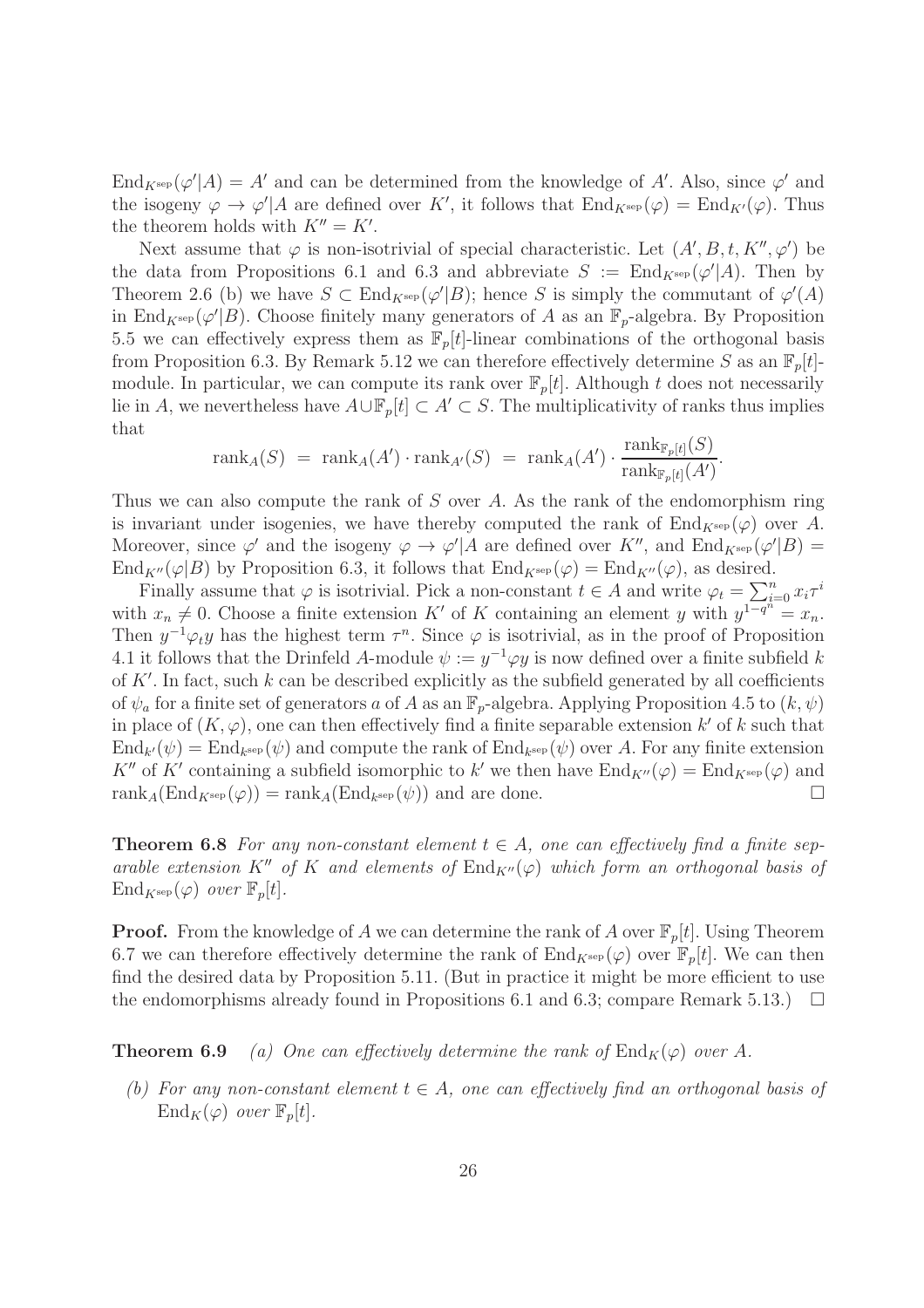**Proof.** Maybe this can be achieved by carrying out the whole program over  $K$  instead of  $K<sup>sep</sup>$ , but we deduce it from the orthogonal basis in Theorem 6.8, as follows. Let  $m_1, \ldots, m_n \in \text{End}_{K''}(\varphi)$  be that basis. After replacing K'' by the subfield generated over K by the coefficients of all  $m_i$ , we can assume that  $K''$  is galois over K. For any  $\sigma \in \text{Gal}(K''/K)$  and any i we can then express  $\sigma(m_i)$  as an  $\mathbb{F}_p[t]$ -linear combination of  $m_1, \ldots, m_n$ , using Proposition 5.5. In this way we can explicitly describe the action of  $Gal(K''/K)$  on  $End_{K''}(\varphi)$ . By solving linear equations over  $\mathbb{F}_p[t]$ , we can then compute a basis of the submodule of invariants, which is precisely  $\text{End}_K(\varphi)$ . In particular, we can determine the rank of  $\text{End}_K(\varphi)$  over  $\mathbb{F}_p[t]$ , and hence also over A. With a little more care we can make the basis orthogonal: Using the given orthogonal basis of  $\text{End}_{K''}(\varphi)$ , for any d we can effectively find all elements of  $\text{End}_K(\varphi)$  of degree d, and can then find an orthogonal basis as in the proof of Proposition 5.6.

**Proposition 6.10** One can effectively determine the isomorphism class of  $T_{ad}(\varphi)$  as a module over  $\text{End}_{K^{\text{sep}}}(\varphi) \otimes_A A_{\text{ad}}$ .

**Proof.** Recall that  $S := \text{End}_{K^{\text{sep}}}^{\circ}(\varphi)$  is a finite dimensional division algebra over F. Let Z denote its center. For any maximal ideal  $\mathfrak{p} \neq \mathfrak{p}_0$  of A we then have  $Z_{\mathfrak{p}} := Z \otimes_F F_{\mathfrak{p}} \cong \prod_{\mathfrak{P}} Z_{\mathfrak{P}},$ where the product is extended over all primes  $\mathfrak P$  of Z above  $\mathfrak p$ . Also  $S_{\mathfrak p} := S \otimes_F F_{\mathfrak p} \cong \prod_{\mathfrak P}^{\sim} S_{\mathfrak P}$ where each  $S_{\mathfrak{P}} := S \otimes_Z Z_{\mathfrak{P}}$  is a central simple algebra over the field  $Z_{\mathfrak{P}}$ . The isomorphism class of any  $S_{\mathfrak{P}}$ -module is therefore determined by its dimension over  $Z_{\mathfrak{P}}$ .

The rational p-adic Tate module of  $\varphi$  is the  $F_{\mathfrak{p}}$ -vector space  $V_{\mathfrak{p}}(\varphi) := T_{\mathfrak{p}}(\varphi) \otimes_{A_{\mathfrak{p}}} F_{\mathfrak{p}}$ . Under the above decomposition of  $Z_{\mathfrak{p}}$  it has the natural decomposition

$$
V_{\mathfrak{p}}(\varphi) \ \cong \ V_{\mathfrak{p}}(\varphi'|A) \ = \ \prod_{\mathfrak{P}} V_{\mathfrak{P}}(\varphi'|A' \cap Z).
$$

Here each factor  $V_{\mathfrak{P}}(\varphi'|A' \cap Z)$  is a  $Z_{\mathfrak{P}}$ -vector space of dimension the rank of  $\varphi'|A' \cap Z$ , which is rank $(\varphi)/[Z/F]$ . Thus  $V_{\mathfrak{p}}(\varphi)$  is a free module over  $Z_{\mathfrak{p}}$  of rank rank $(\varphi)/[Z/F]$ . This therefore determines the isomorphism class of  $V_{\mathfrak{p}}(\varphi)$  as a module over  $S_{\mathfrak{p}}$ .

Next, Theorem 6.8 and Remark 5.12 yield a finite separable extension  $K''$  of  $K$  such that  $\text{End}_{K''}(\varphi) = \text{End}_{K^{\text{sep}}}(\varphi)$  and an explicit presentation of  $\text{End}_{K''}(\varphi)$  as an A-algebra. Using the reduced trace of S, one can find a maximal A-order  $M \subset S$  containing  $\text{End}_{K^{\text{sep}}}(\varphi)$ . For any maximal ideal  $\mathfrak{p} \neq \mathfrak{p}_0$  of A the ring  $M_{\mathfrak{p}} := M \otimes_A A_{\mathfrak{p}}$  is then a maximal order in  $S_{\mathfrak{p}}$ . In fact, we have  $M_{\mathfrak{p}} \cong \prod_{\mathfrak{P}} M_{\mathfrak{P}}$  for maximal orders  $M_{\mathfrak{P}}$  in  $S_{\mathfrak{P}}$ . Each  $M_{\mathfrak{P}}$  is a matrix ring over a maximal  $A_{\mathfrak{p}}$ -order  $M'_{\mathfrak{P}}$  in a division algebra over  $F_{\mathfrak{p}}$ . Here  $M'_{\mathfrak{P}}$  is a (possibly noncommutative) discrete valuation ring, and so any finitely generated torsion free  $M'_{\mathfrak{P}}$ -module is free. It follows that any finitely generated  $A_{p}$ -torsion free  $M_{p}$ -module is projective, and so its isomorphism class is determined by the  $S_p$ -module obtained by base extension. In particular, we therefore know the isomorphism class of the  $M_{p}$ -submodule  $T_{p}$  of  $V_{p}(\varphi)$  that is generated by  $T_{\mathfrak{p}}(\varphi)$ .

By analyzing the finite A-module  $M/\text{End}_{K^{\text{sep}}}(\varphi)$  one can construct a non-zero element  $a \in A$  such that  $a \cdot M \subset \text{End}_{K^{\text{sep}}}(\varphi)$ . For any maximal ideal  $\mathfrak{p} \neq \mathfrak{p}_0$  with  $\mathfrak{p} \nmid a$  we then have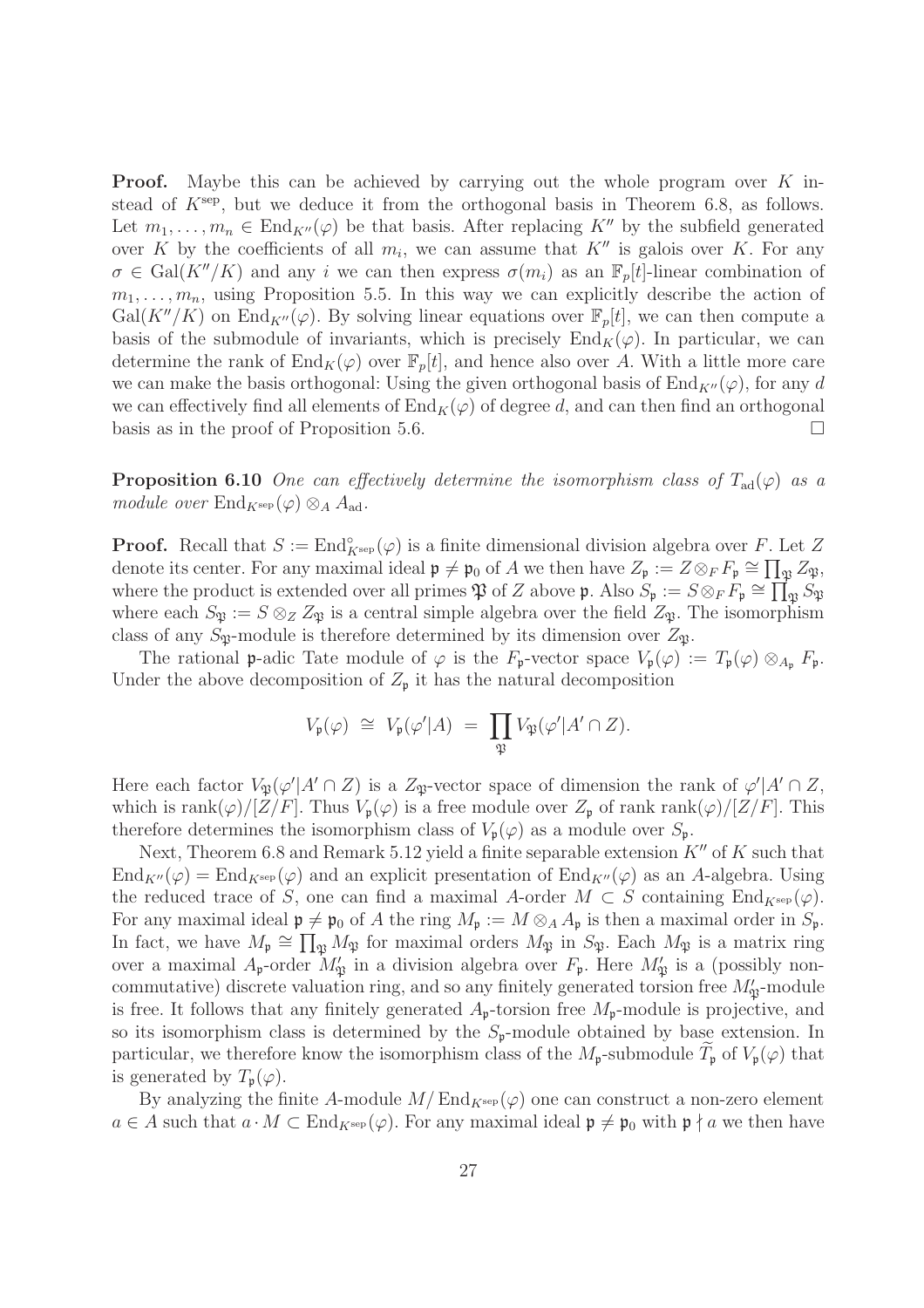$\text{End}_{K^{\text{sep}}}(\varphi) \otimes_A A_{\mathfrak{p}} = M_{\mathfrak{p}}$  and hence  $\widetilde{T}_{\mathfrak{p}} = T_{\mathfrak{p}}(\varphi)$ , which determines the isomorphism class of  $T_{\mathfrak{p}}(\varphi)$  as a module over  $\text{End}_{K^{\text{sep}}}(\varphi) \otimes_A A_{\mathfrak{p}}$ .

Now consider any maximal ideal  $\mathfrak{p} \neq \mathfrak{p}_0$  with  $\mathfrak{p}|a$  and set  $n := \text{ord}_{\mathfrak{p}}(a)$ . By the definition of  $T_{\mathfrak{p}}$  we then have  $\mathfrak{p}^n T_{\mathfrak{p}}(\varphi) \subset \mathfrak{p}^n T_{\mathfrak{p}} = a \cdot M \cdot T_{\mathfrak{p}}(\varphi) \subset T_{\mathfrak{p}}(\varphi)$ , and hence also  $\mathfrak{p}^{2n} T_{\mathfrak{p}}(\varphi) \subset$  $\mathfrak{p}^{2n}\widetilde{T}_{\mathfrak{p}} \subset \mathfrak{p}^n T_{\mathfrak{p}}(\varphi)$ . But the group of  $\mathfrak{p}^{2n}$ -division points  $\varphi[\mathfrak{p}^{2n}](K^{\text{sep}}) \cong T_{\mathfrak{p}}(\varphi)/\mathfrak{p}^{2n} T_{\mathfrak{p}}(\varphi)$  and the action of  $\text{End}_{K^{\text{sep}}}(\varphi)$  on it can be determined by finite computation, and so can the subgroup  $a \cdot M \cdot \varphi[\mathfrak{p}^{2n}](K^{\text{sep}}) \supseteq \mathfrak{p}^n \widetilde{T}_{\mathfrak{p}}/\mathfrak{p}^{2n} T_{\mathfrak{p}}(\varphi)$ . We can therefore find an explicit description of the  $M_{\mathfrak{p}}$ -module  $\mathfrak{p}^n T_{\mathfrak{p}} / \mathfrak{p}^{2n} T_{\mathfrak{p}}$  and its  $\text{End}_{K^{\text{sep}}}(\varphi) \otimes_A A_{\mathfrak{p}}$ -submodule  $\mathfrak{p}^n T_{\mathfrak{p}}(\varphi) / \mathfrak{p}^{2n} T_{\mathfrak{p}}$ . Dividing by a, this determines the right hand side of the cartesian diagram

(6.11)  
\n
$$
\tilde{T}_{\mathfrak{p}} \longrightarrow \tilde{T}_{\mathfrak{p}}/\mathfrak{p}^{n} \tilde{T}_{\mathfrak{p}}
$$
\n
$$
\downarrow \qquad \qquad \int_{T_{\mathfrak{p}}(\varphi)} \longrightarrow T_{\mathfrak{p}}(\varphi)/\mathfrak{p}^{n} \tilde{T}_{\mathfrak{p}}
$$

up to isomorphism.

Note that we do not have an explicit description of  $\widetilde{T}_{\mathfrak{p}}$ , but know only its isomorphism class as a projective  $M_{p}$ -module. But for any positive integer k the natural homomorphism

$$
\mathrm{Aut}_{M'_{\mathfrak{P}}}((M'_{\mathfrak{P}})^{\oplus k}) \longrightarrow \mathrm{Aut}_{M'_{\mathfrak{P}}}((M'_{\mathfrak{P}})^{\oplus k}/\mathfrak{p}^n(M'_{\mathfrak{P}})^{\oplus k})
$$
  
\n
$$
\parallel \qquad \qquad \parallel
$$
  
\n
$$
\mathrm{GL}_k(M'^{\mathrm{opp}}_{\mathfrak{P}}) \longrightarrow \mathrm{GL}_k(M'^{\mathrm{opp}}_{\mathfrak{P}}/\mathfrak{p}M'^{\mathrm{opp}}_{\mathfrak{P}})
$$

is surjective. Thus for any finitely generated projective  $M'_{\mathfrak{P}}$ -module X, any automorphism of  $X/\mathfrak{p}^n X$  lifts to an automorphism of X. The same then follows for  $M_{\mathfrak{P}}$  and for  $M_{\mathfrak{p}}$ ; hence any automorphism of the  $M_{\mathfrak{p}}$ -module  $T_{\mathfrak{p}}/\mathfrak{p}^nT_{\mathfrak{p}}$  lifts to an automorphism of the  $M_{\mathfrak{p}}$ module  $T_p$ . This implies that in the diagram (6.11), the upper and right edges together are uniquely determined up to joint isomorphism! As the diagram is cartesian, this determines the isomorphism class of  $T_p(\varphi)$  as a module over  $\text{End}_{K^{\text{sep}}}(\varphi) \otimes_A A_p$ , as desired.

All in all we have seen that one can effectively determine the isomorphism class of  $T_p(\varphi)$ as a module over  $\text{End}_{K^{\text{sep}}}(\varphi) \otimes_A A_{\mathfrak{p}}$  for all  $\mathfrak{p} \neq \mathfrak{p}_0$ , whence the proposition.

Theorem 6.12 One can effectively determine the image of the adelic Galois representation (2.2) up to commensurability and conjugation under  $GL_r(A_{ad})$ .

**Proof.** If  $\varphi$  has generic characteristic, this follows by combining Theorem 6.8, Proposition 6.10, and Theorem 2.5.

If  $\varphi$  is non-isotrivial of special characteristic, by Propositions 6.1 and 6.3 one can effectively find the data  $(K', \varphi', f, B)$  described there, as well as an explicit presentation of  $\text{End}_{K^{\text{sep}}}(\varphi'|B)$ . Let  $\mathfrak{q}_0$  be the characteristic ideal of  $\varphi'|B$ , and set  $B_{\text{ad}} := \prod_{\mathfrak{q} \neq \mathfrak{q}_0} B_{\mathfrak{q}}$ . Then by Proposition 6.10 one can effectively determine the isomorphism class of  $T'_{ad}(\varphi'|B)$  as a module over  $\text{End}_{K^{\text{sep}}}(\varphi'|B) \otimes_B B_{\text{ad}}$ . This yields an explicit description of the commutant  $\prod_{\mathfrak{q}\neq\mathfrak{q}_0} D_{\mathfrak{q}}$  of  $\text{End}_{K^{\text{sep}}}(\varphi'|B)$  in  $\text{End}_{B_{\text{ad}}}(T_{\text{ad}}(\varphi'|B)) \cong \text{Mat}_{r''\times r''}(B_{\text{ad}})$  and hence of the group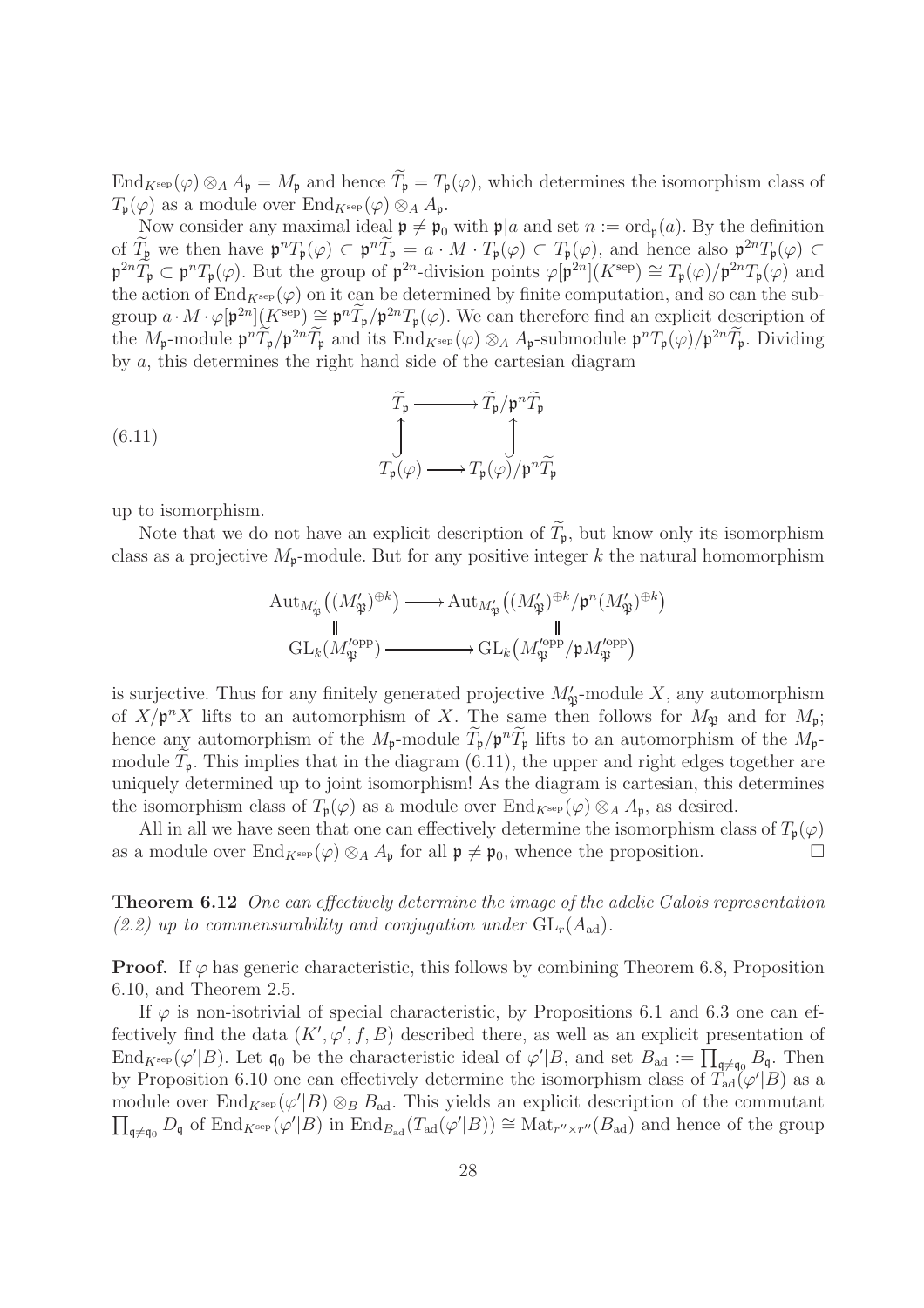$\prod_{\mathfrak{q}\neq\mathfrak{q}_0} D^1_{\mathfrak{q}}$  of elements of reduced norm 1. With Theorem 2.9 one obtains a description of the image of Galois in the adelic Galois representation associated to  $\varphi'|B$ , up to commensurability and conjugation. The image of Galois for  $\varphi$  up to commensurability can be determined from this, as explained in Devic-Pink [2, §6.2].

If  $\varphi$  is isotrivial, find k and  $\psi$  as in the proof of Theorem 6.7, so that the image of  $Gal(K<sup>sep</sup>/K)$  is commensurable with the pro-cyclic group generated by Frob<sub>k</sub> associated to  $\psi$ . By Proposition 6.10 one can compute the action of Frob<sub>k</sub> ∈ End<sub>ksep</sub>( $\psi$ ) on  $T_{ad}(\psi) \cong$  $T_{\text{ad}}(\varphi)$  up to isomorphism.

# 7 Variation

In this section we briefly discuss a different approach to making the search for endomorphisms effective by bounding the degrees of generators of End<sub>Ksep</sub>( $\varphi$ ) via reduction. As outlined here, this approach succeeds only in a restricted class of cases in generic characteristic, namely when  $\text{End}_K^{\circ}(\varphi)$  is separable over F.

**Proposition 7.1** Let  $\varphi$  be a Drinfeld A-module over an arbitrary field L. Let v be a valuation on L with residue field  $\ell_v$  where  $\varphi$  has good reduction  $\varphi_v$ . Then the natural reduction homomorphism

$$
\mathrm{End}_L(\varphi) \to \mathrm{End}_{\ell_v}(\varphi_v)
$$

is injective and the torsion of its cokernel is primary to the characteristic ideal of  $\varphi_v$ .

**Proof.** The injectivity follows from the standard fact that the degree in  $\tau$  of an endomorphism is preserved under reduction.

Let  $\mathfrak{p}_v$  denote the characteristic ideal of  $\varphi_v$ . Extend v to a valuation on  $L^{\text{sep}}$ . Then the residue field of this extension is naturally a separable closure  $\ell_v^{\text{sep}}$  of  $\ell_v$ . After modifying  $\varphi$ by an isomorphism over L, we can assume that it has good reduction form, meaning that  $\varphi$  has coefficients in the valuation ring of v with highest coefficient a unit. Note that for any  $a \in A \setminus \mathfrak{p}_v$ , the zeroth coefficient of  $\varphi_a$  is then also a unit in the valuation ring. It follows that the Newton polygon of  $\varphi_a(X)/X$  with respect to v is a horizontal line, hence every non-zero element of  $\varphi[a](L^{\text{sep}})$  has valuation zero.

Consider an element  $f_v \in \text{End}_{\ell_v}(\varphi_v)$  and suppose there exists  $a \in A \setminus \mathfrak{p}_v$  such that  $g_v := f_v \varphi_{v,a}$  is the reduction of some element  $g \in \text{End}_L(\varphi)$ . We claim that then  $f_v$  must also lie in the image of the reduction homomorphism. Indeed, consider any  $x \in \varphi[a](L^{\text{sep}})$ and let  $x_v \in \varphi_v[a](\ell_v^{\text{sep}})$  denote its reduction. Then the reduction of  $g(x)$  is  $g_v(x_v)$  =  $f_v(\varphi_{v,a}(x_v)) = 0$ ; hence  $g(x)$  has positive valuation. Since g is an endomorphism of  $\varphi$ , we have  $g(x) \in \varphi[a](L^{\text{sep}})$ , and since every non-zero element of  $\varphi[a](L^{\text{sep}})$  has valuation zero, it follows that  $g(x) = 0$ . As x was arbitrary, we conclude that  $\varphi[a](L^{\text{sep}}) \subset \text{Ker}(g)$ . Using this and the fact that  $\varphi_a$  is separable, we see that g is right divisible by  $\varphi_a$ , in other words that  $g = f \varphi_a$  for some  $f \in L[\tau]$ . It is straightforward to check that this f is an endomorphism of  $\varphi$  whose reduction is  $f_v$ .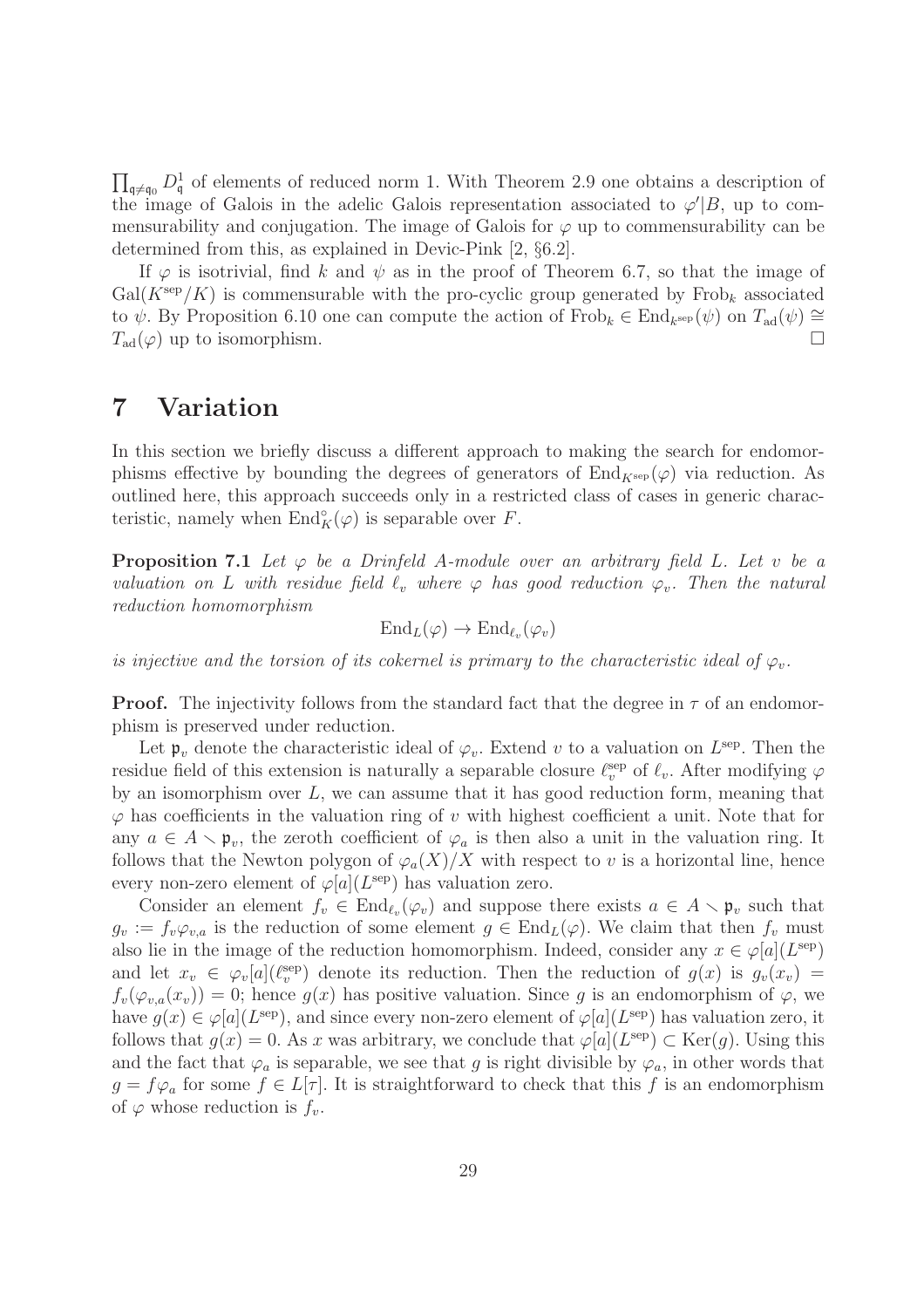Finally, let  $h_v \in \text{End}_{\ell_v}(\varphi_v)$  be such that for some non-zero  $b \in A$  the product  $h_v \varphi_{v,b}$ lies in the image of the reduction homomorphism. Write  $bA = \mathfrak{p}_v^k \mathfrak{a}$  for some ideal  $\mathfrak{a} \subset A$ not divisible by  $\mathfrak{p}_v$  and pick any  $a \in \mathfrak{a} \setminus \mathfrak{p}_v$ . Then for any  $c \in \mathfrak{p}_v^k$ , we have  $b|ca$ , and so  $h_v\varphi_{v,c}\varphi_{v,a}$  lies in the image of the reduction homomorphism. Since  $a \notin \mathfrak{p}_v$ , by the above it follows that  $h_v\varphi_{v,c}$  already lies in the image. Letting  $c \in \mathfrak{p}_v^k$  vary, this shows that the image of  $h_v$  in the cokernel of the reduction homomorphism is annihilated by  $\mathfrak{p}_v^k$ . Letting  $h_v$  vary over all elements whose image in the cokernel is torsion finishes the proof.  $\Box$ 

**Proposition 7.2** Let  $\varphi$  be a Drinfeld A-module over an arbitrary field L. Let v and v' be valuations on L with residue fields  $\ell_v$  and  $\ell_{v'}$  where  $\varphi$  has good reduction  $\varphi_v$  and  $\varphi_{v'}$  with different characteristic ideals. Then the image of the natural reduction homomorphism

$$
\operatorname{End}_{L}(\varphi) \to \operatorname{End}_{\ell_v}(\varphi_v) \times \operatorname{End}_{\ell_{v'}}(\varphi_{v'})
$$

is saturated, i.e., its cokernel is torsion free.

**Proof.** Let  $\mathfrak{p}_v$  and  $\mathfrak{p}_{v'}$  be the characteristic ideals of  $\varphi_v$  and  $\varphi_{v'}$ . By Proposition 7.1, the torsion part of the cokernel of the reduction homomorphism associated to v is  $\mathfrak{p}_v$ -primary, while the torsion part of the reduction homomorphism associated to  $v'$  is  $\mathfrak{p}_{v'}$ -primary. Using the facts that A is a Dedekind ring and that the endomorphism rings are torsion free, one can show that the product  $\text{End}_L(\varphi) \to \text{End}_{\ell_v}(\varphi_v) \times \text{End}_{\ell_{v'}}(\varphi_{v'})$  of the reduction homomorphisms has saturated image. This is an exercise in commutative algebra, which we leave to the reader.  $\Box$ 

Now we return to a Drinfeld A-module  $\varphi: A \to K[\tau]$  over a finitely generated field K. As before, let R be a finitely generated normal subring of K such that  $\varphi$  extends to a Drinfeld A-module over Spec R.

**Proposition 7.3** For any maximal ideal  $\mathfrak{m}$  where  $\varphi_{\mathfrak{m}}$  is ordinary,  $\text{End}_{k_{\mathfrak{m}}^{\text{sep}}}^{\circ}(\varphi_{\mathfrak{m}})$  is a finite separable field extension of F.

**Proof.** The characteristic polynomial of  $Frob_m$  has precisely one root with multiplicity 1 in  $\overline{F}$  which is not a unit above the characteristic ideal of  $\varphi_m$ . As the characteristic polynomial is a power of the minimal polynomial, it follows that the characteristic polynomial is already irreducible and separable. Thus  $F(\text{Frob}_{m})$  is a separable field extension of  $F$  of degree rank $(\varphi_m)$ . Since  $F(\text{Frob}_m)$  is the center of  $\text{End}_{k_m}^{\circ}(\varphi_m)$ , the formula  $d_m e_m = \text{rank}(\varphi_m)$ implies that  $\text{End}_{k_{\mathfrak{m}}}^{\circ}(\varphi_{\mathfrak{m}}) = F(\text{Frob}_{\mathfrak{m}})$ , which is therefore commutative and separable over F. The same argument over a finite extension of  $k_{\mathfrak{m}}$  proves the same for  $\text{End}_{k_{\mathfrak{m}}^{\text{sep}}}^{\circ}(\varphi_{\mathfrak{m}})$ .

**Proposition 7.4** If  $\varphi$  has generic characteristic, the following conditions are equivalent:

- (a)  $\text{End}_K^{\circ}(\varphi)$  is a finite separable field extension of F.
- (b) End $^{\circ}_{K^{\text{sep}}}(\varphi)$  is a finite separable field extension of F.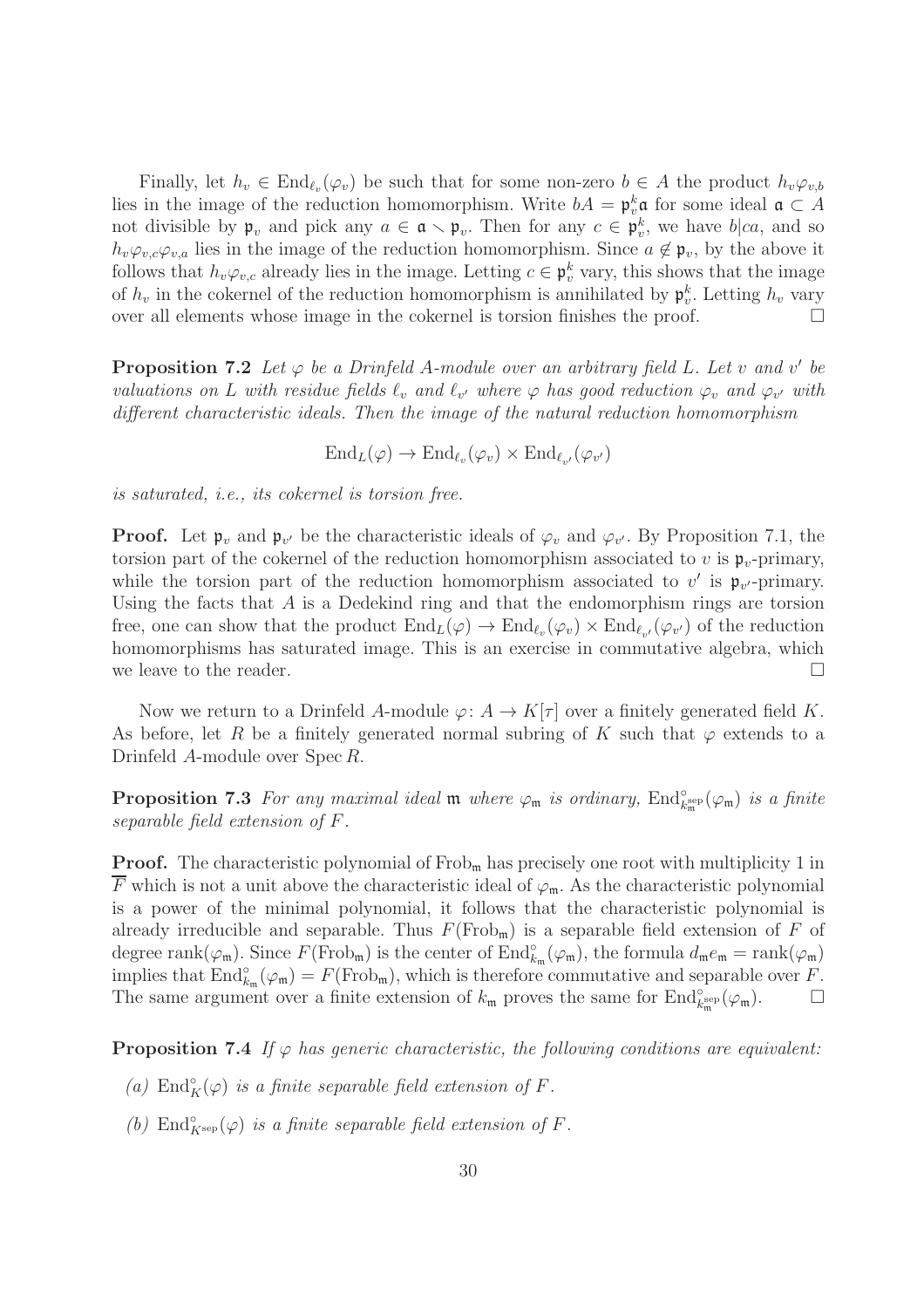(c) There exists a maximal ideal **m** of R such that the reduction  $\varphi_m$  is ordinary.

Furthermore, each of the following conditions implies the ones above:

- (d) The algebraic closure of  $F$  in  $K$  is separable over  $F$ .
- (e) The rank of  $\varphi$  is not divisible by p.

**Proof.** Since  $\varphi$  has generic characteristic,  $\text{End}_{K}^{\circ}(\varphi)$  is commutative and thus a finite field extension of F. If it is separable, the set of maximal ideals of R where  $\varphi$  has ordinary reduction has positive Dirichlet density by [11, Thm. 0.3 (b)]. In particular it is non-empty, proving the implication  $(a) \Rightarrow (c)$ .

Conversely, if  $\varphi$  has ordinary reduction at  $\mathfrak{m}$ , the endomorphism ring  $\text{End}_{k_{\mathfrak{m}}}^{\circ}(\varphi_{\mathfrak{m}})$  is a finite separable field extension of  $F$  by Proposition 7.3. The reduction of endomorphisms induces an F-algebra homomorphism  $\text{End}_{K}^{\circ}(\varphi) \to \text{End}_{k_{\mathfrak{m}}}^{\circ}(\varphi_{\mathfrak{m}})$ . As a subfield of a separable field extension  $\text{End}_K^{\circ}(\varphi)$  is therefore separable over F. This proves the implication  $(c) \Rightarrow (a)$ .

Thus (a) and (c) are equivalent. Since  $\text{End}_{K^{\text{sep}}}^{\circ}(\varphi) = \text{End}_{K'}^{\circ}(\varphi)$  for some finite separable field extension  $K'$  of K, and the condition (c) is invariant under extending K, it follows that (a), (b), and (c) are all equivalent.

Next, in generic characteristic the natural homomorphism  $\text{End}_K(\varphi) \to K$ ,  $u = \sum_{i=0}^d u_i \tau^i$  $\mapsto u_0$  is injective and therefore extends to an F-algebra homomorphism  $\text{End}_K^{\circ}(\varphi) \to K$ . Thus if the algebraic closure of F in K is separable over F, it follows that  $\text{End}_K(\varphi)$  is separable over F, in other words we have  $(d) \Rightarrow (a)$ .

Finally, in generic characteristic the degree of the field extension  $\text{End}_K^{\circ}(\varphi)/F$  divides the rank of  $\varphi$ . If that is not divisible by p, it follows that  $\text{End}_{K}^{\circ}(\varphi)$  is separable over F; in other words we have  $(e) \Rightarrow (a)$ .

**Lemma 7.5** If  $\varphi$  has generic characteristic and  $\text{End}_{K}^{\circ}(\varphi)$  is separable over F, then there exist maximal ideals **m** and **n** of R, such that the reductions  $\varphi_m$  and  $\varphi_n$  are ordinary and have different characteristic ideals. Furthermore, one can effectively compute ideals m and n with these properties.

**Proof.** By Proposition 7.4 there exists a maximal ideal m with ordinary reduction. Going through all maximal ideals of  $R$  and applying Proposition 4.1, one can therefore effectively find such an m. Choose a non-zero element s in the characteristic ideal  $\mathfrak{p}_m$  of  $\varphi_m$ . Since  $\varphi$  has generic characteristic, the image s' of s in R is again non-zero. The localization  $R[1/s']$  is then again a finitely generated normal subring of K, and  $\varphi$  extends to a Drinfeld A-module over Spec  $R[1/s']$ . Repeating the preceding argument, one can effectively find a maximal ideal of  $R[1/s']$  where  $\varphi$  has ordinary reduction. Pulling this back to R yields a maximal ideal **n** of R where  $\varphi$  has ordinary reduction and whose characteristic ideal  $\mathfrak{p}_{n}$ does not contain s. Thus  $\mathfrak{p}_{\mathfrak{m}} \neq \mathfrak{p}_{\mathfrak{n}}$ , and we are done.

If  $\varphi$  has generic characteristic and  $\text{End}_K^{\circ}(\varphi)$  is separable over F, we can now give a different method for computing  $\text{End}_{K^{\text{sep}}}(\varphi)$ , which does not rely on Proposition 2.15.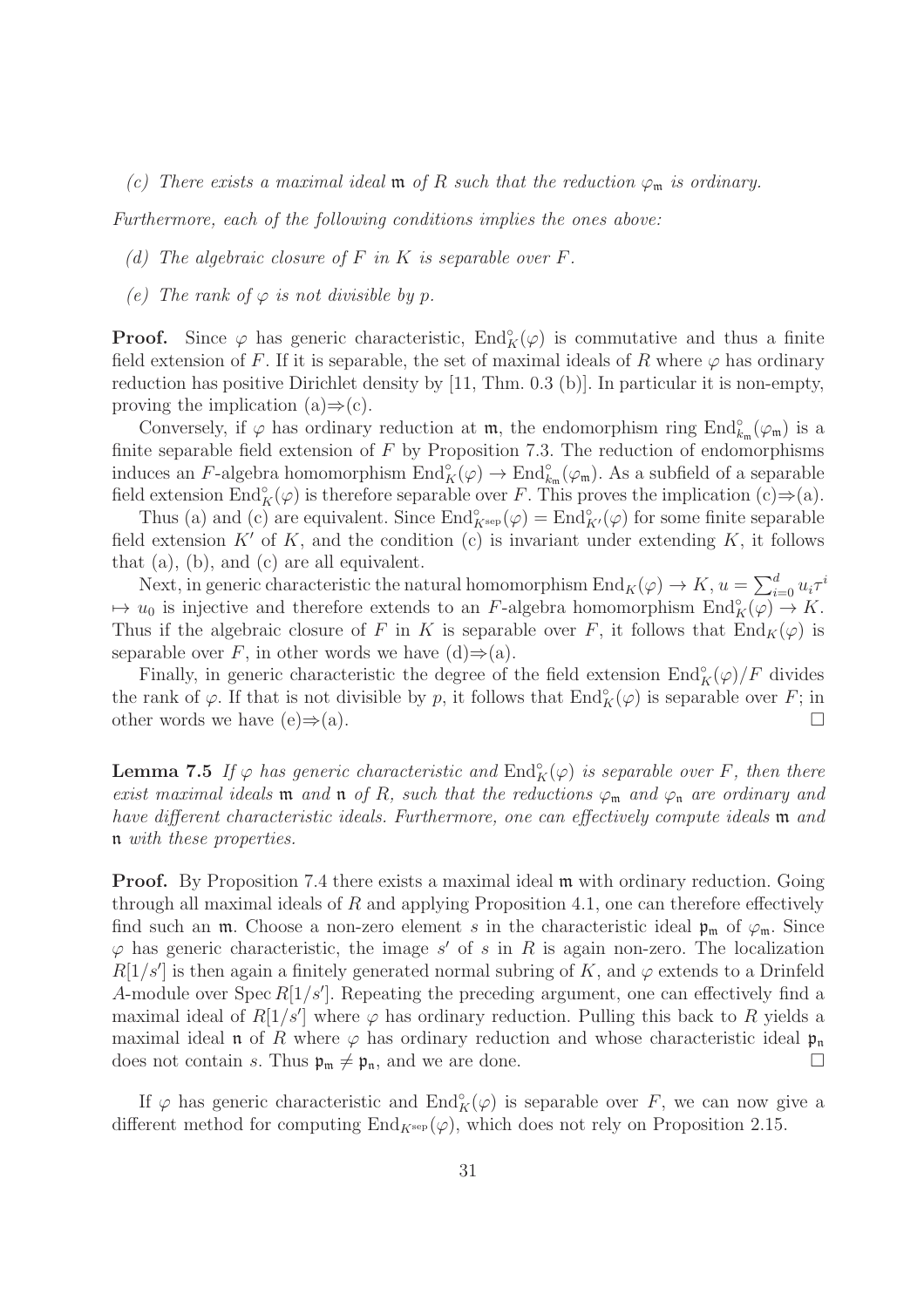**Theorem 7.6** If  $\varphi$  has generic characteristic and  $\text{End}_K(\varphi)$  is separable over A, one can effectively compute a finite separable extension K' of K such that  $\text{End}_{K'}(\varphi) = \text{End}_{K^{\text{sep}}}(\varphi)$ , and a finite generating set of  $\text{End}_{K'}(\varphi)$  as an A-module.

**Proof.** Let **m** and **n** be as in Lemma 7.5. Then  $\text{End}_{k_m^{\text{sep}}}(\varphi_m)$  and  $\text{End}_{k_n^{\text{sep}}}(\varphi_n)$  are commutative by Proposition 7.3. They can be effectively computed by Proposition 4.5 (a) and Proposition 5.14.

Compute a finite list  $\mathcal{L}_1$  of all F-subalgebras E of  $\text{End}_{k_{\mathfrak{m}}^{\text{sep}}}^{\circ}(\varphi_{\mathfrak{m}}) \times \text{End}_{k_{\mathfrak{n}}^{\text{sep}}}^{\circ}(\varphi_{\mathfrak{n}})$  which are fields. This can be done by first finding all subfields of  $\text{End}_{k_m^{\text{sep}}}^{\infty}(\varphi_m)$  containing F and then determining all their F-embeddings into  $\text{End}^{\circ}_{k_n^{\text{sep}}}(\varphi_n)$ . By our computer algebra prerequisites both these operations can be done effectively.

For each E in  $\mathcal{L}_1$ , find finitely many generators of  $E \cap \text{End}_{k_m^{\text{sep}}}(\varphi_{\mathfrak{m}}) \times \text{End}_{k_n^{\text{sep}}}(\varphi_{\mathfrak{n}})$  as an A-module. Again, this is possible by our computer algebra prerequisites. Let  $\mathcal{L}_2$  be the set of all elements of  $\text{End}_{k_m^{\text{sep}}}(\varphi_{\mathfrak{m}}) \times \text{End}_{k_n^{\text{sep}}}(\varphi_{\mathfrak{n}})$  thus obtained as E varies.

For each x in  $\mathcal{L}_2$ , compute the minimal polynomial min<sub>x</sub> of x over F. Choose a common splitting field  $K'$  of all these over  $K$ . Both steps are possible due to our computer algebra prerequisites. For each x determine all endomorphisms of  $\varphi$  over K' whose constant coefficient is a zero of min<sub>x</sub>, using Proposition 5.3. Let  $\mathcal{L}_3$  be the set of all elements of End<sub>K'</sub>( $\varphi$ ) thus obtained as x varies.

We claim that  $\mathcal{L}_3$  generates  $\text{End}_{K^{\text{sep}}}(\varphi)$  as an A-module. To see this, note first that since R is integrally closed with field of fractions K, the composite homomorphism  $R \rightarrow$  $k_{\mathfrak{m}} \hookrightarrow k_{\mathfrak{m}}^{\text{sep}}$  can be extended to the valuation ring associated to some valuation v on K. Similarly, the reduction associated to  $\mathfrak n$  comes from a valuation  $v'$  on K. Extend v and v' to valuations on  $K^{\text{sep}}$ , so that the residue fields of these extensions are  $k^{\text{sep}}_{\mathfrak{m}}$  and  $k^{\text{sep}}_{\mathfrak{n}}$ , respectively. According to Proposition 7.2, the induced reduction homomorphism  $\text{End}_{K^{\text{sep}}}(\varphi) \rightarrow$  $\text{End}_{k_{\mathfrak{m}}^{\text{sep}}}(\varphi_{\mathfrak{m}}) \times \text{End}_{k_{\mathfrak{m}}^{\text{sep}}}(\varphi_{\mathfrak{n}})$  is injective and has saturated image. It extends to a homomorphism  $\text{End}_{K^{\text{sep}}}^{\circ}(\varphi) \to \text{End}_{k^{\text{sep}}_{\mathfrak{m}}}^{\circ}(\varphi_{\mathfrak{m}}) \times \text{End}_{k^{\text{sep}}_{\mathfrak{n}}}^{\circ}(\varphi_{\mathfrak{n}})$  of F-algebras, whose image E is a field and must therefore appear in the list  $\mathcal{L}_1$ . By saturatedness, the image of End<sub>Ksep</sub>( $\varphi$ ) is equal to  $E \cap \text{End}_{k_{\mathfrak{m}}^{\text{sep}}}(\varphi_{\mathfrak{m}}) \times \text{End}_{k_{\mathfrak{n}}^{\text{sep}}}(\varphi_{\mathfrak{n}}).$  Therefore some subset  $\{x_1, \ldots, x_n\}$  of  $\mathcal{L}_2$  will generate this image as an A-module. By the construction of  $\mathcal{L}_3$ , each  $x_i$  is the reduction of an element of  $\mathcal{L}_3$ . This shows that  $\mathcal{L}_3$  generates  $\text{End}_{K^{\text{sep}}}(\varphi)$  as an A-module, as claimed.

### 8 Comparing two Drinfeld modules

In this section we consider two Drinfeld A-modules  $\varphi$  and  $\psi$  over K with the same characteristic homomorphism  $A \to K$  and hence the same characteristic ideal  $\mathfrak{p}_0$ . We will show that one can effectively decide whether  $\varphi$  and  $\psi$  are isogenous and determine all homomorphisms, both over  $\overline{K}$  and over K.

By the Tate conjecture for A-motives, due to Taguchi [20] and Tamagawa [21] (see also Pink-Traulsen [15, Thm. 2.4]), for any prime  $\mathfrak{p} \neq \mathfrak{p}_0$  of A we have a natural isomorphism

(8.1) 
$$
\text{Hom}_K(\varphi, \psi) \otimes_A A_{\mathfrak{p}} \stackrel{\sim}{\longrightarrow} \text{Hom}_{A_{\mathfrak{p}}}(T_{\mathfrak{p}}(\varphi), T_{\mathfrak{p}}(\psi))^{\text{Gal}(K^{\text{sep}}/K)}.
$$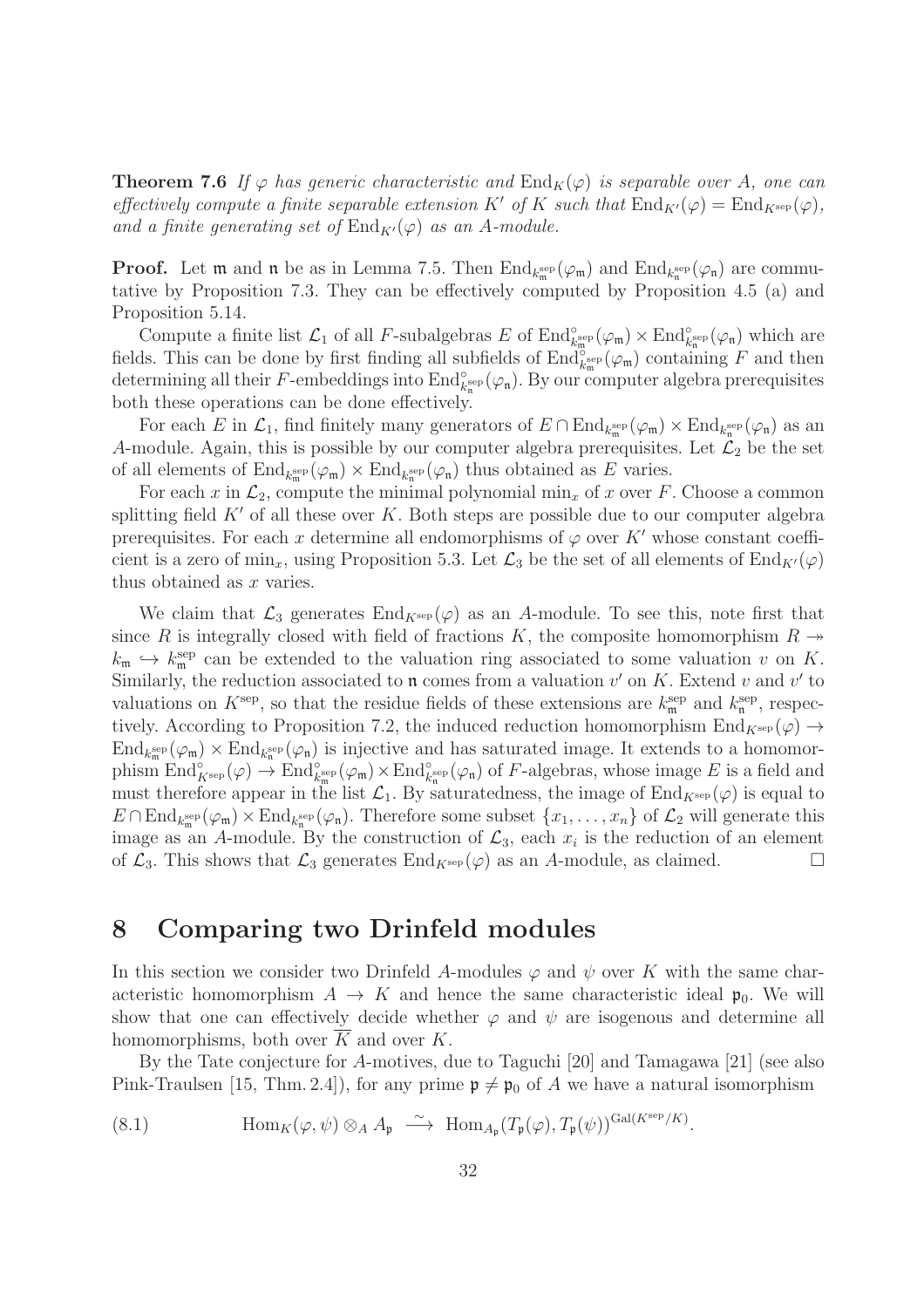In particular, as the right hand side does not change under inseparable extension, any homomorphism  $\varphi \to \psi$  over  $\overline{K}$  is already defined over  $K^{\text{sep}}$ . Thus  $\varphi$  and  $\psi$  are isogenous over  $\overline{K}$  if and only if they are isogenous over  $K^{\text{sep}}$ .

**Proposition 8.2** Assume that for some prime  $\mathfrak{p} \neq \mathfrak{p}_0$  of A, all  $\mathfrak{p}$ -torsion points of  $\varphi$  and  $\psi$  are defined over K. Then if  $\varphi$  and  $\psi$  are isogenous over K<sup>sep</sup>, they are isogenous over K.

**Proof.** Let K' be a finite separable extension of K over which  $\varphi$  and  $\psi$  are isogenous. After extending  $K'$  we may assume that  $K'/K$  is galois. Then

$$
\mathrm{Hom}_K(\varphi, \psi) = \mathrm{Hom}_{K'}(\varphi, \psi)^{\mathrm{Gal}(K'/K)}.
$$

By the isomorphism  $(8.1)$  for  $K'$  in place of K we have

$$
\operatorname{Hom}_{K'}(\varphi,\psi)\otimes_A A_{\mathfrak{p}}\ \stackrel{\sim}{\longrightarrow}\ \operatorname{Hom}_{A_{\mathfrak{p}}}(T_{\mathfrak{p}}(\varphi),T_{\mathfrak{p}}(\psi))^{\operatorname{Gal}(K^{\operatorname{sep}}/K')}.
$$

The image of this isomorphism is a saturated  $A_{\mathfrak{p}}$ -submodule of  $\text{Hom}_{A_{\mathfrak{p}}}(T_{\mathfrak{p}}(\varphi), T_{\mathfrak{p}}(\psi))$  and hence a direct summand. The induced homomorphism

$$
\text{Hom}_{K'}(\varphi,\psi)\otimes_A A/\mathfrak{p}\ \longrightarrow\ \text{Hom}_{A_{\mathfrak{p}}}(T_{\mathfrak{p}}(\varphi),T_{\mathfrak{p}}(\psi))\otimes_A A/\mathfrak{p}
$$

is therefore injective. By the construction of the Tate module  $T_p(\varphi) \otimes_A A/p$  is naturally isomorphic to the group  $\varphi[\mathfrak{p}]$  of p-torsion points of  $\varphi$ , and likewise for  $\psi$ . Thus we obtain a natural Galois equivariant injection

$$
\text{Hom}_{K'}(\varphi,\psi)\otimes_A A/\mathfrak{p}\ \hookrightarrow\ \text{Hom}_{A/\mathfrak{p}}(\varphi[\mathfrak{p}],\psi[\mathfrak{p}]).
$$

By assumption Gal( $K<sup>sep</sup>/K$ ) acts trivially on the target group; hence Gal( $K'/K$ ) acts trivially on  $\text{Hom}_{K'}(\varphi, \psi) \otimes_A A/\mathfrak{p}$ . Since Gal $(K'/K)$  is a finite group, its action on  $\text{Hom}_{K'}(\varphi, \psi)$ thus factors through a p-group and is therefore unipotent. As  $\text{Hom}_{K'}(\varphi, \psi)$  is non-zero by assumption, so is consequently the submodule of  $Gal(K'/K)$ -invariants. This means that  $\text{Hom}_K(\varphi, \psi)$  is non-zero, as desired.

Choose a normal integral domain R that is finitely generated over  $\mathbb{F}_p$  with  $\mathrm{Quot}(R) = K$ , such that  $\varphi$  and  $\psi$  extend to Drinfeld A-modules over Spec R. For any maximal ideal m of R let  $\varphi_m$  and  $\psi_m$  denote their reductions over  $k_m$ .

**Proposition 8.3** If  $\varphi$  and  $\psi$  are not isogenous over K, there exists a maximal ideal  $\mathfrak{m} \subset R$ such that the characteristic polynomials of Frob<sub>m</sub> associated to  $\varphi_m$  and  $\psi_m$  are different.

Proof. Suppose to the contrary that for all  $m$  the characteristic polynomials are equal. Pick a prime  $\mathfrak{p} \neq \mathfrak{p}_0$  of A and consider the continuous representations of Gal( $K^{\text{sep}}/K$ ) on the rational Tate modules  $V_{\mathfrak{p}}(\varphi) := T_{\mathfrak{p}}(\varphi) \otimes_{A_{\mathfrak{p}}} F_{\mathfrak{p}}$  and  $V_{\mathfrak{p}}(\psi) := T_{\mathfrak{p}}(\psi) \otimes_{A_{\mathfrak{p}}} F_{\mathfrak{p}}$ . As the Frobenius elements are dense in  $Gal(K^{\text{sep}}/K)$ , it follows that any element of  $Gal(K^{\text{sep}}/K)$ has the same characteristic polynomial on  $V_{\mathfrak{p}}(\varphi)$  as on  $V_{\mathfrak{p}}(\psi)$ . By a general fact from representation theory (see Pink-Traulsen [15, Prop. 3.8]) the representations thus have a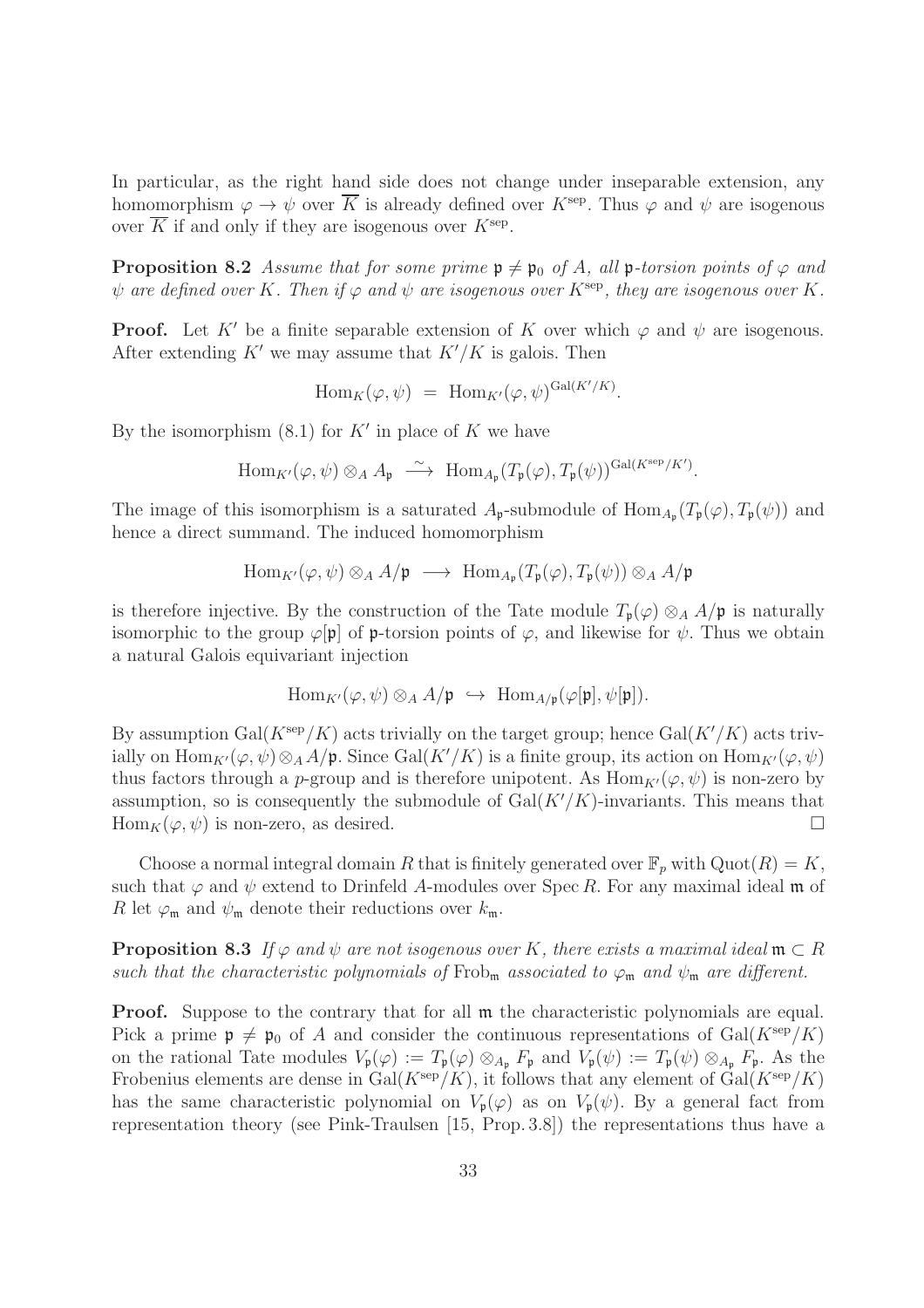common Jordan Hölder factor. But by Taguchi  $[18, Thm. 0.1]$ ,  $[19, Thm. 0.1]$  the representations are semisimple. Thus they posses an isomorphic direct summand, and in particular  $\text{Hom}_{A_{\mathfrak{p}}}(T_{\mathfrak{p}}(\varphi), T_{\mathfrak{p}}(\psi))^{\text{Gal}(K^{\text{sep}}/K)}$  is non-zero. By (8.1) it follows that  $\text{Hom}_K(\varphi, \psi)$  is nonzero, contrary to the assumption.

#### **Theorem 8.4** One can effectively decide whether  $\varphi$  and  $\psi$  are isogenous over K.

Proof. Again we start two processes in parallel:

Process (a): Find isogenies: For each  $d \geq 0$  search for isogenies  $\varphi \to \psi$  of degree d in  $\tau$ . For this choose a finite set S of generators of the  $\mathbb{F}_p$ -algebra A. Then an element  $u \in K[\tau]$  of degree d is an isogeny  $\varphi \to \psi$  if and only if  $u\varphi_a = \psi_a u$  for all  $a \in \mathcal{S}$ . With the Ansatz  $u = \sum_{i=0}^{d} u_i \tau^i$  these equations amount to finitely many polynomial equations in the coefficients  $u_i$ . We also know that there are at most finitely many solutions. By our computer algebra prerequisites, one can therefore effectively describe all these solutions.

As soon as an isogeny  $\varphi \to \psi$  is found, kill process (b) and stop with the answer "yes". Otherwise, repeat the calculation with  $d+1$  in place of d.

*Process (b): Compare Frobeniuses:* For each maximal ideal  $\mathfrak{m} \subset R$  use Proposition 4.7 (a) to determine the characteristic polynomials of Frob<sub>m</sub> associated to  $\varphi_m$  and  $\psi_m$ . If they are different, kill process (a) and stop with the answer "no". Otherwise, repeat the calculation with the next m.

*Effectivity:* By Proposition 8.3 the algorithm terminates with the correct answer.  $\Box$ 

#### **Theorem 8.5** One can effectively decide whether  $\varphi$  and  $\psi$  are isogenous over  $K^{\text{sep}}$ .

**Proof.** Choose any prime  $\mathfrak{p} \neq \mathfrak{p}_0$  of A. By solving the equations for the **p**-torsion points of  $\varphi$  and  $\psi$  one can find an explicit finite separable extension K' of K such that all these torsion points are defined over K'. Then Proposition 8.2 implies that  $\varphi$  and  $\psi$  are isogenous over  $K^{\text{sep}}$  if and only if they are isogenous over  $K'$ . This in turn can be effectively decided by Theorem 8.4.  $\Box$ 

For the remaining results we view  $K^{\text{sep}}[\tau]$  as an  $\mathbb{F}_p[t]$ -module via the multiplication  $(a, u) \mapsto \psi_a u.$ 

**Theorem 8.6** For any non-constant element  $t \in A$ , one can effectively find a finite separable extension K<sup>''</sup> of K and elements of  $\text{Hom}_{K''}(\varphi, \psi)$  which form an orthogonal basis of  $\text{Hom}_{K^{\text{sep}}}(\varphi, \psi)$  over  $\mathbb{F}_p[t]$ .

**Proof.** Use Theorem 8.5 to decide whether  $\varphi$  and  $\psi$  are isogenous over K<sup>sep</sup>. If not, then  $\text{Hom}_{K^{\text{sep}}}(\varphi, \psi) = 0$  with the trivial basis. If yes, the rank of  $\text{Hom}_{K^{\text{sep}}}(\varphi, \psi)$  over  $\mathbb{F}_n[t]$  is equal to that of  $\text{End}_{K^{\text{sep}}}(\varphi)$ . The latter can be effectively determined by Theorem 6.7 and by computing the rank of A over  $\mathbb{F}_p[t]$ . To finish, observe that everything from Proposition 5.6 through Proposition 5.11 remains true with  $M_d \subset \text{Hom}_{K^{\text{sep}}}(\varphi, \psi)$  in place of  $\text{End}_{K^{\text{sep}}}(\varphi)$ and, occasionally,  $\psi$  in place of  $\varphi$ . The analogue of Proposition 5.11 thus yields the desired orthogonal basis. (But again observe Remark 5.13.)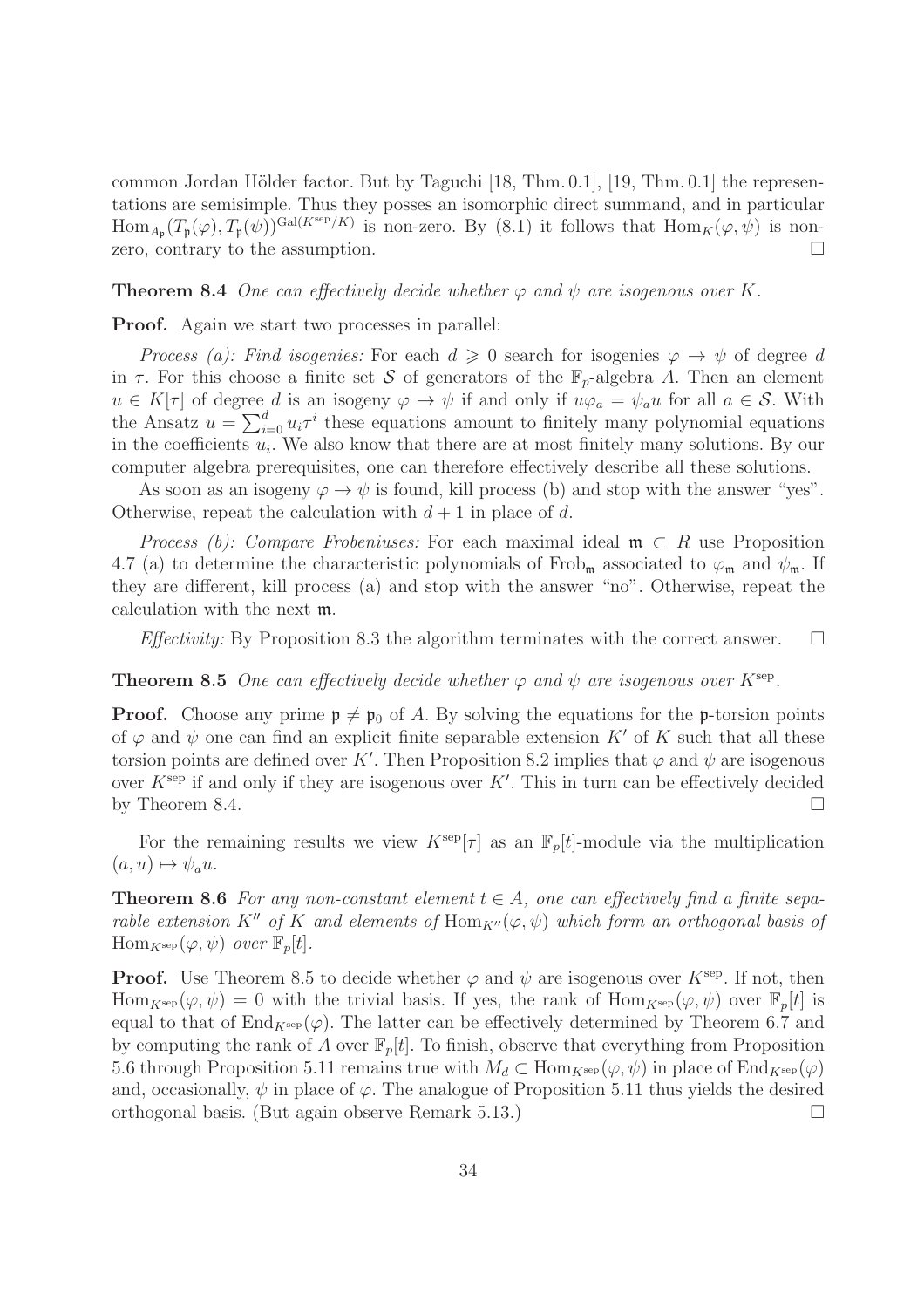**Theorem 8.7** For any non-constant element  $t \in A$ , one can effectively find an orthogonal basis of  $\text{Hom}_K(\varphi, \psi)$  over  $\mathbb{F}_p[t]$ .

**Proof.** Use Theorem 8.4 to decide whether  $\varphi$  and  $\psi$  are isogenous over K. If not, then  $\text{Hom}_K(\varphi, \psi) = 0$  with the trivial basis. If yes, the rank of  $\text{Hom}_K(\varphi, \psi)$  over  $\mathbb{F}_p[t]$  is equal to that of  $\text{End}_K(\varphi)$ . The latter can be effectively determined by Theorem 6.9. To finish, apply the arguments from the proof of Theorem 6.9 to  $\text{Hom}_{K''}(\varphi, \psi)$  in place of  $\text{End}_{K''}(\varphi)$ .  $\square$ 

# References

- [1] Deligne, P., Husemöller, D.: Survey of Drinfeld modules. in: Current trends in arithmetical algebraic geometry (Arcata, Calif., 1985), Contemp. Math., 67, Amer. Math. Soc., Providence, RI, 1987, 25–91.
- [2] Devic, A., Pink, R.: Adelic openness for Drinfeld modules in special characteristic. J. Number Theory 132 (2012) 1583–1625.
- [3] Drinfeld, V. G.: Elliptic modules (Russian), Mat. Sbornik 94 (1974), 594–627 translated in Math. USSR Sbornik 23 (1974), 561–592.
- [4] Goss, D.: Basic structures in function field arithmetic. Springer-Verlag, 1996.
- [5] Hayes, D. R.: Explicit class field theory in global function fields in: Studies in algebra and number theory Adv. in Math. Suppl. Stud. vol.6 New York: Academic Press (1979), 173–217.
- [6] Hess, F.: Computing Riemann-Roch Spaces in Algebraic Function Fields and Related Topics. J. Symbolic Computation 33 no.4 (2002) 425–445.
- [7] Kreuzer, M., Robbiano, L.: Computational Commutative Algebra 1. Springer-Verlag, Berlin-Heidelberg, 2000.
- [8] Kuhn, N.: Computing the endomorphism ring of a Drinfeld module in generic characteristic. Master Thesis ETH Zürich, March 2016.
- [9] Lazard, D.: Solving zero-dimensional algebraic systems. J. Symbolic Computation 13 no.2 (1992) 117–131.
- [10] Masser, D. W., Wüstholz, G.: Endomorphism estimates for abelian varieties. *Math. Z. 215* (1994), no. 4, 641–653.
- [11] Pink, R.: The Mumford-Tate conjecture for Drinfeld modules. Publ. Res. Inst. Math. Sci. 33 (1997), no. 3, 393–425.
- [12] Pink, R.: The Galois representations associated to a Drinfeld module in special characteristic. II. Openness J. Number Theory 116, no. 2 (2006) 348–372.
- [13] Pink, R., Rütsche, E.: Adelic openness for Drinfeld modules in generic characteristic. J. Number Theory 129 no.4 (2009) 882–907.
- [14] R. Pink and M. Traulsen, The Galois Representations Associated to a Drinfeld Module in Special Characteristic, III: Image of the Group Ring. J. Number Theory 116 no. 2 (2006), 373–395.